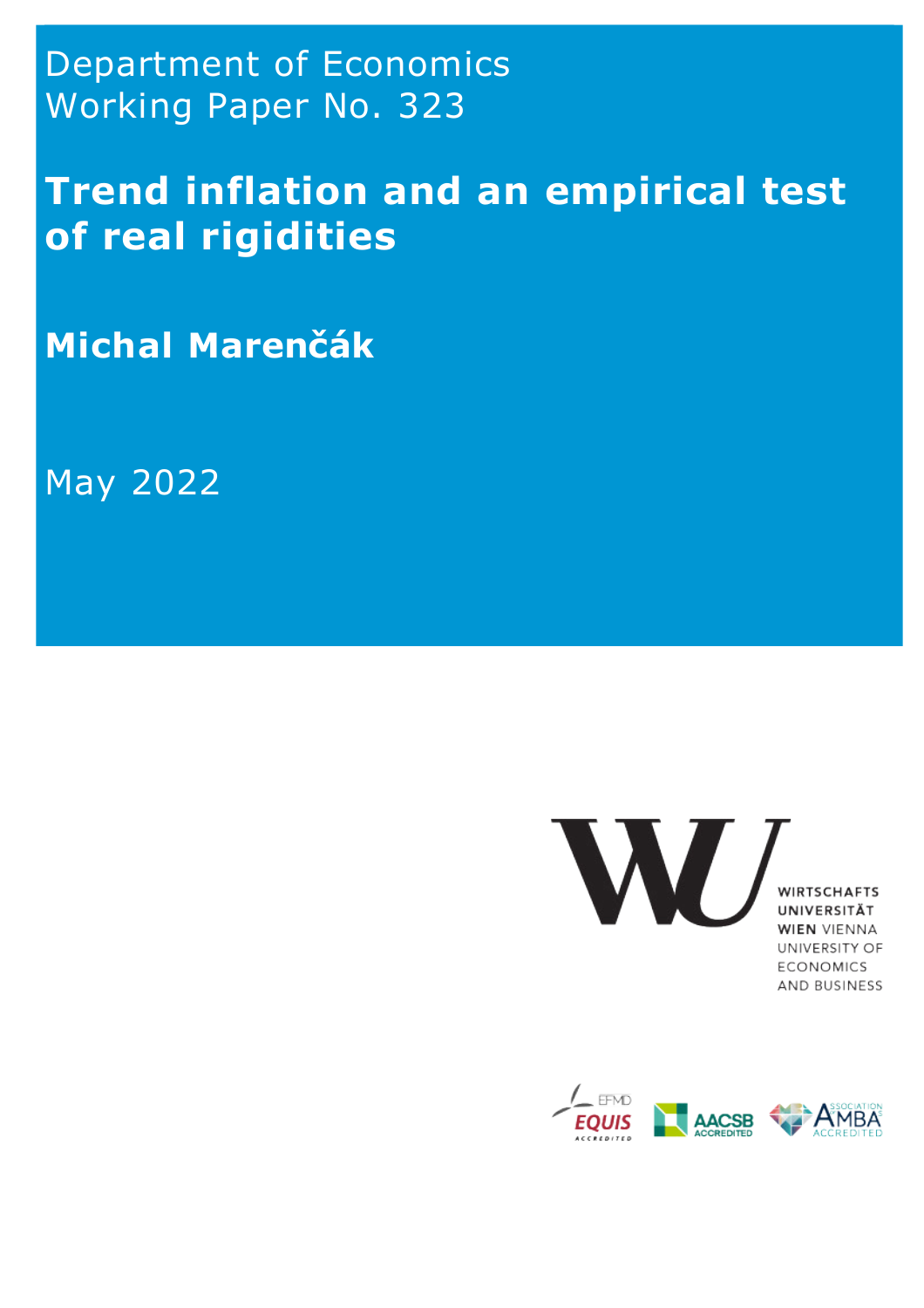# Trend inflation and an empirical test ation and an emport real rigidities<sup>\*</sup> ion and an en<br>† real rigidities<br>Michal Marenčák<sup>†</sup>

May 30, 2022

### **Abstract**

Positive trend inflation resolves the observational equivalence of various sources of real rigidities which are first-order equivalent under zero trend inflation. This paper builds on this observation to assess the empirical performance of three widely used types of real rigidities — firm-specific capital, firm-specific wages and a kinked-demand curve in matching the U.S. inflation dynamics. Firm-specific wages outperform the kinkeddemand curve and firm-specific capital in terms of empirical fit. We document that positive trend inflation might reduce the ability of firm-specific factors to prolong the real affects of monetary disturbances.

- Keywords: trend inflation, real rigidity, Calvo pricing, price dispersion, monetary policy, inflation persistence
- JEL: E31, E52

policy, inflation persistence<br>
JEL: E31, E52<br>
\*I would like to thank Volker Hahn, Nawid Siassi, Michal Horváth, Katrin Rabitsch, Aleš Maršál as well<br>
seminar participants at the University of Konstanz for many valuable com as seminar participants at the University of Konstanz for many valuable comments and suggestions. The author gratefully acknowledges financial support from the Austrian National Bank, Jubilaeumsfond Grant No. 17791.  $*$ I would like to thank Volker Hahn, Nawid Siassi, Michal Horváth, Katrin Rabitsch, Aleš Maršál as well seminar participants at the University of Konstanz for many valuable comments and suggestions. The hor gratefully ac

michal.marencak@nbs.sk.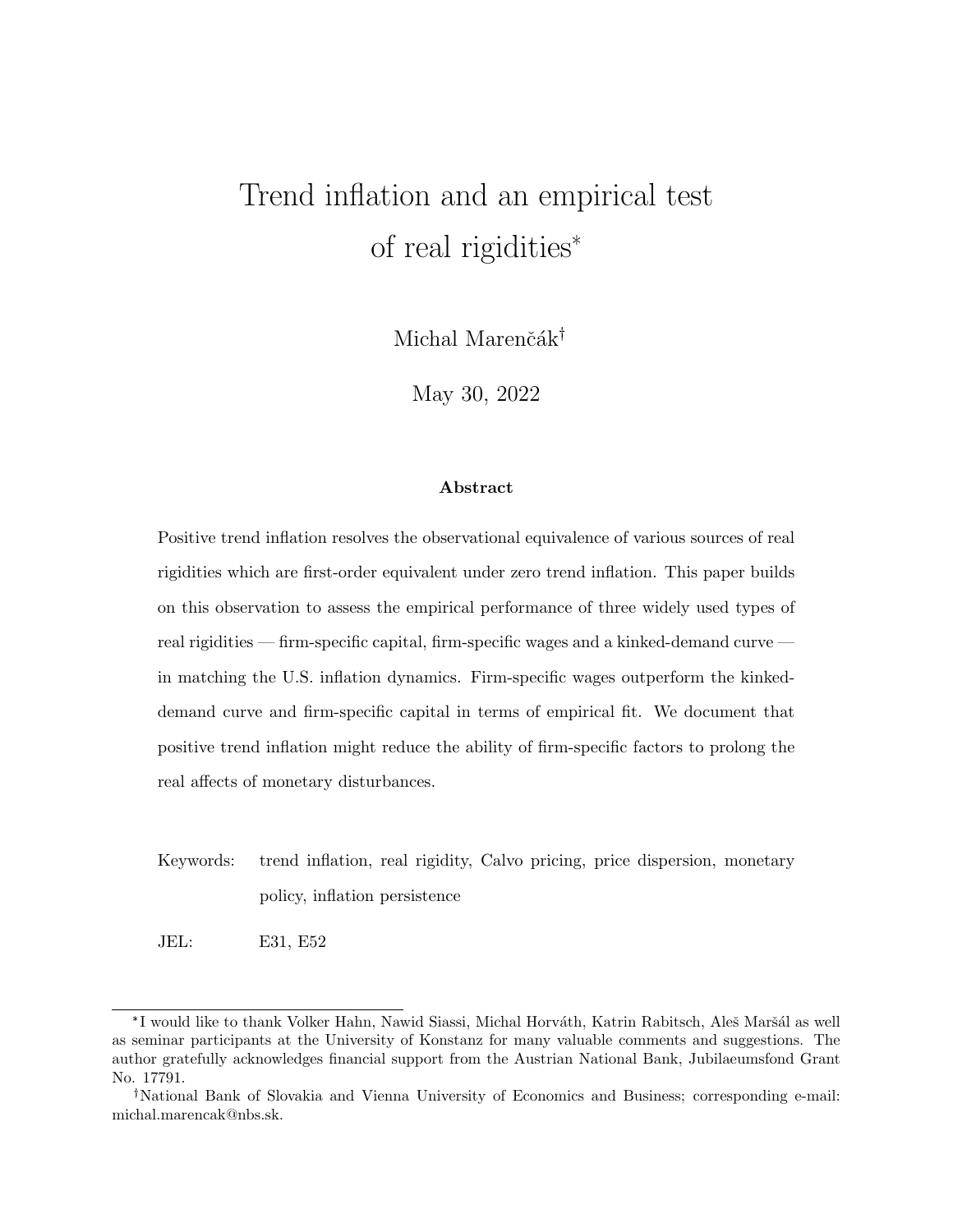# **1 Introduction**

Real rigidities inducing a strategic complementarity in price setting are generally viewed as key in propagating monetary shocks in New Keynesian models. Various sources of real rigidities used in the literature include sticky intermediate prices (Basu, 1995), a kinkeddemand curve (Kimball, 1995), sticky real wages (Blanchard and Gal´ı, 2007) or firm-specific factors (e.g. Woodford (2003), Sveen and Weinke (2005)).

Yet despite their common use in economic models, distinguishing between them with respect to their implications for economic dynamics and monetary policy has received only little attention in the economic literature. A potential explanation is, as put forth by Levin et al. (2008), that real rigidities are subject to the phenomenon of macroeconometric equivalence as real rigidities tend to have observationally equivalent implications for economic dynamics if the model is log-linearized around a zero steady-state inflation.

It is known, however, that different real rigidities might lead to different economic conclusions. Levin et al. (2008) and Levin et al. (2007) make a strong case by showing that accounting for the non-linearities implied by the different sources of real rigidity yields remarkably different implications for the welfare costs of inflation and thus optimal monetary policy.<sup>1</sup> Klenow and Willis (2016) document that different real rigidities significantly affect the ability of monetary models to be consistent with the newly available micro evidence on price setting.

While considering a non-linear model solution might be necessary for normative analysis of optimal monetary policy, for positive economic applications the macroeconometric equivalence in the case of a zero steady state inflation might be resolved by considering the first-order approximation around a generic trend inflation level which would imply preserving the model differences (Ascari and Sbordone, 2014). This argument is supported by the growing evidence in favor of incorporating non-zero steady inflation in monetary models

<sup>&</sup>lt;sup>1</sup>The non-linear properties of real rigidities were emphasized also by Lindé and Trabandt (2018).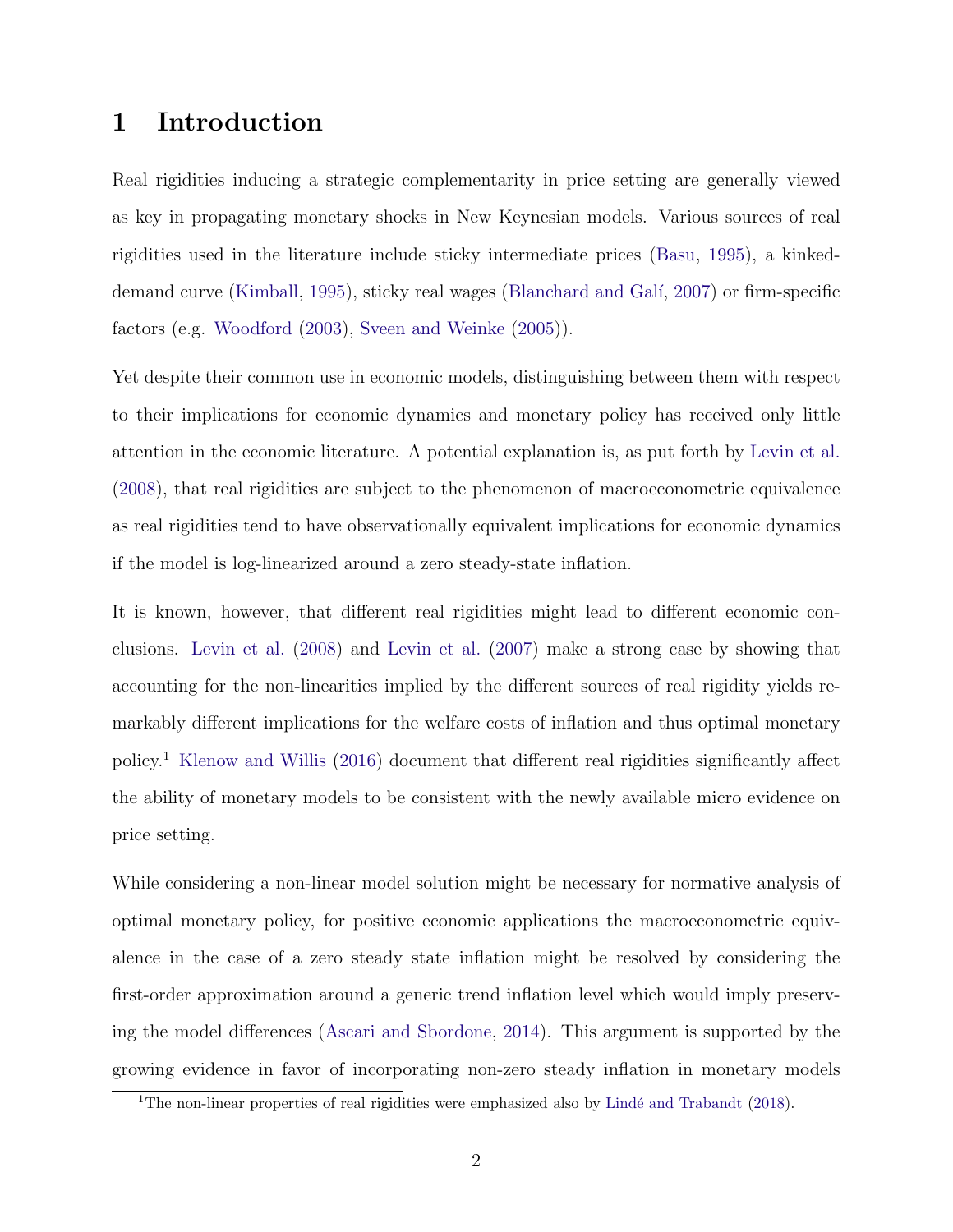(see e.g. Amano et al. (2009), Ascari and Sbordone (2014), Ascari et al. (2018), Bauer and Rudebusch (2020)). As we show in this paper, considering a log-linearized model solution and imposing a positive trend inflation makes the model dynamics sufficiently rich to reveal the differences between the different sources of real rigidities which in turn can be used to distinguish between them on empirical grounds.

We use this observation to assess the empirical performance of three widely used types of real rigidity — a firm-specific capital allocation, firm-specific wages and kinked-demand curves — in matching the U.S. inflation dynamics. We analyze three variants of a textbook macroeconomic model (see Woodford (2003)) which differ solely in the source of real rigidity and compute the inflation rates implied by the Phillips curve for each model variant.<sup>2</sup> To this end we utilize the approach by Sbordone (2002), Dupor et al. (2010) and Woodford (1999) but reverse the line of argument: instead of fixing the parameters governing the degree of real rigidity and estimating the Calvo parameter, we fix the Calvo parameter based on the evidence on price setting from micro data and estimate the parameter governing the degree of real rigidity. The parameter values governing the degree of real rigidity for each model variant are estimated by minimizing the variance of the deviations of the model-implied inflation rate from the actual inflation rate.

We find that firm-specific wages caused by segmented, i.e. firm-specific, labor markets achieve the best empirical fit and significantly outperform the other two types of real rigidity. In other words, a version of the New-Keynesian model with Calvo pricing and firm-specific wages explains the U.S. inflation dynamics significantly better than versions of the model with firm-specific capital and the kinked-demand curve. This result points to the importance of constraints in labor mobility and the elasticity of labor supply in understanding the inflation dynamics.

<sup>2</sup>To assess the inflation fit a partial equilibrium approach focusing solely on the price-setting behavior would be sufficient. However, to assess the implications of the empirical estimates for overall economic dynamics in case of monetary disturbances we consider a general equilibrium approach from the beginning.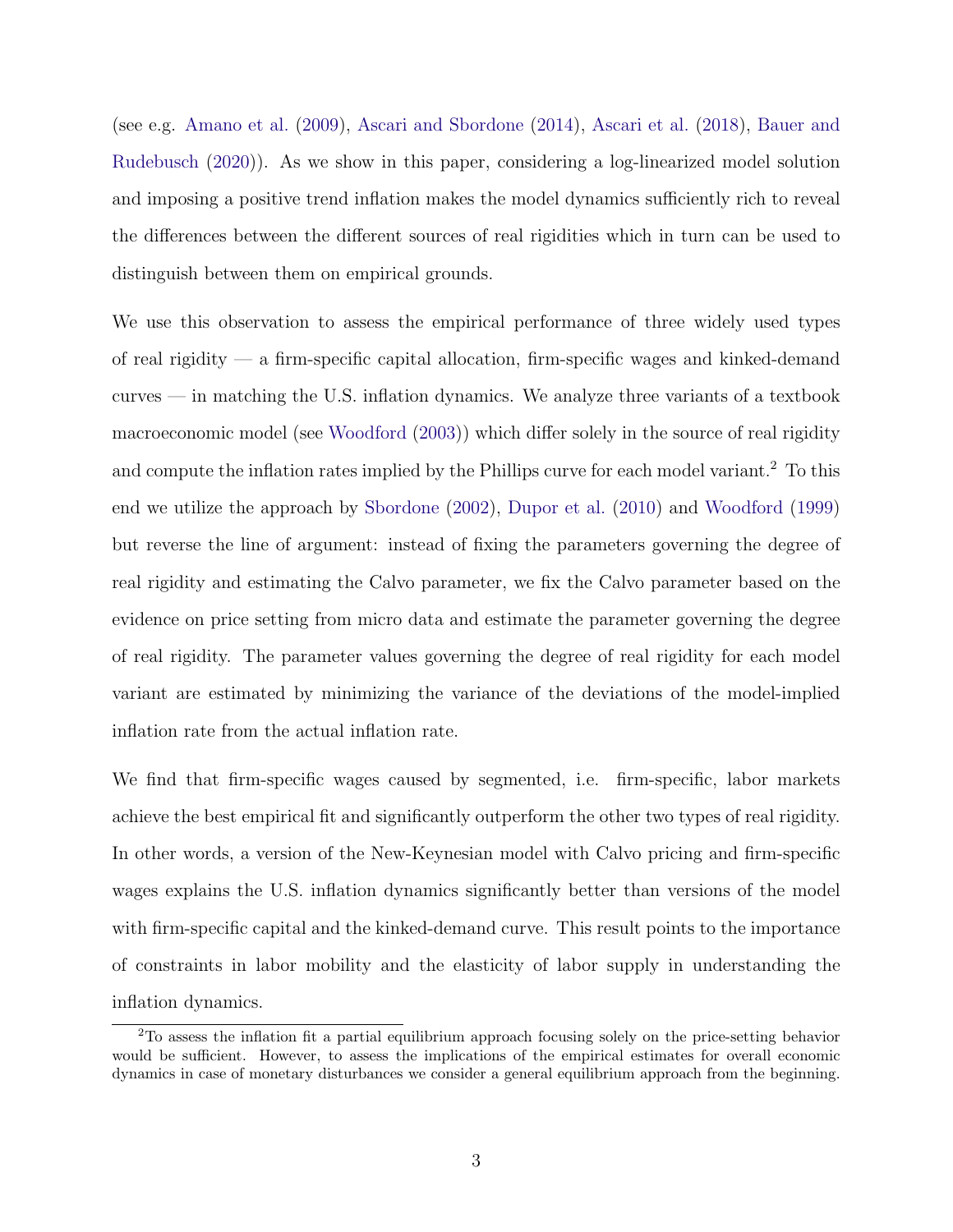We further observe that trend inflation might mitigate the key property of real rigidities to amplify the real effects of monetary disturbances. More specifically, we document that positive trend inflation moderates the persistence effect for the model variants with firmspecific factors, whereas the impact of the kinked-demand curve is hardly affected. The basic intuition for this result is that positive trend inflation increases the effective discount factor and price setters care more about the future. Consider the case of a firm increasing its price when facing a real rigidity due to a firm-specific input. Lower demand decreases the production costs and thus the actual need for increasing the price in the first place. But because the production costs matter more under higher values of trend inflation, the channel through which firm-specific factors induce the strategic complementarity in price setting gets less important.<sup>3</sup> In contrast, the strategic complementarity channel of the kinked-demand curve is barely affected. Therefore, the trend inflation does not mitigate its effect on optimal price setting and thus its ability to prolong the real effects of monetary shocks. Our results have thus important implications for explaining and modelling the real effects of monetary policy. With trend inflation, even strong levels of firm-level real rigidities may not be strong enough to increase the effectiveness of monetary policy.<sup>4</sup>

Several papers have already focused on the interaction between trend inflation and real rigidities. Kurozumi and Zandweghe (2016) show that the kinked-demand curve can mitigate the effect of positive trend inflation in inducing equilibira indeterminacy in the New Keynesian model with a Taylor rule. Bakhshi et al. (2007) show that real rigidity due to firm-specific factors has the opposite effect and leads to larger regions of the parameter space resulting in equilibria indeterminacy. These opposite results underline the importance of distinguishing

<sup>3</sup>Several papers derive a generalized formulation of the New Keynesian Phillips curve with Calvo pricing under positive trend inflation (see Ascari (2004), Yun (2005), Cogley and Sbordone (2008) and Ascari and Sbordone (2014) for a comprehensive survey) and emphasize that the form of this curve is more forwardlooking than its zero inflation counterpart. We find that it is exactly this implication of trend inflation which reduces the strategic complementarity property of some forms of real rigidity to prolong the persistence of responses to shocks.

<sup>4</sup>Burstein and Hellwig (2007) document a similar result considering a state-dependent pricing model.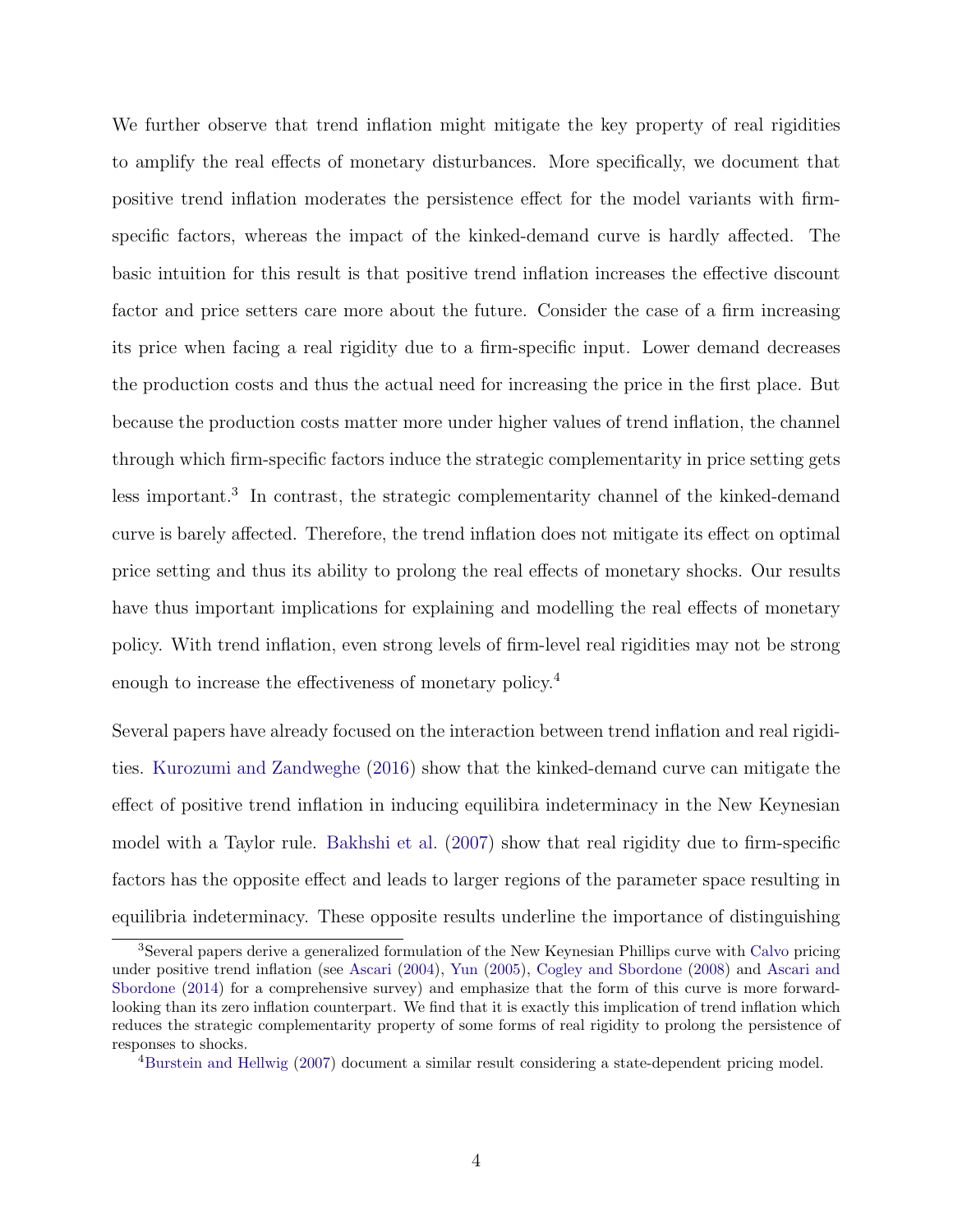between real rigidities on empirical grounds which is one of the main goals of this paper.<sup>5</sup>

The remainder of this paper is organized as follows. Section 2 presents the model variants. In Section 3 we derive the analytical results for the log-linearized versions of the three model variants with the different types of real rigidities. Our empirical analysis is described in Section 4 and our main findings are presented in Section 5. Section 6 studies the impact of monetary shocks on aggregate variables. Section 7 concludes.

## **2 Model economies**

In this section we present our model framework based on a text book macroeconomic model (see Woodford (2003)) with positive trend inflation. We specify three model variants which differ solely in the source of real rigidity. The first model variant includes firm-specific wages due to segmented labor markets (henceforth: SLM) as modelled by Gertler and Leahy (2008). The second model variant features decreasing returns to labor inputs (henceforth: DRL), also referred to as fixed capital allocation at the firm level (see Sbordone (2002), Woodford (2003), Eichenbaum and Fisher (2007)). The third model variant exhibits real rigidity due to the kinked-demand curve (henceforth: KDC; see Kimball (1995), Levin et al. (2007), Kurozumi and Zandweghe (2016)).

### **2.1 SLM model**

The model economy consists of a continuum of islands  $z \in [0, 1]$ . Time is discrete and denoted by  $t = 0, 1, 2, \dots$  Each island is populated by infinitely many households and infinitely many

<sup>&</sup>lt;sup>5</sup>Klenow and Malin (2010) note that the overall empirical evidence on the presence of real rigidities is mixed. Gopinath and Itskhoki (2011) consider real rigidites as the main source of the incomplete passthrough of exchange rate changes to import prices. Eichenbaum and Fisher (2007) and Carvalho et al. (2015) find significant degrees of real rigidity in aggregate data. At the firm level Klenow and Willis (2016) and Kryvtsov and Midrigan (2013) find it difficult to reconcile some types of firm-level real rigidities with large idiosyncratic price changes and inventory-sales ratios, respectively. This mixed evidence might by explained by insufficiently taking into account that different sources of real rigidity can have different implications for economic dynamics.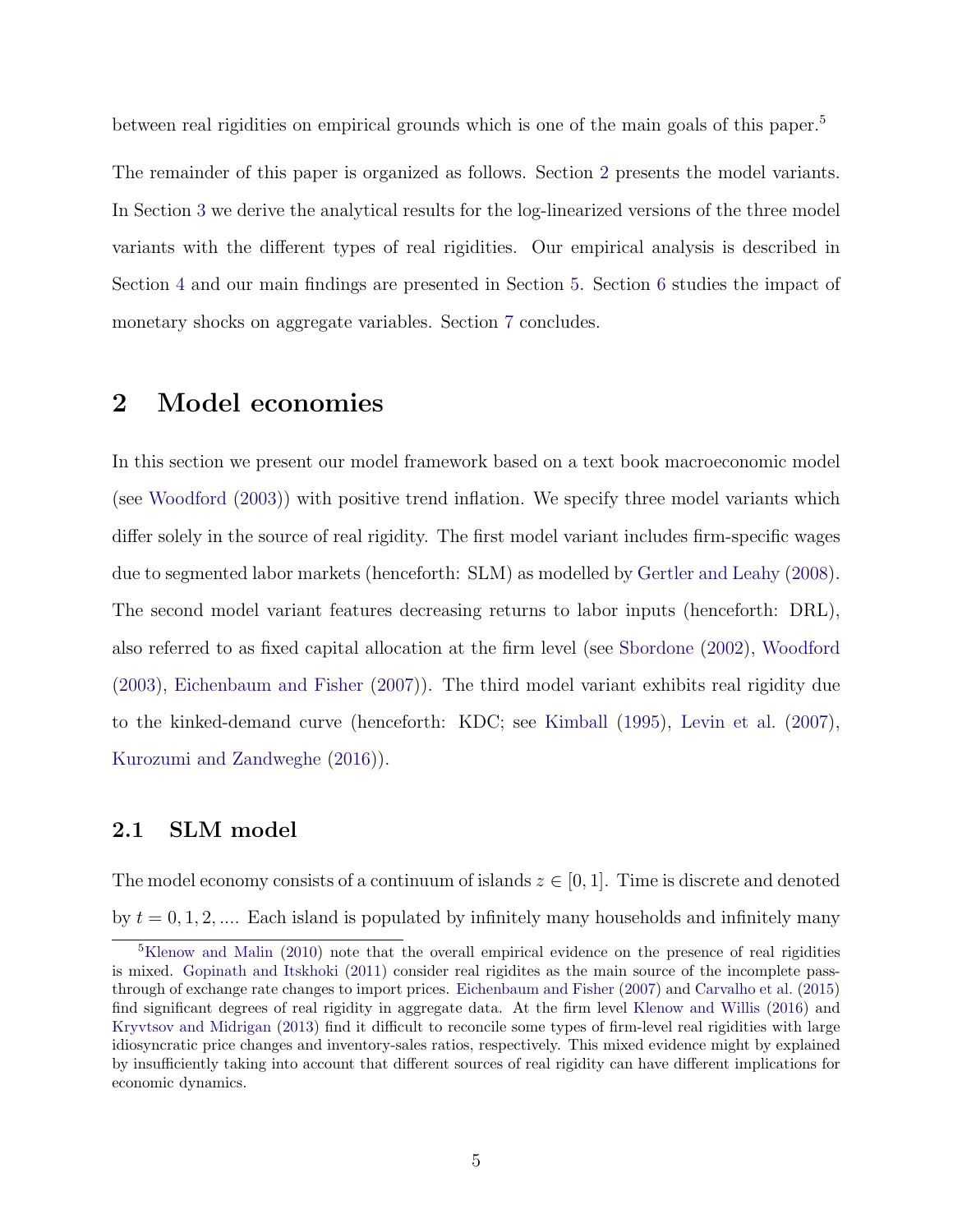monopolistically competitive firms. We provide details about each of these groups in turn.

**Households** On each island *z*, there is a continuum of households of mass unity. Households can supply labor only on this island. All households on all islands own identical shares of all firms and receive firms' profits as dividends. There is perfect consumption insurance across islands. Each household's instantaneous utility function in period *t* is

$$
u(C_t, M_t/P_t, N_{z,t}) = \log \left[ C_t \left( \frac{M_t}{P_t} \right)^{\nu} \right] - \frac{N_{z,t}^{1+\varphi}}{1+\varphi}, \tag{1}
$$

where  $\nu$  and  $\varphi$  are positive parameters,  $M_t$  denotes nominal money holdings,  $P_t$  is the aggregate price level,  $N_{z,t}$  stands for the household's supply of labor, and  $C_t$  denotes a consumption basket, which consists of differentiated goods  $C^j_{z,t}$ . In particular,  $C^j_{z,t}$  denotes the consumed quantity of an individual good *j* produced on island *z* in period *t*. The consumption basket is given by a Dixit-Stiglitz aggregator function

$$
C_t = \left[ \int_0^1 \int_0^1 (C_{z,t}^j)^{\frac{\varepsilon - 1}{\varepsilon}} dj dz \right]^{\frac{\varepsilon}{\varepsilon - 1}},\tag{2}
$$

where  $\varepsilon$  ( $\varepsilon > 1$ ) stands for the elasticity of substitution between the differentiated goods. The aggregate price level  $P_t$  is given by

$$
P_t = \left[ \int_0^1 \int_0^1 (Q_{z,t}^j)^{1-\epsilon} dj dz \right]^{\frac{1}{1-\epsilon}}, \tag{3}
$$

where  $Q_{z,t}^{j}$  denotes the price set by an individual producer *j* from island *z* in period *t*. Utility in future periods is discounted by the factor  $\beta \in (0,1)$ . In each period *t*, the real flow budget constraint is

$$
\int_0^1 \int_0^1 \frac{Q_{z,t}^j}{P_t} C_{z,t}^j dj dz + \frac{M_t - M_{t-1}}{P_t} + \frac{\frac{1}{R_t^n} B_t - B_{t-1}}{P_t} = \frac{W_{z,t}}{P_t} N_{z,t} + T_{z,t} \tag{4}
$$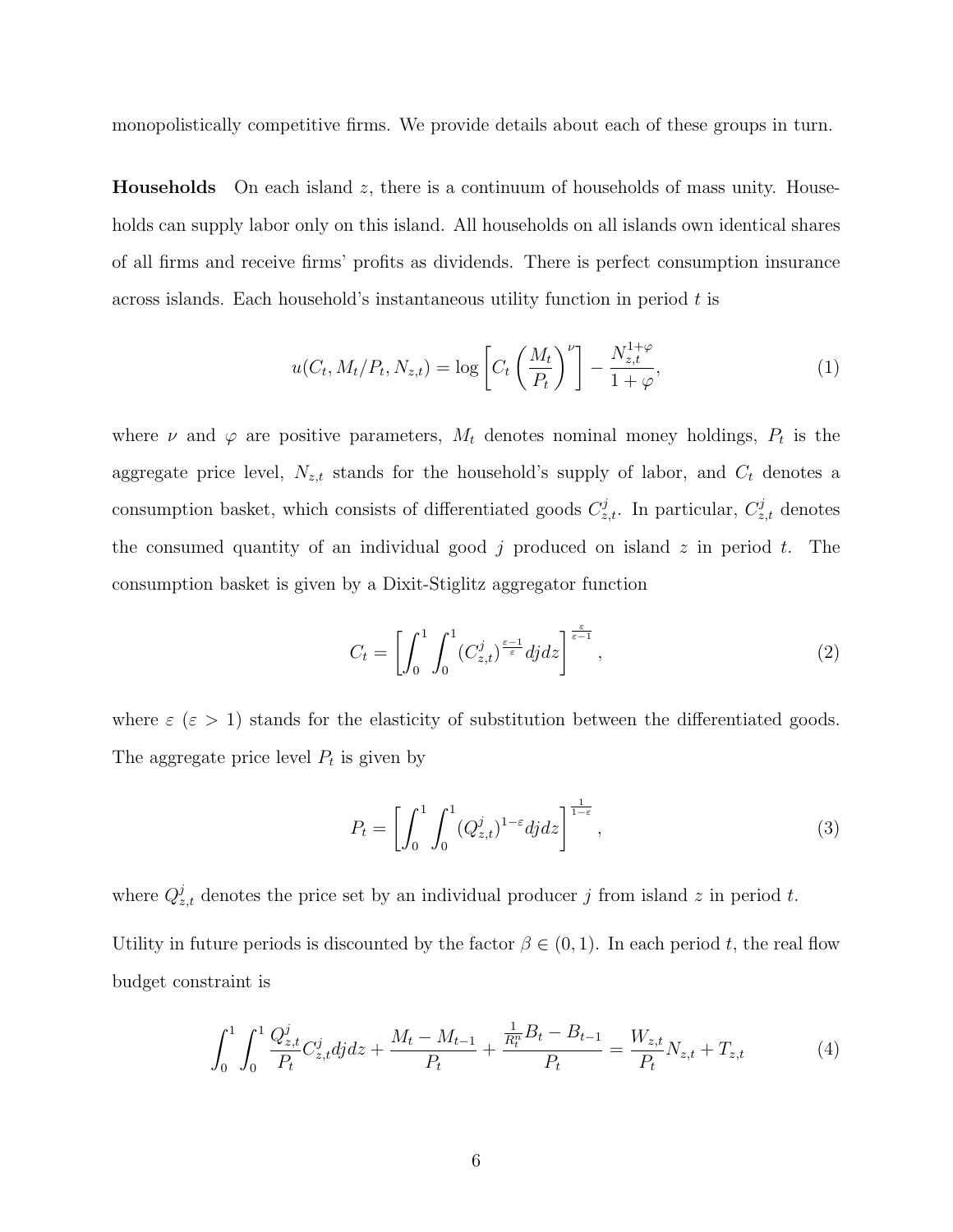where  $B_t$  stands for bond holdings,  $R_t^n$  the gross nominal bond yield, and  $T_{z,t}$  is an island specific real transfer, which includes the profits of firms, the government's seigniorage revenues, and the transfers from consumption insurance. The island-specific nominal wage is denoted by *Wz,t*. Bonds, which are in zero net supply, are traded in an economy-wide market. The gross nominal bond yield,  $R_t^n$ , is therefore identical across islands.

**Firms** Each island  $z \in [0,1]$  is populated by a continuum of firms of mass unity, which produce differentiated goods. The firms set their prices and sell their goods directly to consumers across all islands. Given the production function  $Y_{z,t}^j = N_{z,t}^j$ , where  $N_{z,t}^j$  denotes the labor input of firm  $j$  on island  $z$  at time  $t$ , the profit of a goods producer  $j$  in period  $t$ is given by the difference between revenues and total labor costs

$$
\Pi_{z,t}^j = \frac{Q_{z,t}^j}{P_t} Y_{z,t}^j - \frac{W_{z,t}}{P_t} N_{z,t}^j.
$$
\n(5)

It is noteworthy that the nominal wage in the firm's instantaneous profit function given by equation  $(5)$  is only indexed by *z* and not by *j*, i.e. it is not firm-specific but only island specific. The segmented labor markets imply inelastic labor supply on each island and thus island specific wages.

The simple intuition for why SLM are a powerful source of real rigidity is the following. Consider a shock that raises a firm's cost. A firm that re-optimizes its price will respond by planning to increase its price. However, this price increase would reduce demand for this good, which would reduce output and thus labor demand on that island. Because wages are island specific, this leads to a fall in the firm's costs. This compensates for the initial increase in the firm's cost and the firm would raise its price by less than it would if labor markets were not segmented.

Goods producers are subject to price stickiness à la Calvo (1983) such that they can change their prices only with probability  $1 - \alpha$  in every period. This means that on an island either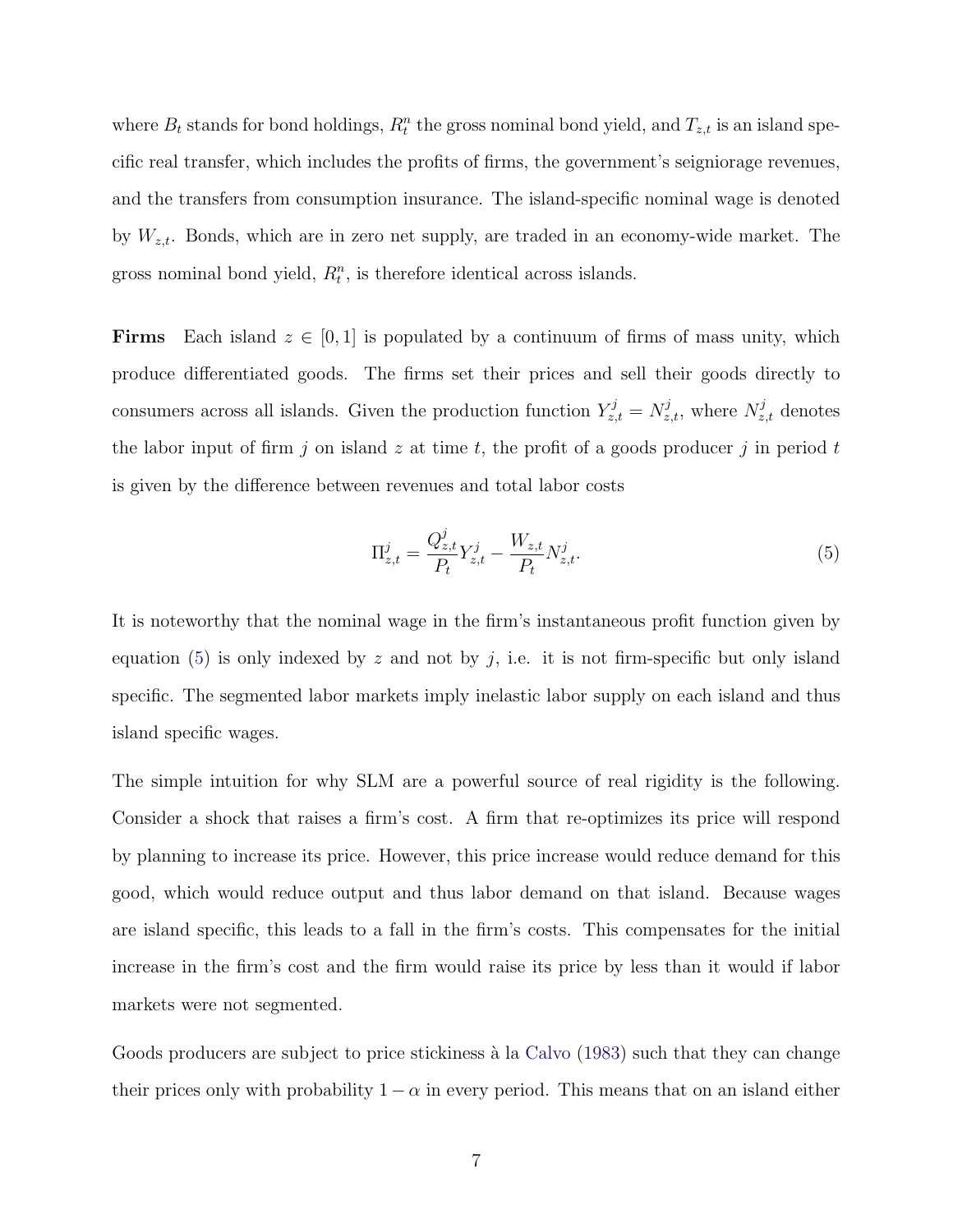all prices change or no price changes. The optimization problem of a producer *j* on island *z* is thus given by

$$
\max_{Q_{z,t}^j} \quad \mathbb{E}_t \quad \sum_{i=0}^{\infty} \Lambda_{t,t+i} \; \alpha^i \left[ \left( \frac{Q_{z,t}^j}{P_{t+i}} \right)^{1-\varepsilon} Y_{t+i} - \frac{W_{z,t+i}}{P_{t+i}} \left( \frac{Q_{z,t}^j}{P_{t+i}} \right)^{-\frac{\varepsilon}{\gamma}} Y_{t+i}^{\frac{1}{\gamma}} \right], \tag{6}
$$

where  $\Lambda_{t,t+i} = \beta^i \frac{U'(C_{t+i})}{U'(C_t)} = \beta^i \frac{C_t}{C_{t+i}}$  denotes the stochastic discount factor between periods *t* and  $t + i$  and where we have used the household's demand for good *j* given by  $Y_{z,t+i}^j =$  $\left(\frac{Q_{z,t}^j}{P_{t+i}}\right)$ *<sup>−</sup><sup>ε</sup> Yt*+*i.*

**Closing the model** We close the model (and also the model variants which will follow) by assuming that the growth rate of the nominal money stock, which is denoted by  $g_t^m$ , follows an exogenously given stationary stochastic process. We allow for a positive unconditional mean of  $g_t^m$ , which enables us to model a positive inflation trend. The resulting seignorage revenues are used as lump-sum transfers to households.

### **2.2 DRL model**

In this model version we abstract from the island structure of the economy since there is only one economy-wide labor market implying the same wages paid to all workers. Hence, the description of the households' side of the economy remains the same with the only modification that we consider only one island such that the integrals over the *z*'s disappear.

**Firms** To introduce decreasing returns to labor inputs, we modify the production function of producer *j* in period *t* to  $Y_t^j = (N_t^j)^\gamma$ , where  $\gamma \in (0,1)$  and  $N_t^j$  denotes the labor input of firm *j* at time *t*. With  $\gamma \in (0,1)$ , marginal costs of each firm are not constant and depend on the firm's output level. There are decreasing returns to scale, which could also be interpreted as the production function being of the Cobb-Douglas type but with fixed capital. DRL can be considered as a way of modeling that a firm's capital stock is fixed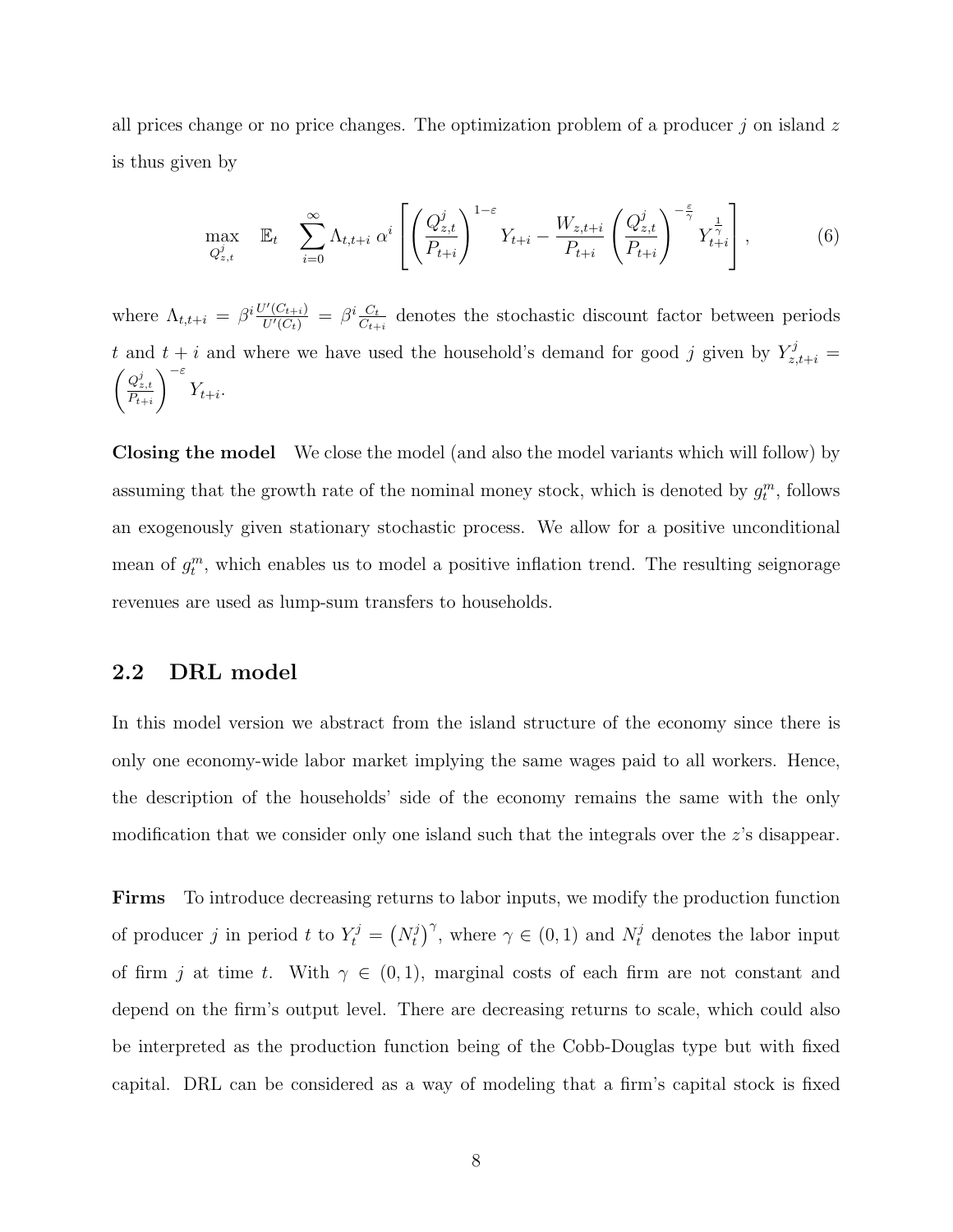and cannot be reallocated after a shock.<sup>6</sup> The remaining description of the firms' side of the economy remains the same.

The basic intuition for why DRL are a source of real rigidity can be described as follows. With firm-specific capital, a firm's stock of capital is predetermined such that the firm's marginal cost is an increasing function of its output. In response to a positive shock in marginal costs, a firm that re-optimizes its price will respond by planning to raise its price. However, such a price increase would lower demand and thus output, which in turn leads to a fall in the firm's marginal cost. Therefore, the firm would raise its price by less than if capital were not predetermined.

### **2.3 KDC model**

**Households** As in Kimball (1995), kinked-demand curves are approximated by concave demand functions for each differentiated good. This is achieved by abstracting from the Dixit-Stiglitz constant-elasticity-of-substitution aggregator. Following Levin et al. (2007) and Kurozumi and Zandweghe (2016), we assume that each household's function for aggregating the consumption basket is given by

$$
\int_0^1 F\left(\frac{C_t^j}{C_t}\right) dj = 1,\tag{7}
$$

where the function  $F$  is given by

$$
F\left(\frac{C_t^j}{C_t}\right) = \frac{\rho}{(1+\epsilon)(\rho-1)} \left[ (1+\epsilon)\frac{C_t^j}{C_t} - \epsilon \right]^{\frac{\rho-1}{\rho}} + 1 - \frac{\rho}{(1+\epsilon)(\rho-1)}\tag{8}
$$

with  $\rho = \varepsilon(1 + \epsilon)$ . The parameter  $\epsilon$  governs the curvature of the demand curve for each differentiated good *j*. In the special case of  $\epsilon = 0$ , the aggregation technology in equation (7)

 ${}^{6}$ See, e.g., Sbordone (2002) and Woodford (2003). Of course, the assumption of completely segmented capital markets might sound dramatic. However, Woodford (2003) and in particular Eichenbaum and Fisher (2007) document that assuming only partly flexible capital allocation yields similar results.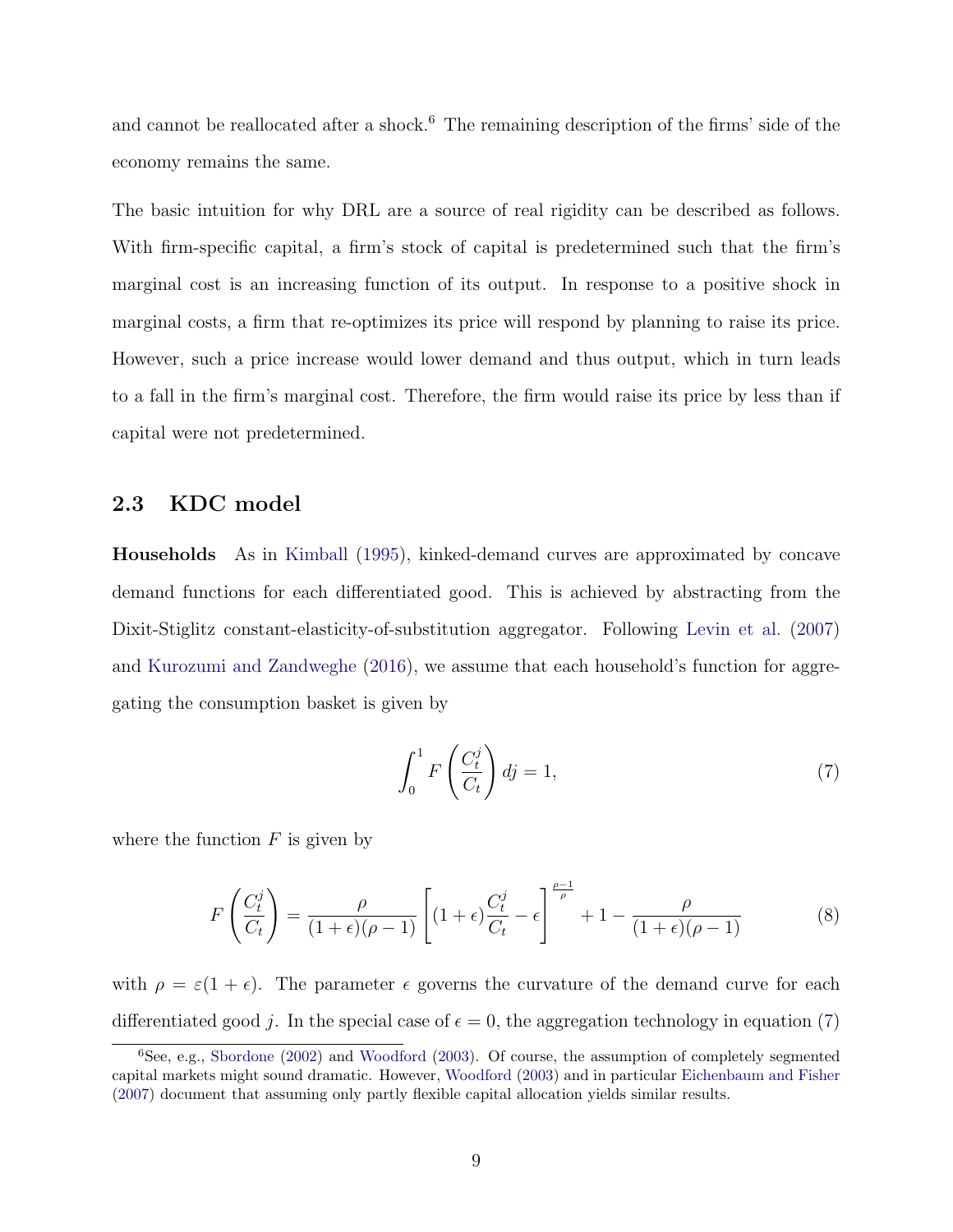is reduced to the CES technology in equation (2).

As in the description of the other two model variants above, it is useful to sketch the basic intuition why KDC acts as a source of real rigidity. Consider again a rise in firm's cost, which induces a firm to increase its price. A concave downward sloping demand curve implies that for any given rise in its price, the demand curve for the firm's good will be more flat and thus more elastic. Therefore, the firm will raise its price by less than in the case of a CES aggregator with linear demand.

Our model variant with KDC is the same as the model in Kurozumi and Zandweghe (2016) with the only difference that they close the model with a Taylor rule. They provide a comprehensive exposition of the model description and solution which we abstract from in what follows and rather concentrate thoroughly on the implications of KDC for economic dynamics.

# **3 Solution**

In this section we present the log-linearized equilibium conditions for all three model variants.

### **3.1 Equilibrium conditions for the SLM model**

The equations describing the optimal behavior of households, which are stated in Appendix D.2, have well-known log-linear approximations around the steady state

$$
w_{z,t} - p_t = \ln\left(\frac{\overline{W}}{P}\right) + \varphi \hat{N}_{z,t} + \hat{Y}_t, \tag{9}
$$

$$
\hat{Y}_t = -\left(\hat{R}_t^n - \mathbb{E}_t\left[\pi_{t+1}\right]\right) + \mathbb{E}_t\left[\hat{Y}_{t+1}\right],\tag{10}
$$

$$
m_t - p_t = \ln\left(\frac{\overline{M}}{P}\right) + \hat{Y}_t - \frac{1}{\overline{R}^n - 1}\hat{R}_t^n, \tag{11}
$$

$$
\hat{Y}_{z,t}^j = -\varepsilon \left( q_{z,t}^j - p_t \right) + \hat{Y}_t, \tag{12}
$$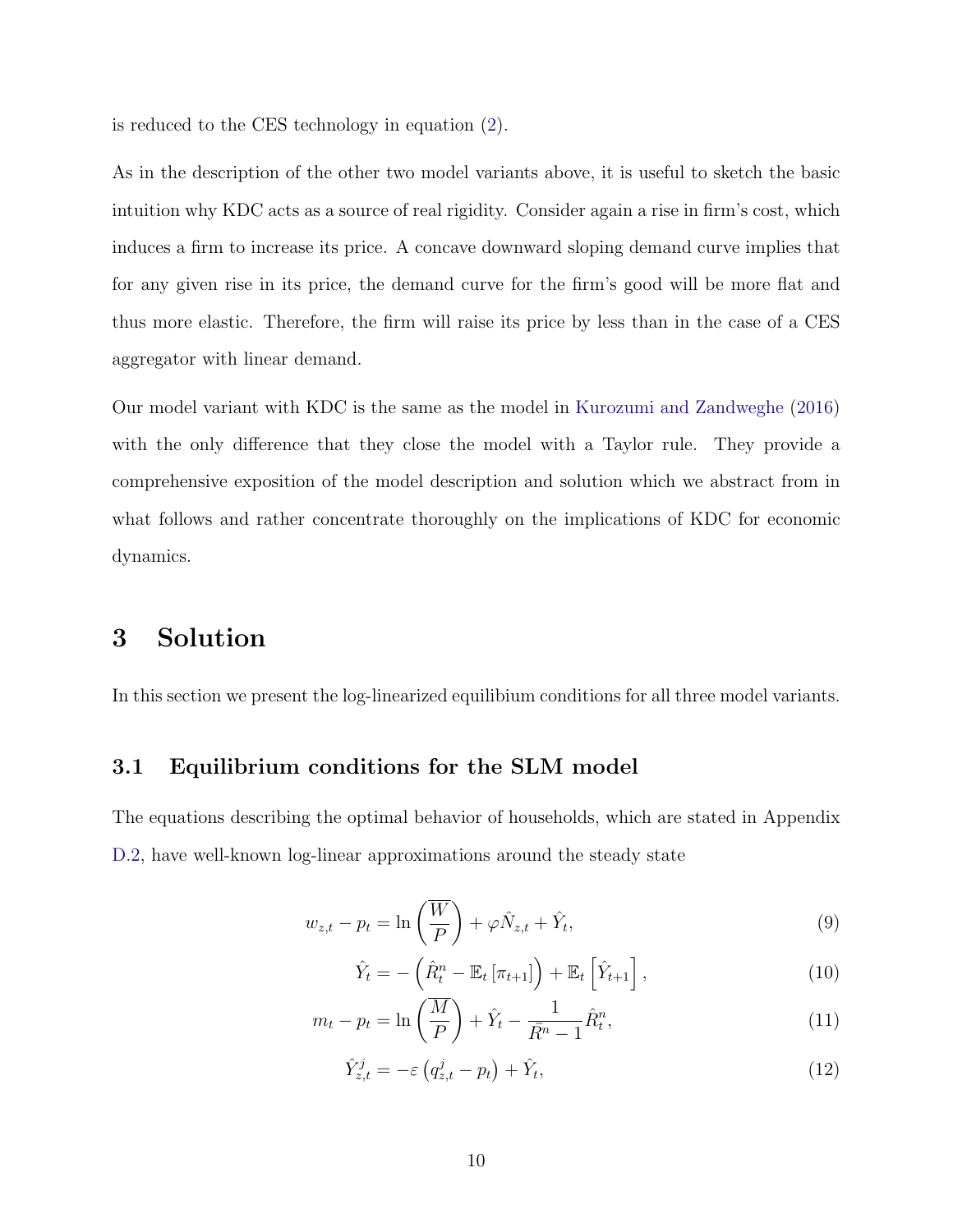where small letters denote log levels, variables with a bar denote steady-state levels, and variables with a "hat" stand for relative deviations from the steady state.  $\pi_t$  is the relative deviation from the steady-state value of gross inflation *Pt/Pt−*1. 7

The associated (generalized) New Keynesian Phillips curve with trend inflation and SLM (in terms of unit labor costs) is given by

$$
\hat{\pi}_t = \frac{1}{1 + \varphi \varepsilon} \left[ \frac{\left(1 - \alpha \bar{\pi}^{\varepsilon - 1}\right) \left(1 - \alpha \beta \bar{\pi}^{\varepsilon(1 + \varphi)}\right)}{\alpha \bar{\pi}^{\varepsilon - 1}} \right] \left[ \widehat{ulc}_t - (1 + \varphi)\hat{s}_t \right] \n+ \mathbb{E}_t \hat{\pi}_{t+1} \beta \left[ 1 + \frac{\varepsilon(1 + \varphi)}{1 + \varphi \varepsilon} \left(1 - \alpha \bar{\pi}^{\varepsilon - 1}\right) \left( \bar{\pi}^{1 + \varphi \varepsilon} - 1 \right) \right] \n+ \mathbb{E}_t \hat{\psi}_{t+1} \frac{\beta}{1 + \varphi \varepsilon} \omega \left(1 - \alpha \bar{\pi}^{\varepsilon - 1}\right) \left( \bar{\pi}^{1 + \varphi \varepsilon} - 1 \right),
$$
\n(13)

where  $\widehat{ulc}_t$  denotes the deviation of aggregate unit labor costs from their steady-state value,  $\hat{s}_t$  is the relative price distortion due to inefficient dispersion of prices given by equation (14),  $\bar{\pi}$  denotes the trend inflation rate and  $\hat{\psi}_t$  is an auxiliary variable given by equation (15):

$$
\hat{s}_t = \alpha \varepsilon \frac{\bar{\pi}^{\varepsilon} - \bar{\pi}^{\varepsilon - 1}}{1 - \alpha \bar{\pi}^{\varepsilon - 1}} \sum_{i=0}^N (\alpha \bar{\pi}^{\varepsilon})^i \hat{\pi}_{t-i} + (\alpha \bar{\pi}^{\varepsilon})^{N+1} \hat{s}_{t-N-1}
$$
\n
$$
\widehat{\psi}_t = (1 - \alpha \beta \bar{\pi}^{\varepsilon(1+\varphi)}) \sum_{i=0}^N (\alpha \beta \bar{\pi}^{\varepsilon(1+\varphi)})^i \left[ \widehat{ulc}_t - (1+\varphi)\hat{s}_t \right],
$$
\n(14)

+ 
$$
\varepsilon (1 + \varphi) \sum_{i=1}^{N+1} \left( \alpha \beta \bar{\pi}^{\varepsilon (1 + \varphi)} \right)^i \mathbb{E}_t \hat{\pi}_{t+i} + \left( \alpha \beta \bar{\pi}^{\varepsilon (1 + \varphi)} \right)^{N+1} \mathbb{E}_t \hat{\psi}_{t+N+1}.
$$
 (15)

Note that if steady state inflation equals zero, i.e.  $\bar{\pi} - 1 = 0$ , the Phillips curve (13) reduces to the conventional NKPC with segmented labor markets (16), as  $\hat{s}_t$  does not affect the first-order dynamics:

$$
\hat{\pi}_t = \frac{(1 - \alpha)(1 - \alpha\beta)}{\alpha} \frac{1}{1 + \varphi\varepsilon} \widehat{ulc}_t + \mathbb{E}_t\beta\hat{\pi}_{t+1}.
$$
\n(16)

<sup>7</sup>We have used  $\hat{Y}_t = \hat{C}_t$  for the derivation of (9)-(12).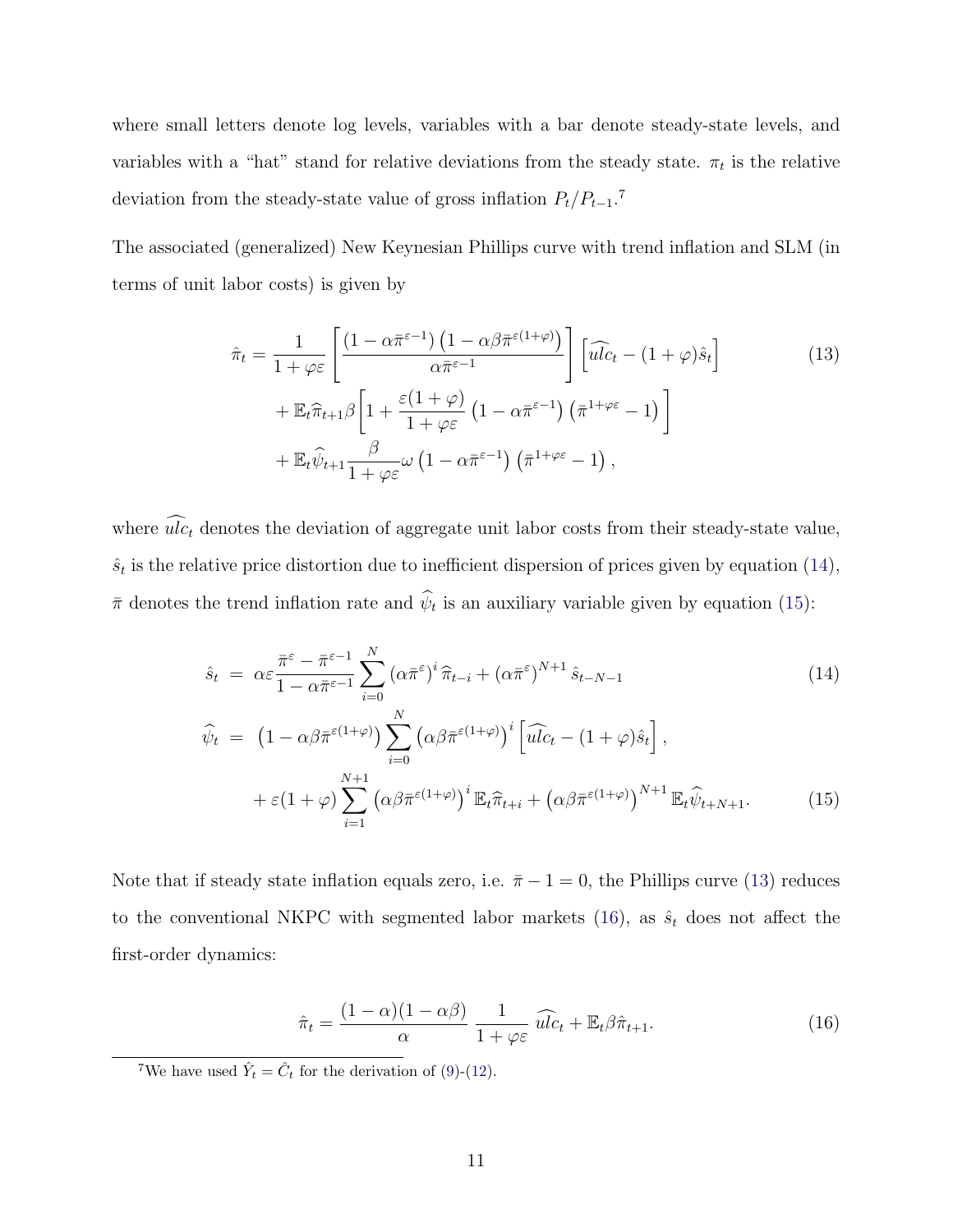The system of equilibrium conditions is given by equations  $(10)$ ,  $(11)$ ,  $(13)$  -  $(15)$  and is closed by the equation governing the evolution of the money stock.

### **3.2 Equilibrium conditions for the DRL model**

The equations describing the optimal behavior of households are slightly different than in the SLM model since the island structure has been abolished. Therefore the New Keynesian IS curve, equation (10), and the money demand, equation (11), stay unchanged whereas the labor supply, equation (17), and the goods demand, equation (18), are not island specific:

$$
w_t - p_t = \ln\left(\frac{\overline{W}}{P}\right) + \varphi \hat{N}_{z,t} + \hat{Y}_t.
$$
\n(17)

$$
\hat{Y}_t^j = -\varepsilon \left( q_t^j - p_t \right) + \hat{Y}_t. \tag{18}
$$

The associated New Keynesian Phillips curve with trend inflation and DRL is given by

$$
\hat{\pi}_t = \omega \left[ \frac{\left(1 - \alpha \bar{\pi}^{\varepsilon - 1}\right) \left(1 - \alpha \beta \bar{\pi}^{\frac{\varepsilon}{\gamma}}\right)}{\alpha \bar{\pi}^{\varepsilon - 1}} \right] \left[\widehat{ulc}_t - \hat{s}_t\right] \n+ \mathbb{E}_t \hat{\pi}_{t+1} \beta \left[1 + \frac{\varepsilon}{\gamma + \varepsilon(1 - \gamma)} \left(1 - \alpha \bar{\pi}^{\varepsilon - 1}\right) \left(\bar{\pi}^{\frac{1}{\omega}} - 1\right)\right] \n+ \mathbb{E}_t \hat{\psi}_{t+1} \beta \omega \left(1 - \alpha \bar{\pi}^{\varepsilon - 1}\right) \left(\bar{\pi}^{\frac{1}{\omega}} - 1\right),
$$
\n(19)

where  $\omega = \frac{\gamma}{\gamma + \varepsilon(1-\gamma)}$ ,  $\hat{s}_t$  denotes the relative price distortion due to inefficient dispersion of prices given by equation (20),  $\bar{\pi}$  denotes the trend inflation rate,  $\hat{\psi}_t$  is an auxiliary variable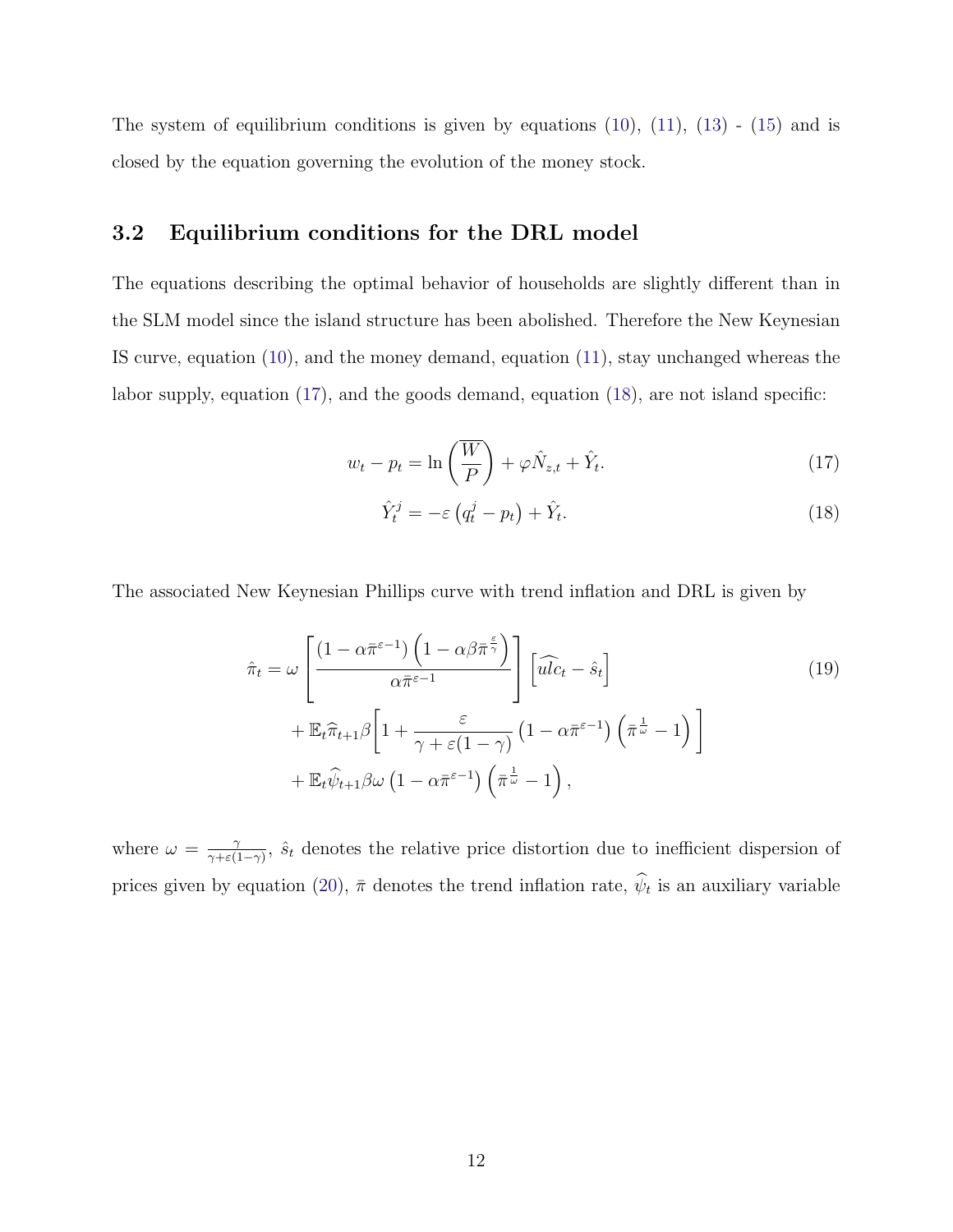given by equation (21):

$$
\hat{s}_t = \alpha \frac{\varepsilon \,\bar{\pi}^{\frac{\varepsilon}{\gamma}} - \bar{\pi}^{\varepsilon - 1}}{\gamma \, 1 - \alpha \bar{\pi}^{\varepsilon - 1}} \sum_{i=0}^N \left( \alpha \bar{\pi}^{\frac{\varepsilon}{\gamma}} \right)^i \widehat{\pi}_{t-i} + \left( \alpha \bar{\pi}^{\frac{\varepsilon}{\gamma}} \right)^{N+1} \hat{s}_{t-N-1},\tag{20}
$$

$$
\widehat{\psi}_t = \left(1 - \alpha \beta \bar{\pi} \frac{\epsilon}{\gamma}\right) \sum_{i=0}^N \left(\alpha \beta \bar{\pi} \frac{\epsilon}{\gamma}\right)^i \left[\widehat{ulc}_t - \hat{s}_t\right] \n+ \frac{\epsilon}{\gamma} \sum_{i=1}^{N+1} \left(\alpha \beta \bar{\pi} \frac{\epsilon}{\gamma}\right)^i \mathbb{E}_t \widehat{\pi}_{t+i} + \left(\alpha \beta \bar{\pi} \frac{\epsilon}{\gamma}\right)^{N+1} \mathbb{E}_t \widehat{\psi}_{t+N+1}.
$$
\n(21)

With zero steady state inflation the Phillips curve (19) returns to the conventional form with decreasing returns to scale in labor inputs  $(22)$ , as  $\hat{s}_t$  again does not affect the first-order dynamics:

$$
\hat{\pi}_t = \frac{(1 - \alpha)(1 - \alpha\beta)}{\alpha} \omega \widehat{ulc}_t + \mathbb{E}_t \beta \hat{\pi}_{t+1}.
$$
\n(22)

The system of equilibrium conditions is given by equations  $(10)$ ,  $(11)$ ,  $(19)$  -  $(21)$  and is closed by the equation governing the evolution of the money stock.

### **3.3 Equilibrium conditions for the KDC model**

As mentioned above, the conditions for the model variant with kinked demand curves are not derived separately since they are provided in Kurozumi and Zandweghe (2016).

As shown by Kurozumi and Zandweghe (2016), log-linearized equilibrium conditions including the generalized New Keynesian Phillips curve with trend inflation and KDC in terms of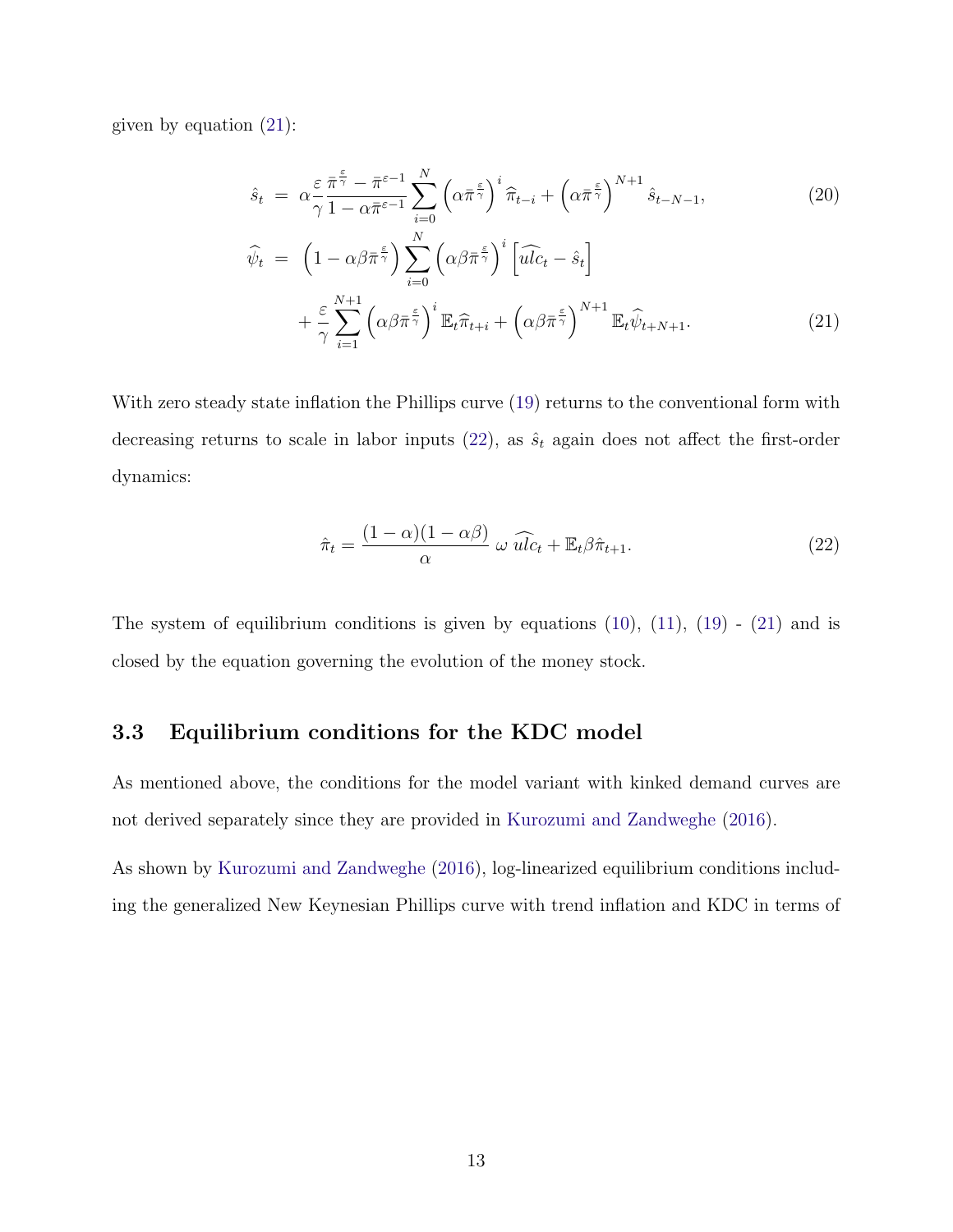unit labor costs are given by

$$
\hat{\pi}_t = \beta E_t \hat{\pi}_{t+1} + \omega \frac{(1 - \alpha \bar{\pi}^{\rho - 1})(1 - \alpha \beta \bar{\pi}^\rho)}{\alpha \bar{\pi}^{\rho - 1}} \left( \widehat{ulc}_t - \frac{\bar{s}}{\bar{s} + \epsilon} \hat{s}_t \right)
$$
\n
$$
\frac{1}{\hat{dlc}_t} \left( \hat{s}_t - \frac{\alpha \bar{s} - \alpha \bar{s}}{\alpha \bar{s}^{\rho - 1}} \hat{s}_t \right) \left( \frac{\bar{s}}{\bar{s}^{\rho - 1}} \hat{s}_t - \frac{\bar{s}}{\alpha \bar{s}^{\rho - 1}} \hat{s}_t \right)
$$
\n
$$
(23)
$$

$$
-\frac{1}{\alpha \bar{\pi}^{\rho-1}} \left( \hat{d}_t - \alpha \beta \bar{\pi}^{\rho-1} E_t \hat{d}_{t+1} \right) + \hat{d}_{t-1} - \alpha \beta \bar{\pi}^{\rho-1} \hat{d}_t -\frac{\rho (1 - \alpha \bar{\pi}^{\rho-1}) \left[ \alpha \beta \bar{\pi}^{\rho-1} (\bar{\pi} - 1) (\rho - 1) + \tilde{\epsilon} (1 - \alpha \beta \bar{\pi}^{\rho}) \right]}{\alpha \bar{\pi}^{\rho-1} [\rho - 1 - \tilde{\epsilon} (\rho + 1)]} \hat{d}_t + \hat{\phi}_t + \hat{\psi}_t,
$$
  

$$
-\frac{\alpha \bar{\pi}^{\rho} \hat{\epsilon}}{\sqrt{\bar{\pi}} - 1} \frac{(\bar{\pi} - 1) \alpha \rho \bar{\pi}^{\rho-1} (\hat{\pi} + \hat{d}) \hat{d}_t}{(\hat{\pi} + \hat{d}) \hat{d}_t} \right)
$$
(24)

$$
\hat{s}_t = \alpha \bar{\pi}^\rho \hat{s}_{t-1} + \frac{(\bar{\pi} - 1)\alpha \rho \bar{\pi}^{\rho - 1}}{1 - \alpha \bar{\pi}^{\rho - 1}} \left( \hat{\pi}_t + \hat{d}_t - \hat{d}_{t-1} \right),\tag{24}
$$

$$
\hat{d}_t = \frac{\alpha \bar{\pi}^{-1} \left[ 1 - \alpha \beta \bar{\pi}^{\rho - 1} + \tilde{\epsilon} \bar{\pi}^{\rho} (1 - \alpha \beta \bar{\pi}^{-1}) \right]}{1 - \alpha \beta \bar{\pi}^{\rho - 1} + \tilde{\epsilon} (1 - \alpha \beta \bar{\pi}^{-1})} \hat{d}_{t-1}
$$
\n
$$
\tilde{\epsilon} \alpha \bar{\pi}^{-1} (\bar{\pi}^{\rho} - 1)(1 - \alpha \beta \bar{\pi}^{-1})
$$
\n(25)

$$
-\frac{\tilde{\epsilon}\alpha\bar{\pi}^{-1}(\bar{\pi}^{\rho}-1)(1-\alpha\beta\bar{\pi}^{-1})}{(1-\alpha\bar{\pi}^{-1})\left[1-\alpha\beta\bar{\pi}^{\rho-1}+\tilde{\epsilon}(1-\alpha\beta\bar{\pi}^{-1})\right]}\hat{\pi}_t,
$$

$$
\hat{\phi}_t = \alpha \beta \bar{\pi}^\rho E_t \hat{\phi}_{t+1} \tag{26}
$$
\n
$$
+ \frac{\beta(\bar{\pi} - 1)(1 - \alpha \bar{\pi}^{\rho - 1})}{1 - \frac{\tilde{\epsilon}\rho}{\rho - 1 - \tilde{\epsilon}}} \left[ \rho E_t \hat{\pi}_{t+1} + (1 - \alpha \beta \bar{\pi}^\rho) \left( E_t \hat{u} \hat{l} c_{t+1} - \frac{\bar{s}}{\bar{s} + \epsilon} E_t \hat{s}_{t+1} + \rho E_t \hat{d}_{t+1} \right) \right],
$$
\n
$$
\hat{\phi}_t = \alpha \beta \bar{\pi}^{-1} E_t \hat{\phi}_t \quad \tilde{\epsilon}^{\beta} (\bar{\pi}^\rho - 1)(1 - \alpha \bar{\pi}^{\rho - 1})_{\hat{\sigma}} \tag{27}
$$

$$
\hat{\psi}_t = \alpha \beta \bar{\pi}^{-1} E_t \hat{\psi}_{t+1} + \frac{\tilde{\epsilon} \beta (\bar{\pi}^{\rho} - 1)(1 - \alpha \bar{\pi}^{\rho - 1})}{\bar{\pi}^{\rho} [\rho - 1 - \tilde{\epsilon}(\rho + 1)]} \hat{\pi}_{t+1},
$$
\n(27)

where  $\rho = \varepsilon (1 + \epsilon), \ \tilde{\epsilon} = \frac{\epsilon (1 - \alpha \beta \bar{\pi}^{\rho - 1})}{1 - \alpha \beta \bar{\pi}^{-1}}$  $\int 1 - \alpha \bar{\pi}^{\rho-1}$ 1*−α*  $\int_{0}^{-\frac{\rho}{\rho-1}}$ ,  $\omega = \frac{1}{1-\frac{\tilde{\epsilon}\rho}{\rho-1-\tilde{\epsilon}}}$ , and the dispersion in the steady state is  $\bar{s} = \frac{1-\alpha}{1-\alpha\bar{\pi}^{\rho}}$  <sup>1</sup>*−<sup>α</sup>*  $\frac{1-\alpha\bar{\pi}^{\rho-1}}{1-\alpha\bar{\pi}^{\rho-1}}$  $\left[ -\frac{\rho}{\rho - 1} \right]$ 

When considering zero steady state inflation, the Phillips curve (23) again reduces to the conventional version with the kinked-demand curve  $(28)$ , as price dispersion variables  $\hat{s}_t$  and  $\hat{d}_t$  become zero:

$$
\hat{\pi}_t = \frac{(1 - \alpha)(1 - \alpha\beta)}{\alpha} \omega \widehat{ulc}_t + \mathbb{E}_t \beta \hat{\pi}_{t+1}.
$$
\n(28)

The system of equilibrium conditions is given by equations  $(10)$ ,  $(11)$ ,  $(23)$  -  $(27)$  and is closed by the equation governing the evolution of the money stock.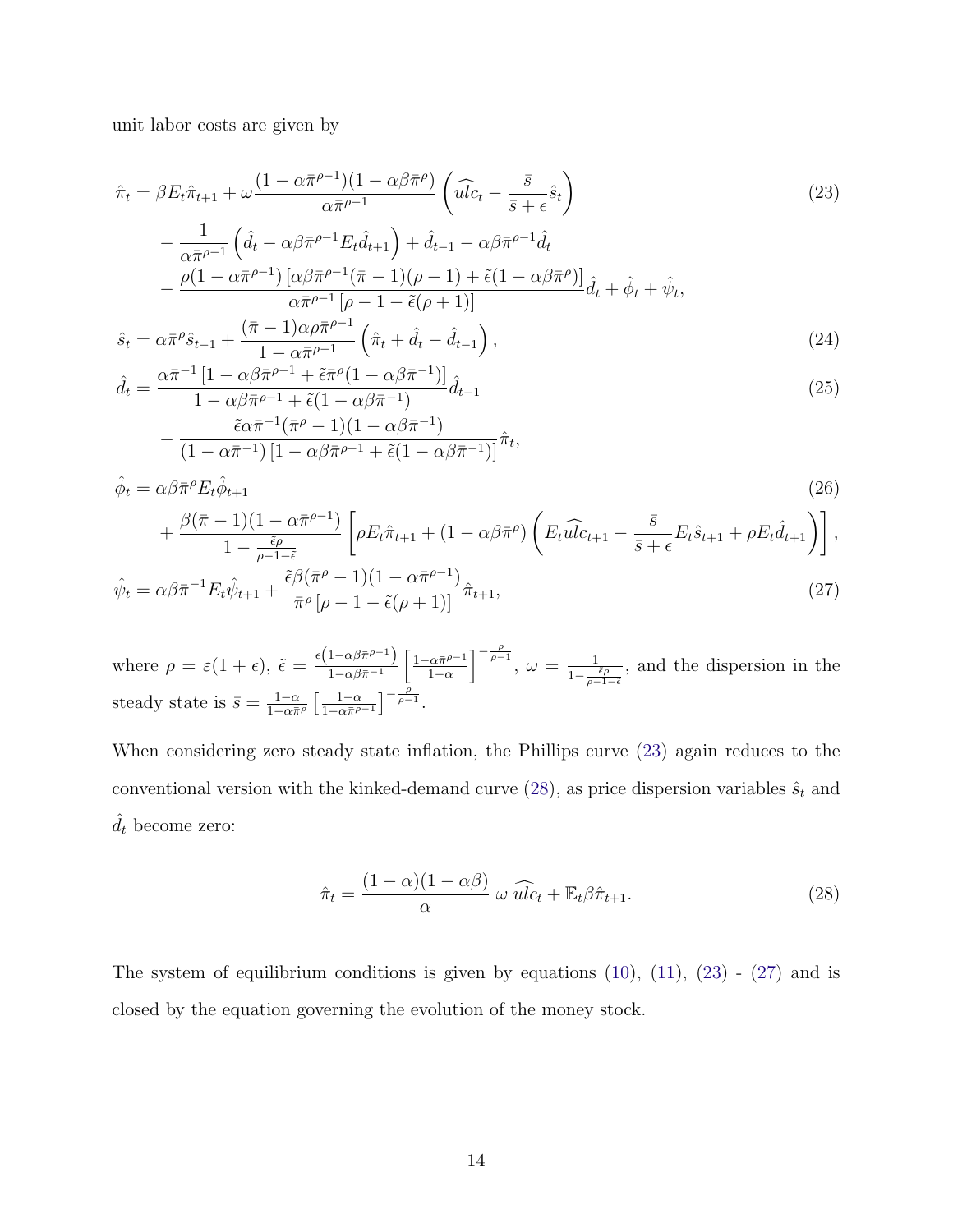# **4 Empirical implementation**

After deriving the log-linearized equilibrium conditions in the previous section, we now turn to our estimation procedure. Note that for each model variant we only estimate one parameter which governs the corresponding degree of real rigidity. To this end, we rely on the two-step econometric approach used by Sbordone (2002), Woodford (2001) or Dupor et al. (2010). In the first step, since the Phillips curve contains expectations about future unit labor costs and inflation rates, we estimate a small, unrestricted, bivariate VAR model as a way to generate the corresponding forecasts. We employ a quarterly calibration because data on unit labor costs is available only on a quarterly basis. In the second step, we use the Phillips curve for each model variant to obtain a model-implied quarterly inflation series. In particular, as in Woodford  $(2001)$  and Dupor et al.  $(2010)^8$ , the corresponding Phillips curves are iterated forward.<sup>9</sup>

Finally, the parameters governing the degree of real rigidity in each model variant, i.e. the inverse of the Frisch elasticity of labor supply  $\varphi$  in the SLM model, the concavity parameter of the production function  $\gamma$  in the DRL model, and the concavity parameter of the demand curve  $\epsilon$  in the KDC model are estimated from the data by minimizing the variance of a distance between the models' inflation rates and the actual inflation.

Our targeted period is 1965Q1 - 2004Q4, i.e. 160 quarters, which includes the Great Inflation period. We also report results for the period of Great Moderation 1988Q1 - 2004Q4, i.e. 68 quarters. To obtain the model-implied inflation rate we must compute the price dispersion measure *s*, which is a weighted sum of past inflation rates. Therefore, we use earlier data from 1960Q1. For the VAR model we also use data from the sample period 1960Q1 - 2004Q4. The annualized average quarter-on-quarter inflation rate in this period is 1.04% or 4.2%.

<sup>8</sup>Sbordone (2002) transforms the standard NKPC into a closed-form solution for the logarithm of the price-unit labor cost ratio, taking nominal marginal cost growth as given.

<sup>9</sup>We use the fact that the elements of the infinite sums exponentially decrease and cut the sums after 20 periods. Our results are robust to the cut off period.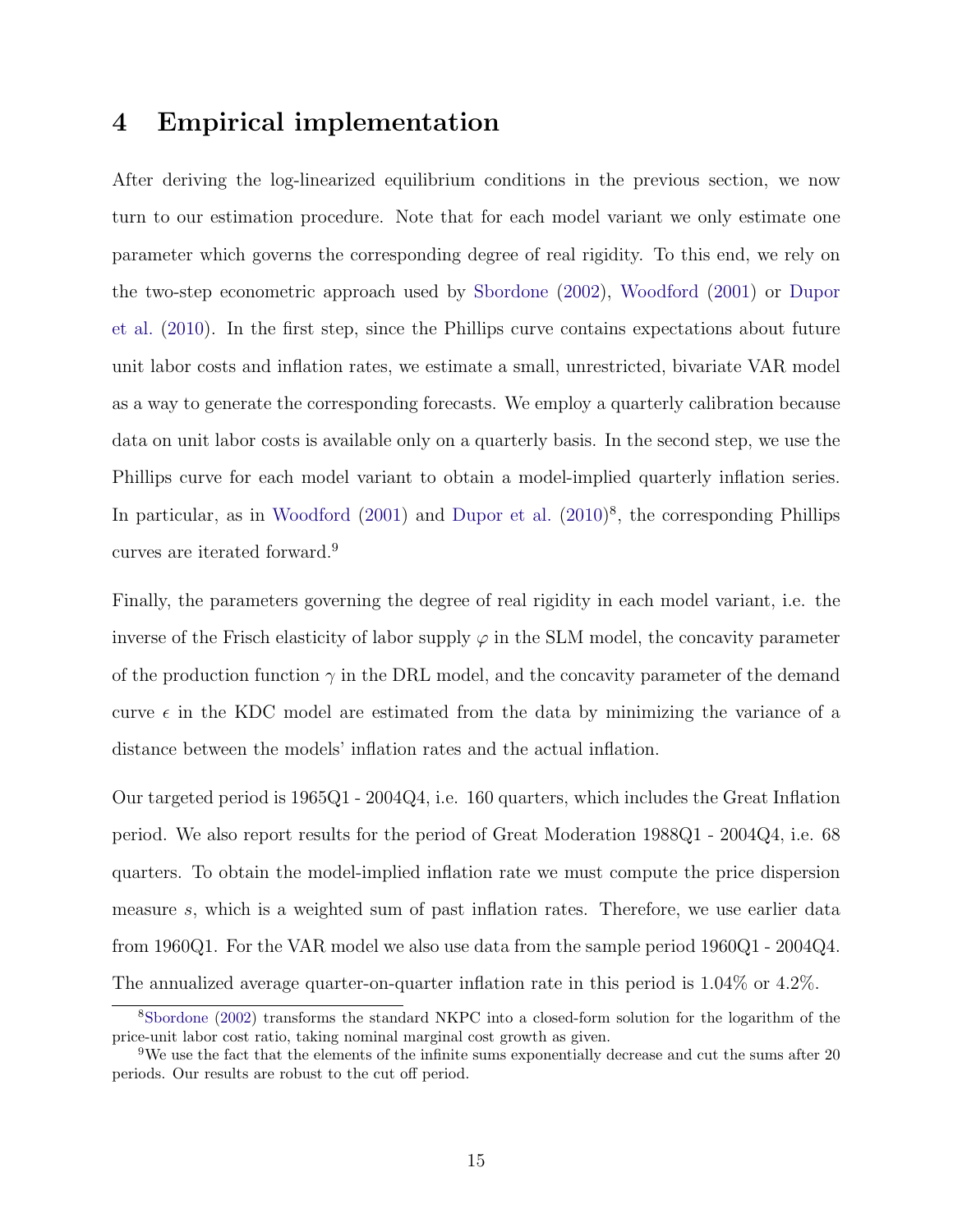We would like to emphasize that the estimation approach used in this paper was initially used to estimate the degrees of price and information stickiness (Sbordone, 2002; Dupor et al., 2010). We use this method to estimate the degrees of real rigidities while calibrating the value of the Calvo parameter  $\alpha$  externally.<sup>10</sup> Hereby, we rely on the microeconomic evidence about price adjustment and calibrate the probability of price changes externally. In particular, we follow Klenow and Kryvtsov (2008) who find that the average duration of prices is 2.9 quarters.<sup>11</sup> Therefore, we calibrate  $\alpha$  such that  $2.9 = \frac{1}{1-\alpha}$ , which yields  $\alpha = 0.6552$ . In Appendix D.3 we conduct a detailed robustness analysis of sensitivity of our results to the choice of *α*.

The remaining two parameters are set to standard values in the literature. We set the discount factor  $\beta$  to 0.99 since we consider quarterly data. The elasticity of substitution between differentiated goods in the CES aggregator case is  $\varepsilon = 11$ , following Gertler and Leahy (2008).

To make statistical inference, we compute the confidence intervals for parameter estimates using a bootstrap method. In particular, in order to maintain the time-series data structure, we generate 20 subsamples of 80 quarters which is the half of the overall sample length and perform the estimation in the bootstrapped time samples. For the shorter sample we also generate 20 subsamples with 34 observations (half of the sample length). We report the 5% and the  $95\%$  percentile of the final distribution of the estimates.<sup>12</sup>

<sup>&</sup>lt;sup>10</sup>Alternatively, one could also use the GMM method as in Galí and Gertler (1999) or Eichenbaum and Fisher (2007). We rely on the approach highlighted in Sbordone (2002) mainly due to its tractability since the parameters governing the degree of real rigidties do not occur only in the slope of the Philips curve as with zero trend inflation. This complicates the functional form of the Philips curve to be estimated.

<sup>11</sup>Klenow and Kryvtsov (2008) report this frequency for the period 1988-2004. We use this statistic also for our baseline sample 1965-2004 but perform rigorous robustness analysis. Our main results remain qualitatively the same. Also there is a significant heterogeneity in the frequency of price adjustment across industries and sectors, yet we restrict our attention to a single-sector model.

<sup>&</sup>lt;sup>12</sup>The method used to compute the confidence bounds generates overlapping estimation periods. For robustness we have also computed the confidence bounds by splitting the overall sample into subsequent, not overlapping subperiods of, however, much shorter length. For the long sample we have split the sample into five subperiods a 32 observations and for the shorter sample into four subperiods a 17 periods. We find that the confidence bounds do not change much and are qualitatively robust to this modification.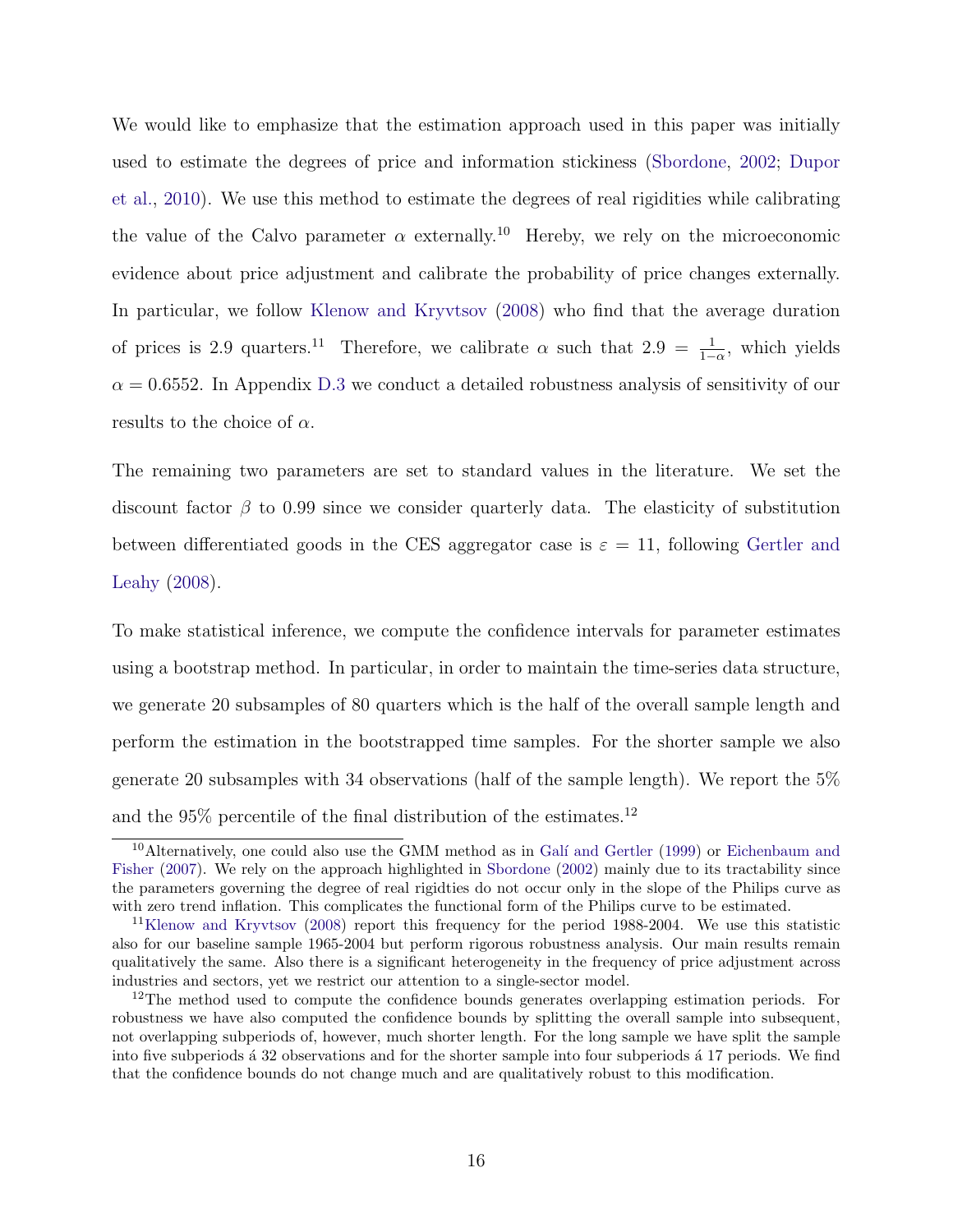# **5 Findings**

### **5.1 Results for the sample period 1965-2004**

In this section we report and discuss our estimation results for our targeted period from 1965 to 2004 which includes the Great Inflation period. In the subsequent section we report results for a shorter sample period of the Great Moderation from 1988 to 2004. For the sake of completeness, we distinguish between the scenarios with and without trend inflation. As a measure of empirical fit we report the root mean squared error.

As can be seen from Table 1, with zero trend inflation, all three sources of strategic complementarity in price setting imply the same degree of real rigidity and therefore the same slope of the short-run Phillips curve, i.e. the parameter on  $\widehat{ulc}_t$  in the corresponding Phillips curve, of 0.023. All three estimates are significantly different from values implying no real rigidity. The same functional form of the Phillips curve in the absence of positive trend inflation implies that the empirical fit of all three model variants is identical.

Including positive trend inflation changes the results remarkably. We find that the slope of the Phillips curve declines with trend inflation, a result emphasized by Ascari (2004), Bakhshi et al. (2007) and Cogley and Sbordone (2008). In particular, with no real rigidity, the slope of the NKPC is 0.18, whereas with the level of trend inflation in this period the slope decreases to 0.10.

The statistics in Table 1 show that the best empirical fit is achieved with real rigidity via segmented labor markets and a value of the inverse of Frisch elasticity of labor supply of 0.78. Notably, the presence of trend inflation improves the empirical fit by 20% compared to the case without trend inflation. The empirical fit deteriorates for the other two sources of real rigidity.

Interestingly, this exercise shows that to achieve the best empirical fit in the KDC model, the kink in the demand curve should be abolished. This result suggests a challenge for the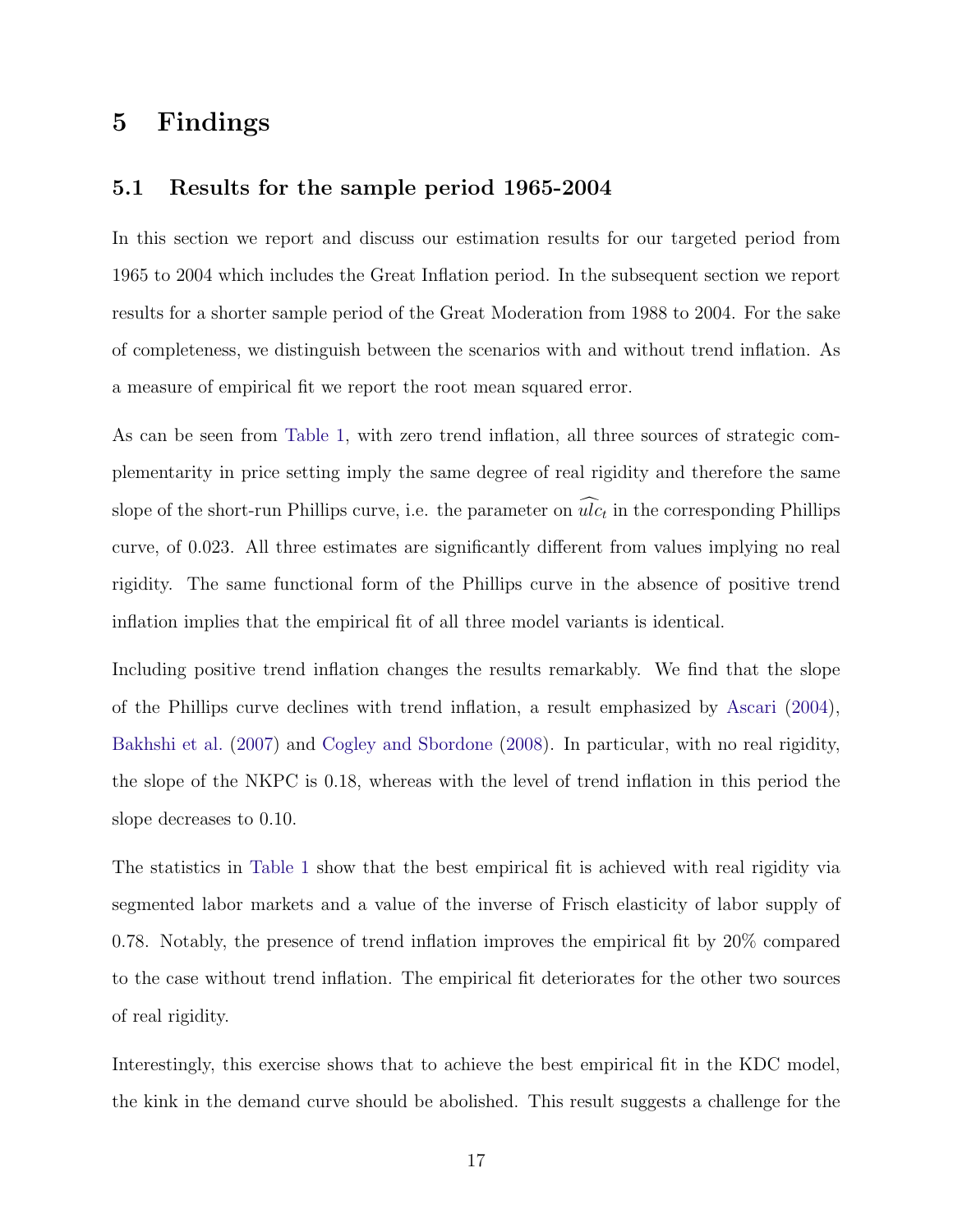|               | Trend | Segmented<br>labor<br>markets | Decreasing<br>returns to<br>labor | Kink<br>demand<br>curve      |
|---------------|-------|-------------------------------|-----------------------------------|------------------------------|
|               |       | (1)                           | (2)                               | (3)                          |
| Empirical fit | no    | 1.84                          | 1.84                              | 1.84                         |
| $\varphi$     |       | 0.65<br>[0.50, 2.10]          | 0                                 | $\overline{0}$               |
| $\gamma$      |       | $\mathbf{1}$                  | 0.61<br>[0.32, 0.66]              | $\mathbf{1}$                 |
| $\epsilon$    |       | $\overline{0}$                | 0                                 | $-6.52$<br>$[-20.98, -5.04]$ |
| PC slope      |       | 0.023                         | 0.023                             | 0.023                        |
| Empirical fit | yes   | 1.48                          | 1.95                              | 2.29                         |
| $\varphi$     |       | 0.78<br>[0.76, 1.17]          | $\overline{0}$                    | $\overline{0}$               |
| $\gamma$      |       | $\mathbf{1}$                  | 0.82<br>[0.79, 0.85]              | $\mathbf{1}$                 |
| $\epsilon$    |       | $\overline{0}$                | $\overline{0}$                    | 0.00<br>$[-0.03, 0.00]$      |
| PC slope      |       | 0.008                         | 0.028                             | 0.103                        |

Table 1: Empirical fit: 1965Q1-2004Q4

Notes: As a measure of empirical fit we employ RMSE multiplied by 1000. PC slope denotes the slope of the short-run Phillips curve, i.e. the parameter on current unit labor costs  $\widehat{ulc}_t$  in the Phillips curve. Numbers in parentheses show the 90% confidence intervals.

kinked-demand curve approach which has been widely used in recent literature.<sup>13</sup> Notably, the slope of the Phillips curve in the KDC model with trend inflation increases, compared to the scenario with zero inflation in steady-state, since the degree of real rigidity due to KDC is zero.

Compared to the zero trend inflation case, with positive trend inflation only, the SLM model exhibits a flatter slope of the Phillips curve. Moreover, even though the empirical fit of the DRL model slightly deteriorates, it is still better than in the case with no real rigidities.<sup>14</sup>

 $13$ See e.g. Kurozumi and Zandweghe (2016) and (Lindé and Trabandt, 2018).

<sup>&</sup>lt;sup>14</sup>This can be observed by comparing the KDC model results since due to the estimated zero kink in the demand curve the empirical fit of the KDC model corresponds to a model with positive trend inflation but no real rigidity.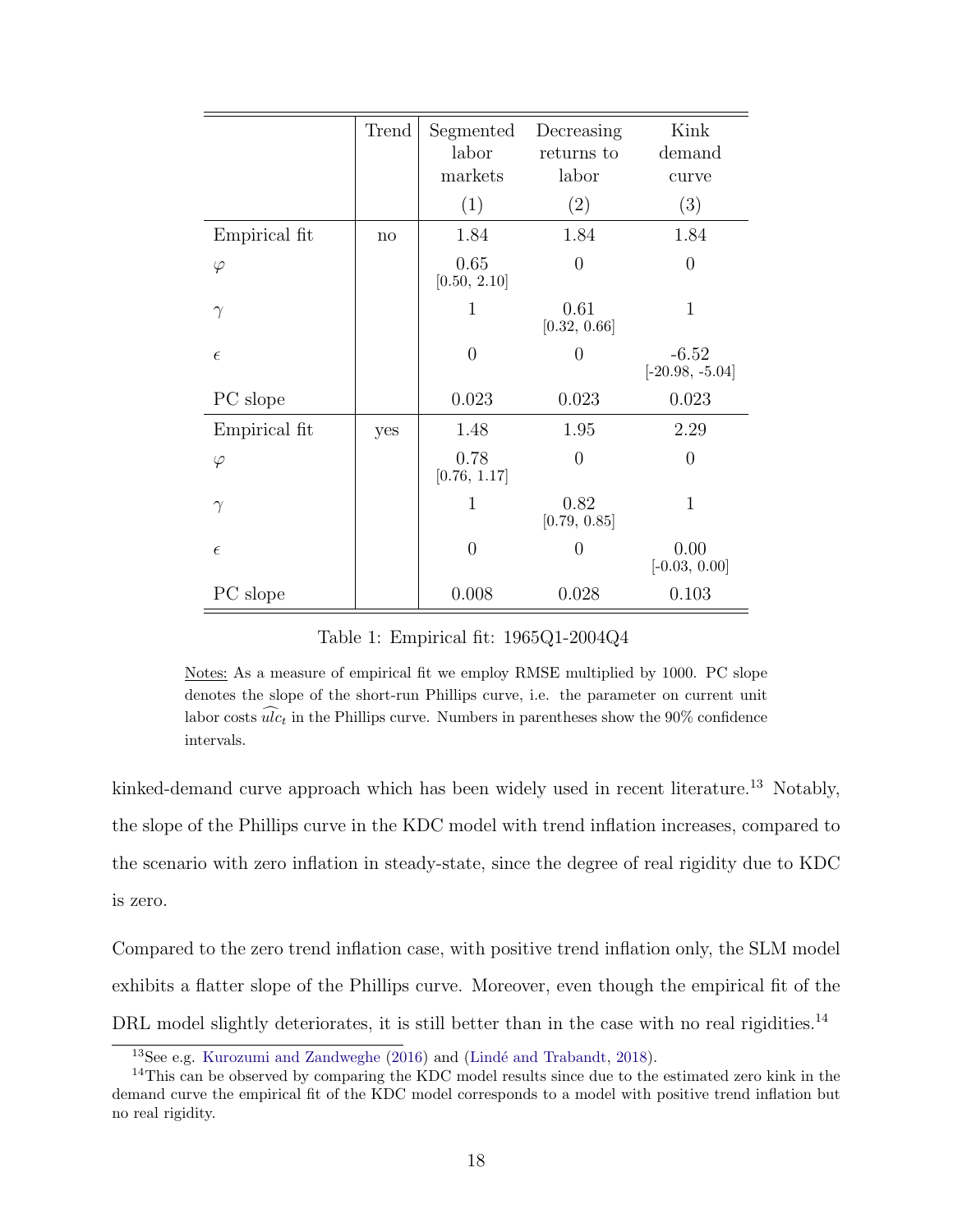Our estimates for parameters governing the particular types of real rigidity appear to be in line with values used in the literature. For the KDC approach, Kurozumi and Zandweghe (2016) use  $\epsilon = -9$ , Dotsey and King (2005) and Eichenbaum and Fisher (2007) employ  $\epsilon = -10$  and  $\epsilon = -33$ . These values seem to be supported by our estimate for the case of zero trend inflation. In the DRL case, *γ* should be close to the labor share in aggregate income. Our estimates of  $\gamma = 0.61$  for zero trend inflation and  $\gamma = 0.82$  with positive trend inflation are consistent with this view. Finally, when considering the plausibility of our estimates for the degree of segmented labor markets, the crucial parameter  $\varphi$  is the inverse of the Frisch-elasticity of labor supply. Our estimates  $\varphi$  of 0.65 and 0.78 imply the Frisch-elasticities of 1.5 and 1.3, respectively. (Gertler and Leahy, 2008) argue that a Frischelasticity of 1 is a reasonable intermediate range value in the literature. Hence, our estimates are in line with values typically used in the literature.

Figure 1 visualizes the empirical fit of the considered sources of real rigidity.<sup>15</sup> The empirical fit of the SLM model markedly outperforms the other model variants at the time of the peak of the inflation rate in the late 70's and the beginning of the 80's. The KDC model appears to generate more upward deviations from the realized path of inflation than the other two models.

In the next section we focus on the period of the Great Moderation 1988-2004 which features a more stable path of quarterly inflation.

### **5.2 Results for the Great Moderation 1988 - 2004**

In this section we provide the results for the period 1988Q1 - 2004Q4 (68 quarters). This period is also the main focus of Klenow and Kryvtsov (2008) who document that the frequency of price adjustment in this time span was on average 2.9 quarters. The VAR period begins five years earlier in 1983Q1.

 $15$ For visualization purposes Figure 1 shows smoothed time series using a centered moving average of four quarters. Underlying non-smoothed time series are plotted in Figure 6 in the appendix.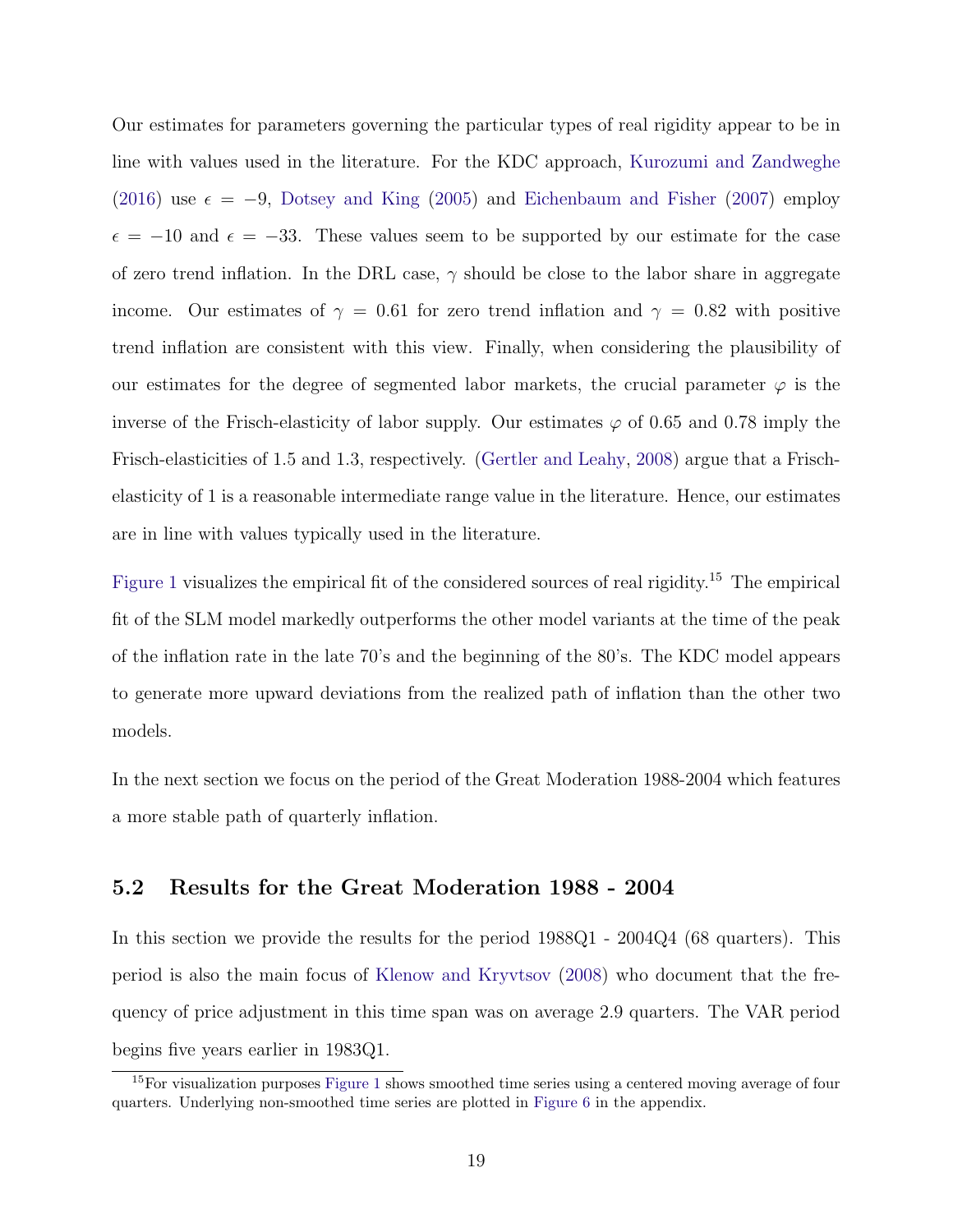

Figure 1: Realized and model-implied paths of inflation: 1965-2004

Notes: All time series are smoothed using a centered moving average of four quarters. The blue solid line represents the annualized de-trended inflation rate in the U.S. The red dotted line represents the inflation rate as implied by the GNKPC using the parameter governing the degree of real rigidity which minimizes the variance of deviations from the actual rate.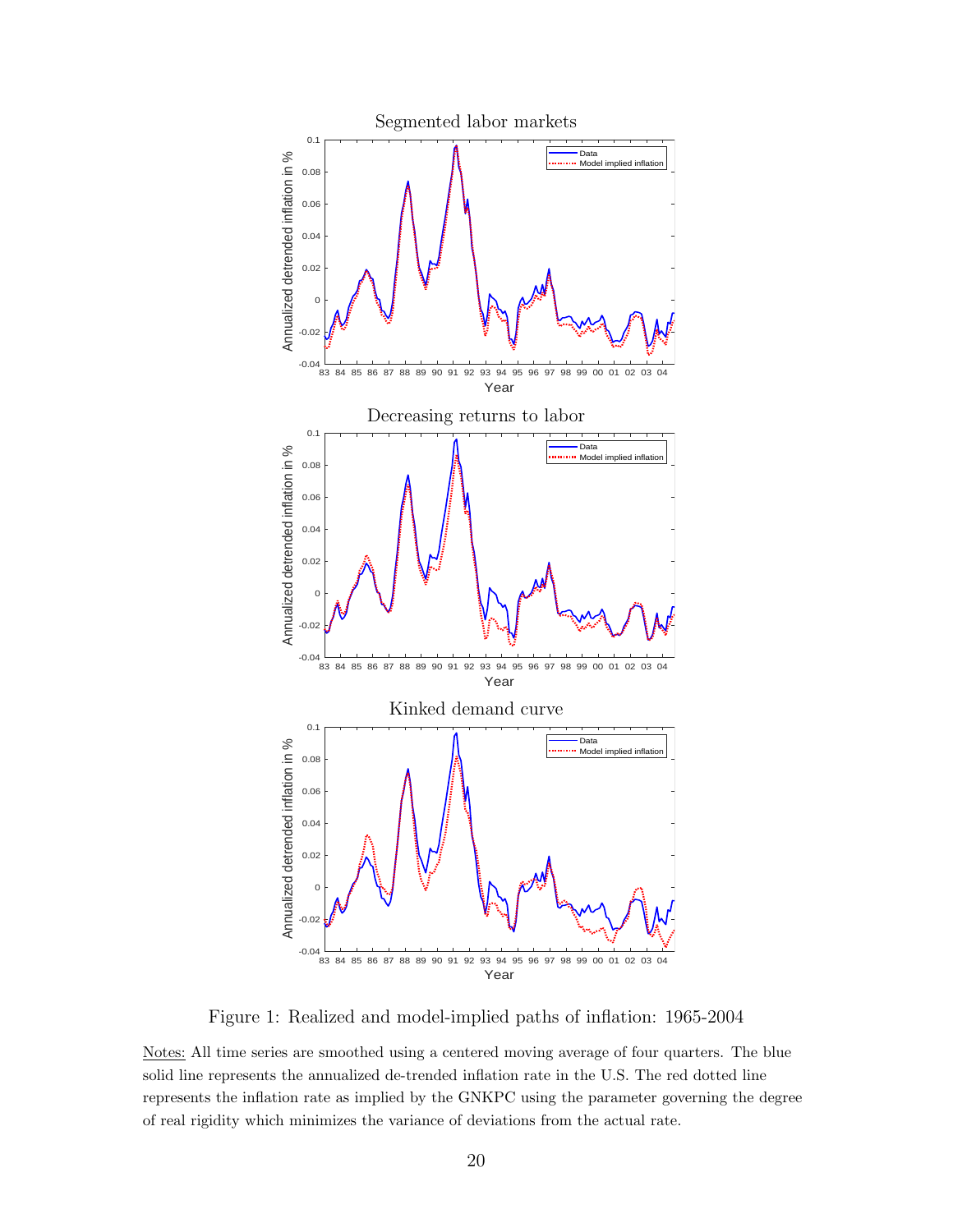Table 2 shows that the result that SLM yield the best empirical fit is robust to the change of sample period. For the case without trend inflation, the degree of real rigidity which fits the data best is 0.04, i.e. three times as large as for the longer sample 1965-2004. Accordingly, the slope of the Phillips curve is further reduced from 0.02 to 0.008.

|               | Trend | Segmented<br>labor<br>markets | Decreasing<br>returns to<br>labor | Kink<br>demand<br>curve     |
|---------------|-------|-------------------------------|-----------------------------------|-----------------------------|
|               |       | (1)                           | (2)                               | (3)                         |
| Empirical fit | no    | 2.09                          | 2.09                              | 2.09                        |
| $\varphi$     |       | 2.00<br>[0.49, 10]            | $\Omega$                          | $\theta$                    |
| $\gamma$      |       | $\mathbf{1}$                  | 0.33<br>[0, 0.75]                 | $\mathbf{1}$                |
| $\epsilon$    |       | $\overline{0}$                | $\theta$                          | $-20.00$<br>$[-35, -3.93]$  |
| PC slope      |       | 0.003                         | 0.003                             | 0.003                       |
| Empirical fit | yes   | 1.82                          | 2.08                              | 2.83                        |
| $\varphi$     |       | 3.31<br>[2.35, 3.71]          | $\Omega$                          | $\overline{0}$              |
| $\gamma$      |       | $\mathbf{1}$                  | 0.58<br>[0.32, 0.61]              | $\mathbf{1}$                |
| $\epsilon$    |       | $\overline{0}$                | $\theta$                          | $-0.20$<br>$[-0.99, -0.33]$ |
| PC slope      |       | 0.001                         | 0.012                             | 0.110                       |

Table 2: Empirical fit: 1988Q1-2004Q4

Notes: As a measure of empirical fit we employ RMSE multiplied by 1000. PC slope denotes the slope of the short-run Phillips curve, i.e. the parameter on current unit labor costs  $\widehat{ulc}_t$  in the Phillips curve. Numbers in parentheses show the 90% confidence intervals.

Including trend inflation improves the empirical fit, not only of the SLM model variant but also of the DRL model. The fit worsens only in the KDC case. For the period of the Great Moderation we find evidence for a signficant kink in the demand curve, even though it is almost negligible. Our estimate of  $\epsilon$  is -0.2, much smaller than the values assumed in the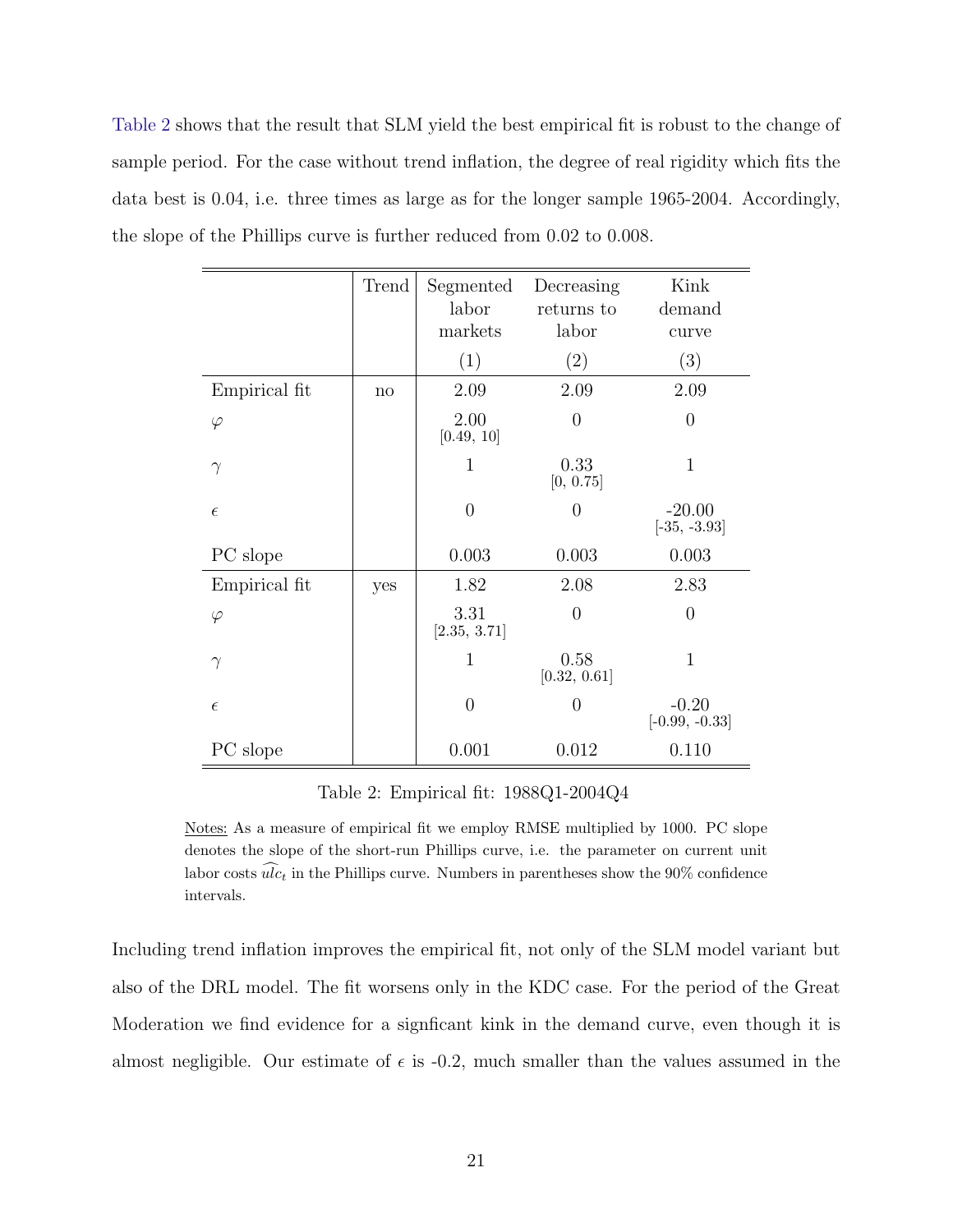literature.<sup>16</sup> As for the longer sample including the Great Inflation period, the slope of the Phillips curve declines in comparison to the zero trend inflation case only in the SLM model. The DRL and the KDC model variants induce a rise of the slope. It is important to note that the slope in the DRL case is still far away from the slope without real rigidities (see again the KDC result).

Some thoughts concerning the plausibility of our estimates are in order. As discussed in the previous section, values of  $\epsilon$  range up to -33, so our estimate in the zero trend inflation scenario of -20 is not an outlier. The estimate of  $\gamma$  of 0.33 with zero trend inflation appears to be rather low if thinking about it as a labor share of income. With positive trend inflation we estimate a more plausible value of 0.58. Finally, our estimates of  $\varphi$  are for the shorter sample larger than one. This implies values for the Frisch-elasticity of labor supply below one (0.5 and 0.3, respectively). These values appear to be more in line with microestimates of the Frisch-elasticity rather with values usually employed in macro studies (see Peterman (2014)). Yet by no means does our estimation procedure deliver values outside of the ranges seen in the literature.

Figure 2 visualizes the empirical fit of model-implied inflation rates to the realized path of inflation. The empirical fit is worse than for the longer sample, which follows from the performance of the VAR model for building expectations of unit labor costs and inflation.

 $16$ Note that the confidence interval reported in Table 2 does not include the estimate. This is because we use bootstrap confidence intervals which do not guarantee to include the actual estimate.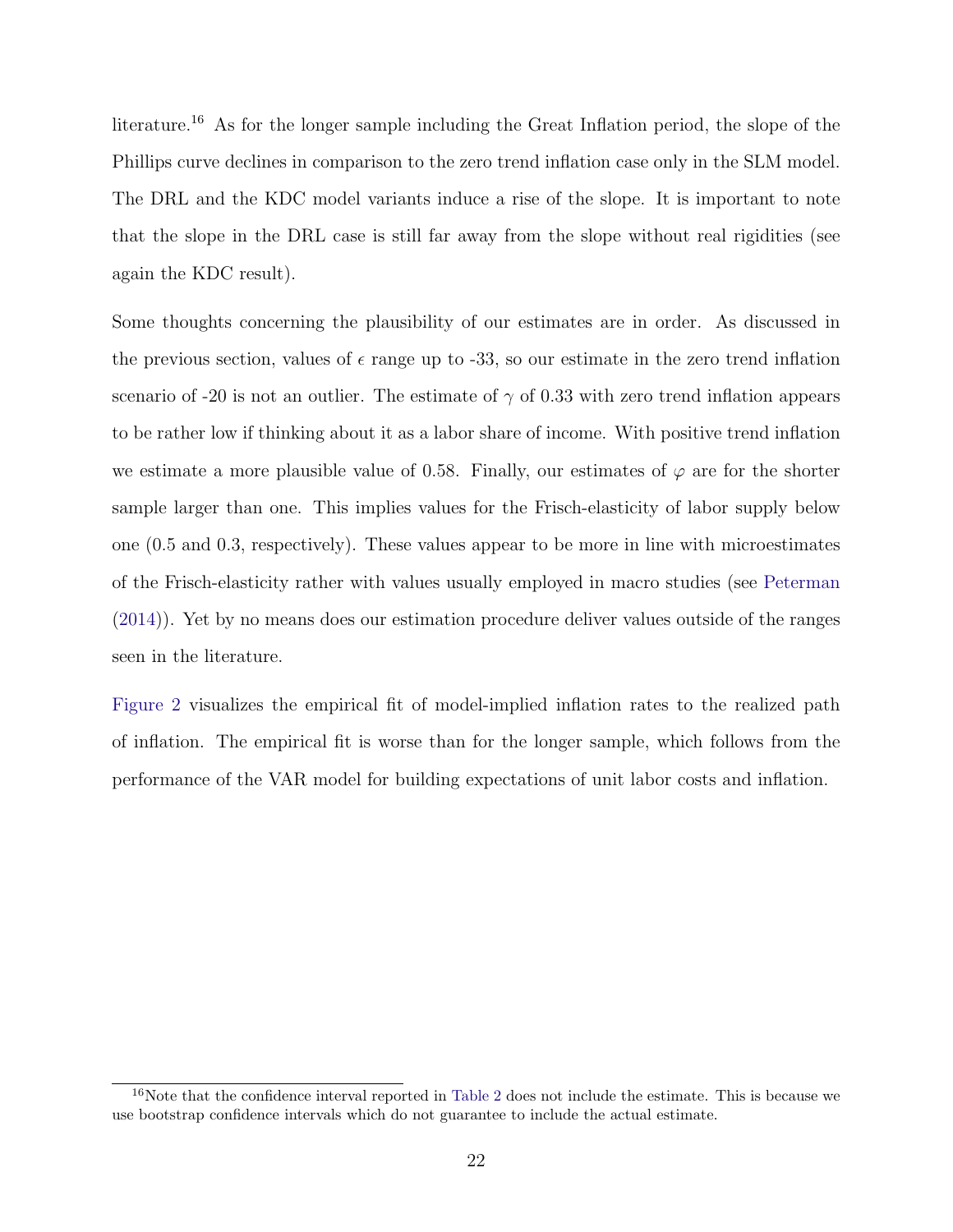

Figure 2: Realized and model-implied paths of inflation: 1988-2004

Notes: The blue solid line represents the annualized detrended inflation rate in the U.S. The red dotted line represents the inflation rate as implied by the GNKPC using the parameter governing the degree of real rigidity which minimizes the variance of deviations from the actual rate.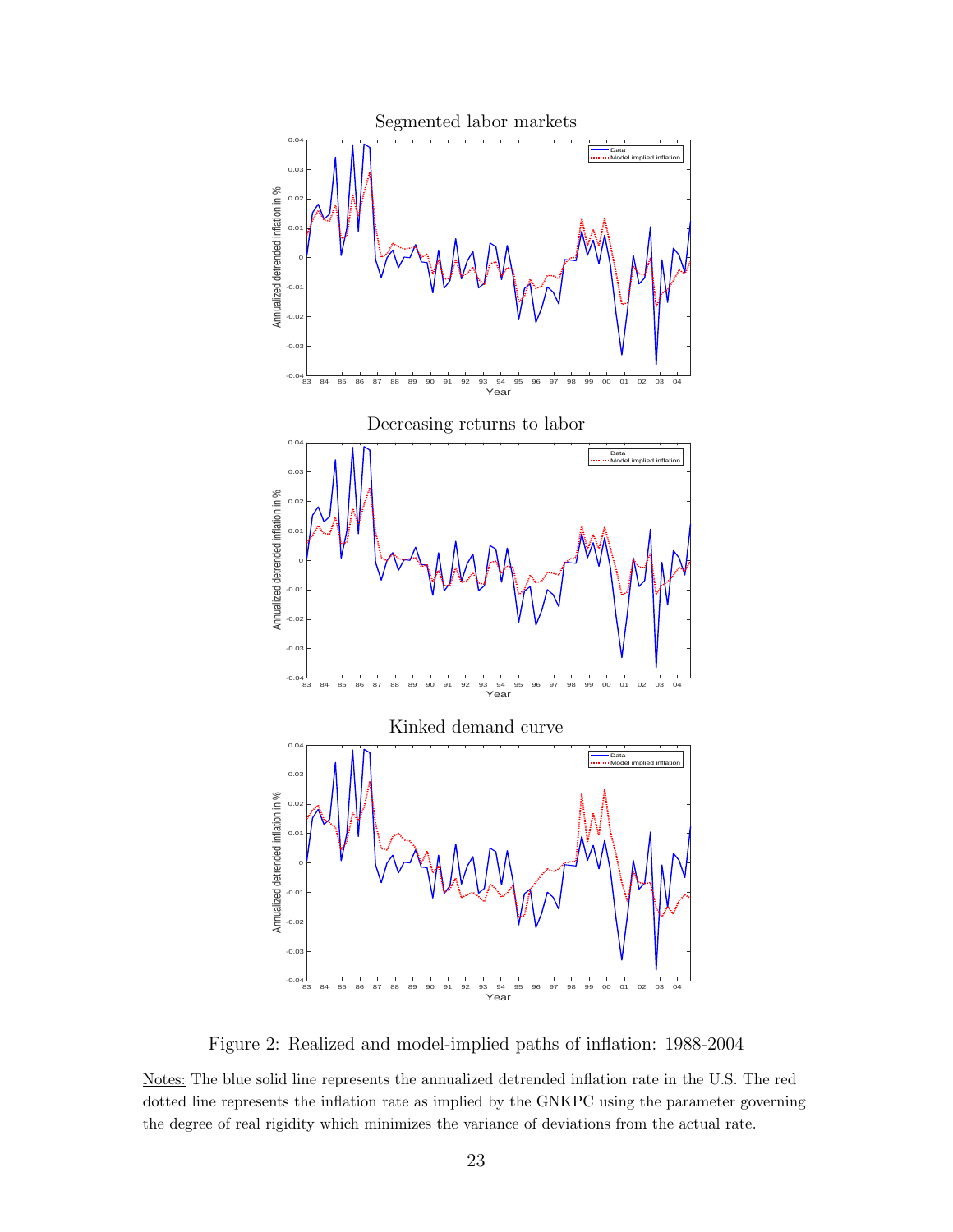# **6 Implications for the real effects of monetary policy**

A major purpose of estimating the degree of real rigidities is to understand their importance for amplifying the real effects of monetary policy. Therefore, in this section we assess the aggregate implications of considered real rigidities by studying the impulse responses for each model variant with levels of real rigidity inferred from the data. We show impulse responses for both the long and the short sample.

### **6.1 Impulse responses in the long sample**

As can be seen from Figure 3 for the estimates in the longer sample including the Great Inflation, segmented labor markets and decreasing returns to labor inputs imply more persistent effects of monetary disturbances than the kinked demand curve. This result can be traced back to the estimated zero kink in the demand curve.

Noticeably, even though the nature of impulse responses for the SLM and DRS variants are almost identical, the response of the relative price distortion from the labor market clearing condition varies considerably. The relative price distortion is the wedge between aggregate labor input and aggregate output and represents the main reason for a lower output in the presence of trend inflation in steady-state.

The intuition for this result comes from equation (71) in the Appendix. The parameter *γ* enters the equation for price dispersion and increases the response of distortion to changes in the inflation rate. Because price dispersion is the main source of welfare costs of inflation in New Keynesian models (see Nakamura et al. (2018)), the source of real rigidity can have important implications for optimal monetary policy.

If we observe a similar response of output in both the SLM and the DRS model but the distortion behaves differently, it must be labor supply which explains the difference. This follows from the aggregate labor supply equation. As we can see in the bottom left panel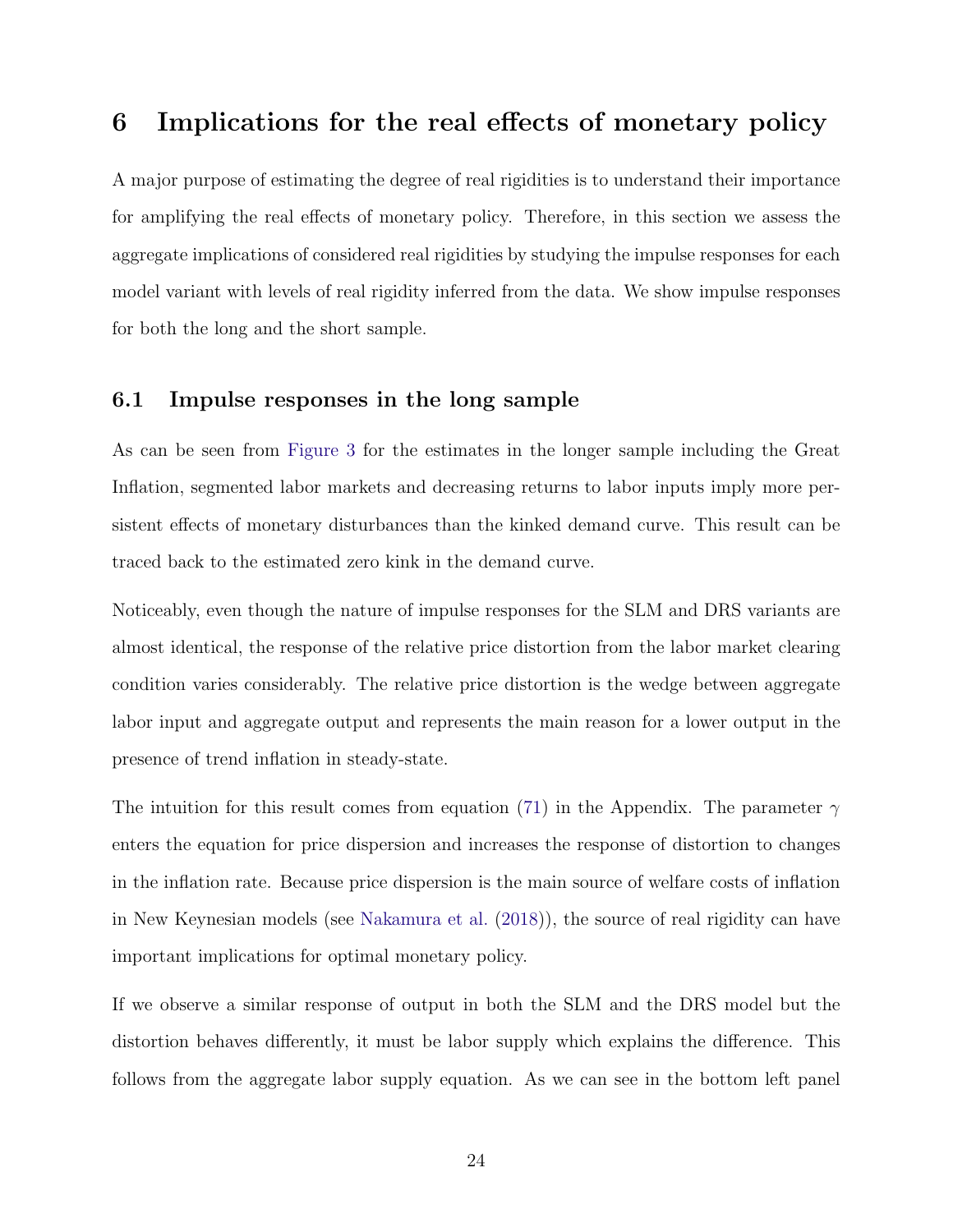

Figure 3: Impulse responses: 1965-2004

Notes: The shock is a permanent decrease of the nominal money stock by 1%. The vertical axis shows percentage points. Black solid line: fixed capital, i.e. decreasing returns to labor; red dashed line: segmented labor markets; blue dotted line: kinked demand curve. The panel at the right bottom shows the relative price distortion, i.e. the wedge between aggregate output and aggregate labor in the labor market clearing condition.

of Figure 3, the labor supply reacts much more strongly than in the other two models. This observation confirms the main motivation of this paper that distinguishing between sources of real rigidity matters. In addition, because the labor supply reacts so differently, it could be used as another criterion how to differentiate between real rigidities in the data by considering empirical impulse responses.

### **6.2 Impulse responses in the short sample**

For the shorter sample 1988-2004, the results change considerably. Most importantly, as discussed in subsection 5.2, the estimated degrees of real rigidity increase compared to the longer sample period. In particular, while for the longer sample we estimate  $\varphi = 0.78$ , we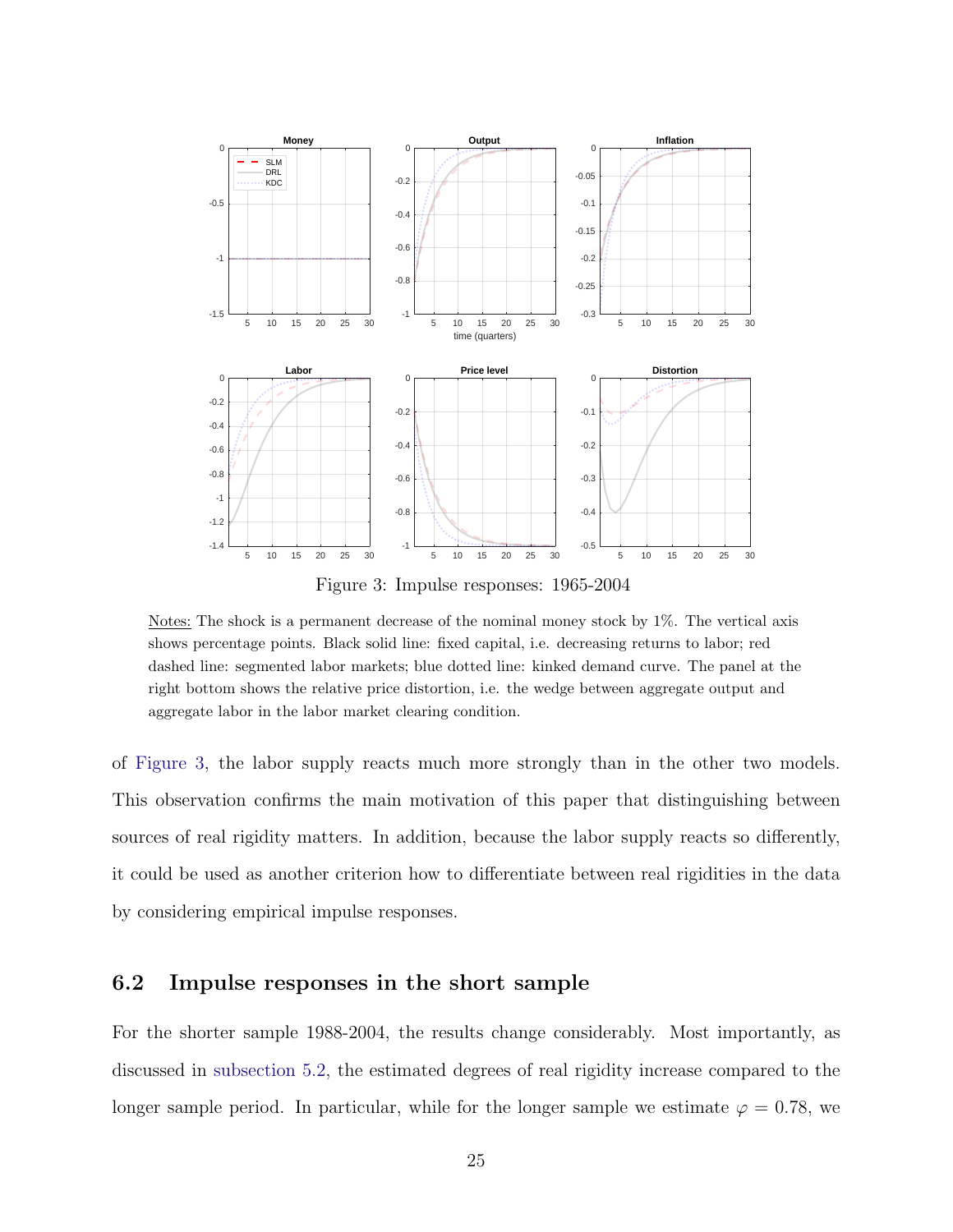obtain for the short sample  $\varphi = 3.31$ . However, as can be seen from subsection 6.2, the persistence of the response for the SLM case is as low as in the KDC model, while the estimate of the kink in the demand curve is only minor ( $\epsilon = -0.2$  which is though significant but very low). The next section shows why the impulse responses to monetary shocks are not persistent despite strong degrees of rigidity inferred from the data.



Notes: The shock is a permanent decrease of the nominal money stock by 1%. The vertical axis shows percentage points. The panel at the right bottom shows the relative price distortion, i.e. the wedge between aggregate output and aggregate labor in the labor market clearing condition.

# **6.3 Impact of positive trend inflation on the ability of real rigidities to prolong real effects of monetary policy**

Despite strong firm-level real rigidities the impulse responses might not be more persistent than in a model without real rigidities. The intuition behind the result is based on the more pronounced forward-looking behavior of price-setters under positive trend inflation. We illustrate this observation in Figure 5 which shows the impulse responses of output (top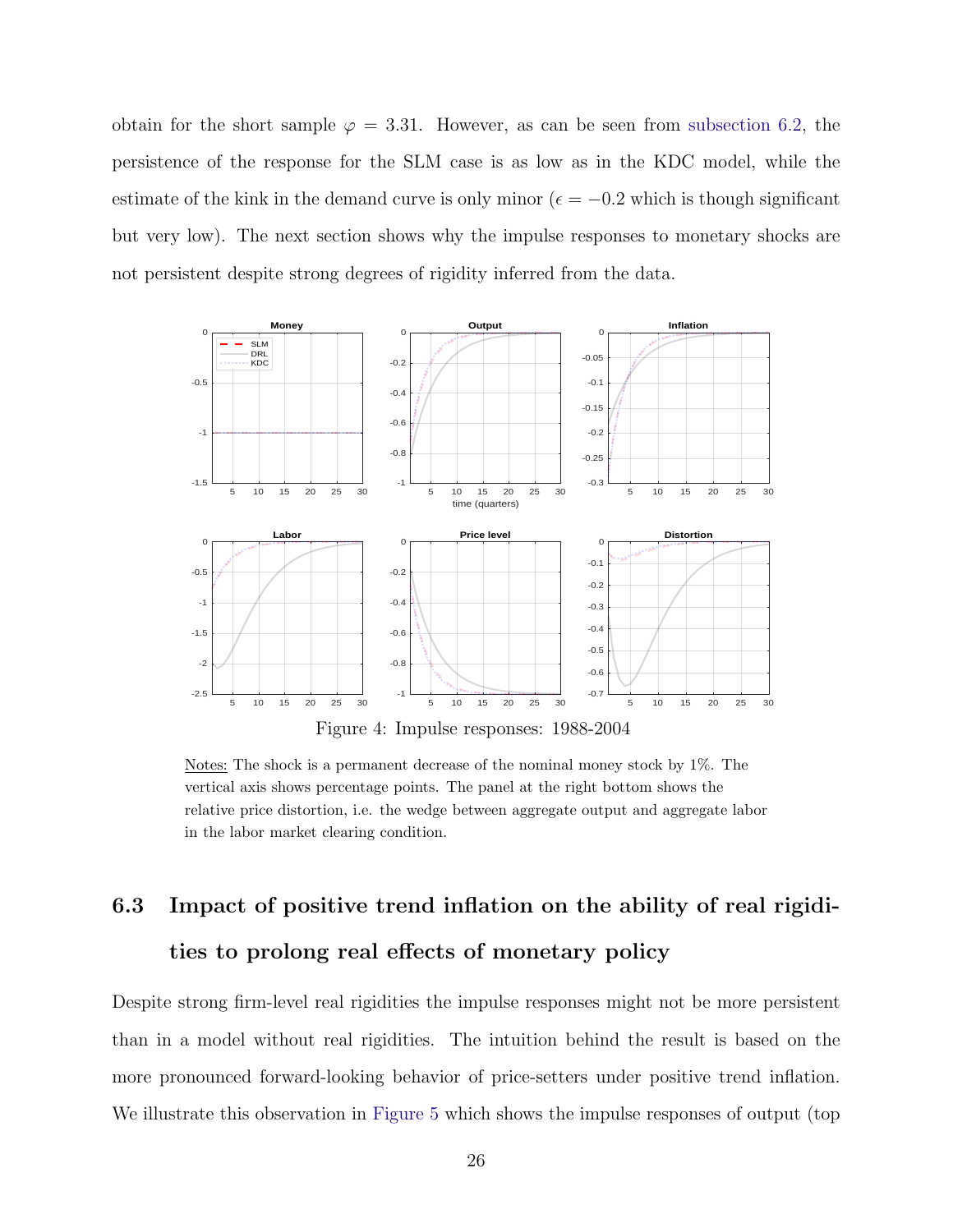line) and inflation (bottom line) for four cases: (1) no trend and no real rigidity, (2) no trend but real rigidity, (3) trend but no real rigidity and (4) trend and real rigidity.



Figure 5: The effect of positive trend inflation on the persistence effect of real rigidities

Under SLM and DRS, positive trend inflation mitigates the long-lasting effect of the real rigidity, especially on the response of output. The reduction gets stronger the larger the real rigidity. However, the reponses in the KDC model are hardly affected. The intuition for this result is as follows. Firm-specific factors reduce the sensitivity of price setters to changes in the present value of future marginal costs. However, positive trend inflation increases the effective discount factor since price setters are more forward looking. This, in turn, increases the sensitivity of price setters to their cost structure and mutes the effect of real rigidities due to firm-specific input factors in prolonging the persistence of responses to shocks. This finding has important implications for modeling real effects of monetary policy since in the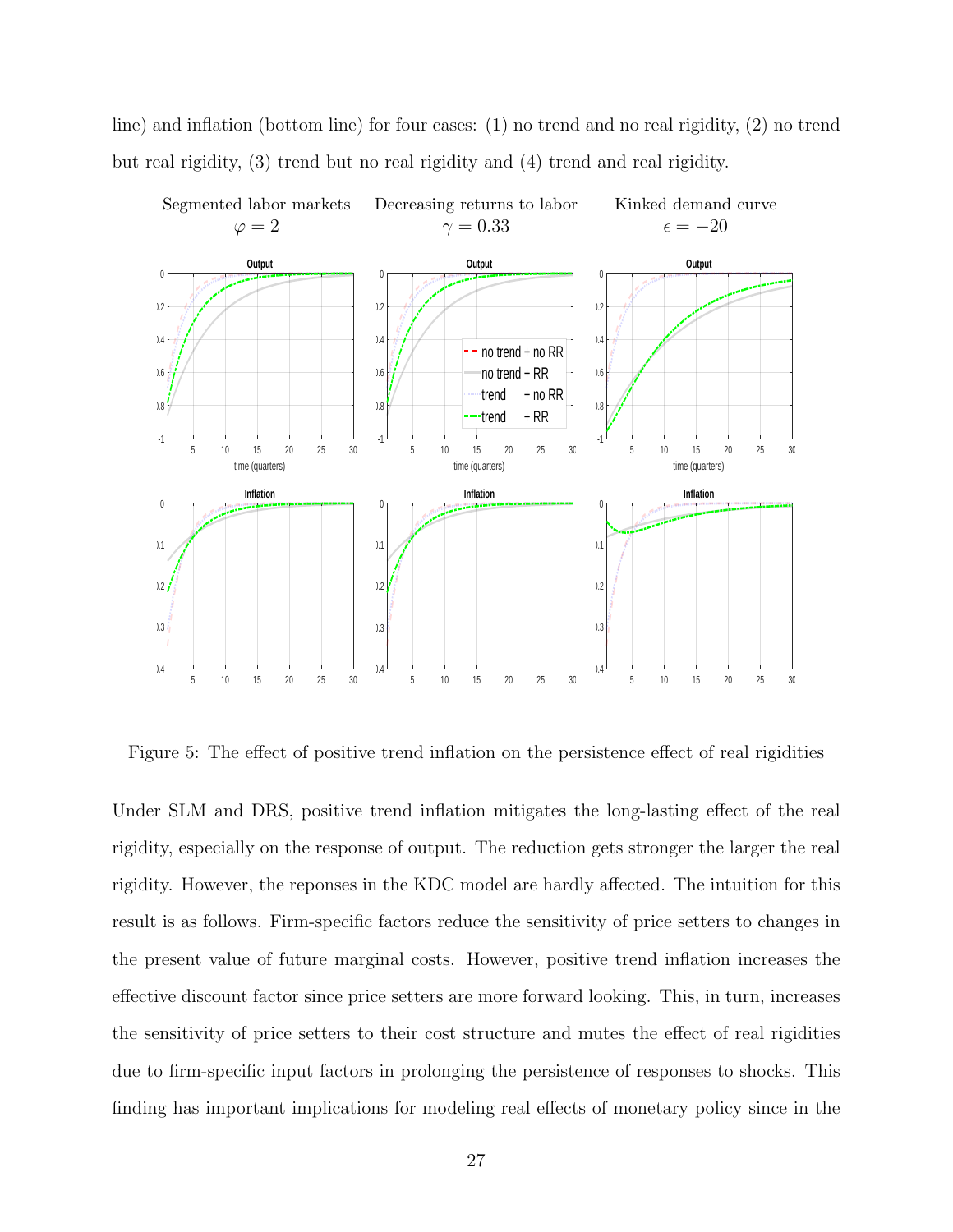presence of trend inflation even strong levels of firm-level real rigidities can be too weak to generate much larger aggregate real effects from monetary shocks than a model without real rigidities.

The key is equation (66). If  $\varphi > 0$  or  $\gamma < 1$ , i.e. for the case of real rigidity in the SLM and DRS case, respectively, the impact of future inflation expectations on current inflation increases. If in this equation the parameters  $\varphi$  and  $\gamma$  are set to 0 and 1, respectively, the impulse responses of inflation and output are much more persistent. Equation (66) represents the log-linearized form of the numerator in the optimal price equation (44) which represents the discounted expected future costs. Hence, SLM and DRS are real rigidities which affect the cost structure of price setters. With positive trend inflation, which increases discounted costs, price setters are going to react more vigorously to changes in their cost structure despite strong real rigidities. In contrast, the KDC does not affect firms' cost structure but firms' revenues if adjusting prices. Therefore, trend inflation does not mitigate its effect on optimal price setting.

It would be interesting to assess the responses of real variables to other types of shocks, such as technology and preference shocks, under different types of real rigidity. Presumably, in scenarios in which trend inflation influences the present value of future expected revenues trend inflation would interact with the KDC too.

# **7 Conclusion**

This paper proposes a method to empirically distinguish between different sources of real rigidity. This is achieved by exploiting the observation that positive trend inflation in the log-linearized New-Keynesian model implies different first-order effects of various types of real rigidities. To estimate the parameter values governing the degrees of real rigidity we use the approach from Sbordone (2002) and Dupor et al. (2010). However, unlike these papers, we fix the level of nominal rigidity based on the empirical evidence and estimate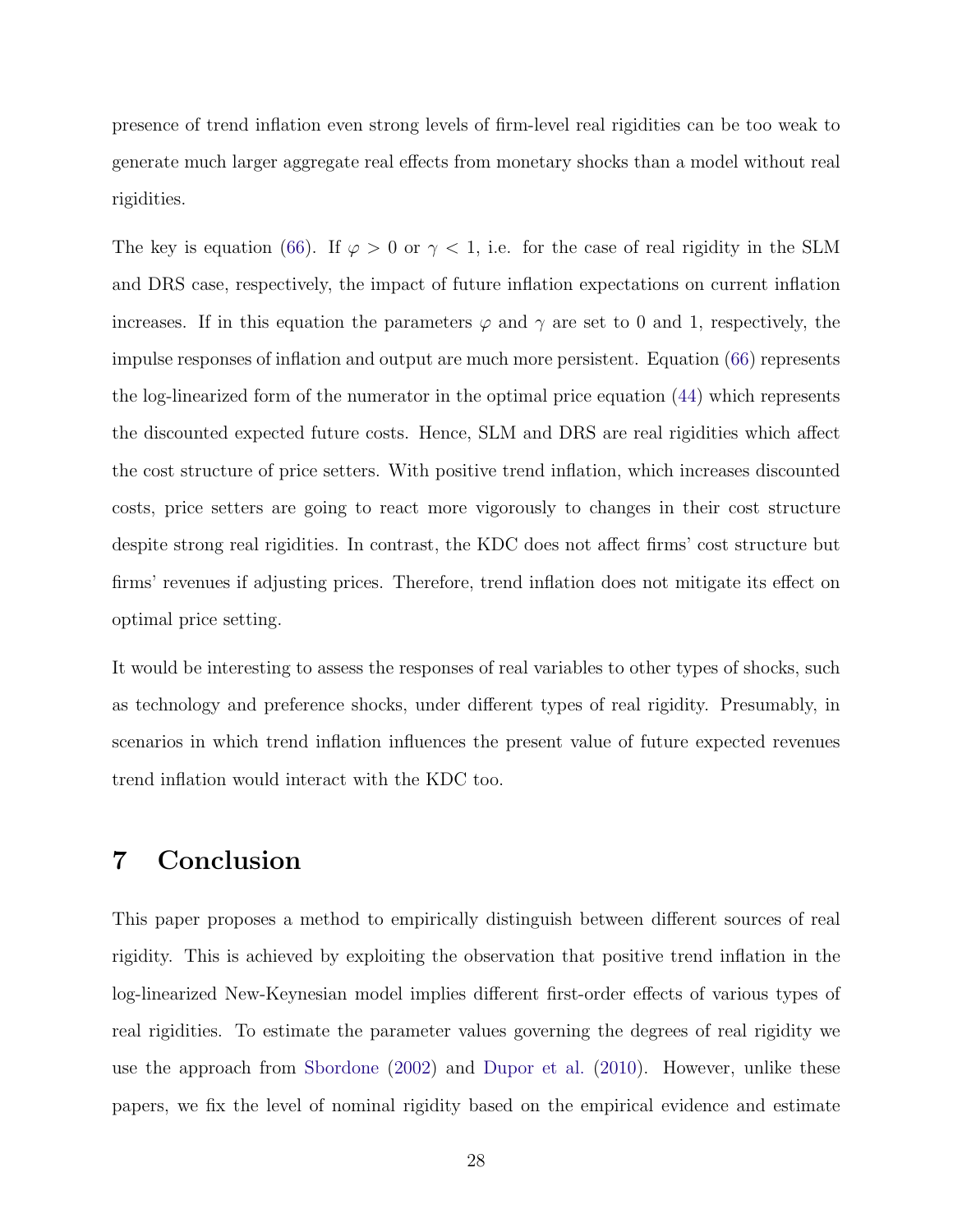the degrees of various real rigidities. We document that in terms of empirical fit segmented labor markets outperform the other two types of real rigidity.

Moreover, we show that the presence of positive trend inflation might mitigate the effect of real rigidity in enhancing the persistence of responses to monetary shocks in the presence of segmented labor markets and decreasing returns to scale. This is due to the effect of positive trend inflation increasing the present value of future costs which offsets the impact of firm-specific inputs to react less strongly to changes in costs.

An interesting avenue for further research could be to consider non-linear versions of the Phillips curve, as e.g. emphasized recently by Lindé and Trabandt (2018) for the KDC approach. This modification would stress the importance of non-linearities in price setting. Moreover, to further examine robustness and plausibility of our results it would be interesting to include backward-looking components in the GNKPC as highlighted by Eichenbaum and Fisher (2007) or, as pointed out by Coibion (2010), a different way of building expectations such as out-of-sample forecasts and adaptive expectations or different measures of expectations such as expectations of professional forecasters. Furthermore, the analysis in this paper could be broadened to encompass additional types of real rigidities, especially sticky intermediate prices.<sup>17</sup> Another interesting question would be to analyze the impact of real rigidites on the responses to other types of shocks such as preference shocks or TFP shocks.

Exploring the sectoral heterogeneity of real rigidities such as in Carvalho and Nechio (2016) could also provide additional insights into how to calibrate the strategic complementarities in price setting. Finally, it would also be interesting to analyze the business cycle properties of real rigidities. It sounds plausible to assume that the degree of real rigidity due to the

<sup>&</sup>lt;sup>17</sup>Ball and Romer (1990) and Klenow and Willis (2016) emphasize the distinction between so-called macro and micro rigidities. All three sources of real rigidity in this paper belong to the micro category since they make price-setters less willing to move their relative prices. Macro rigidities such sticky intermediate prices or sticky real wages introduce a sticky component to the cost of all firms and do not make firms less willing to change their relative prices.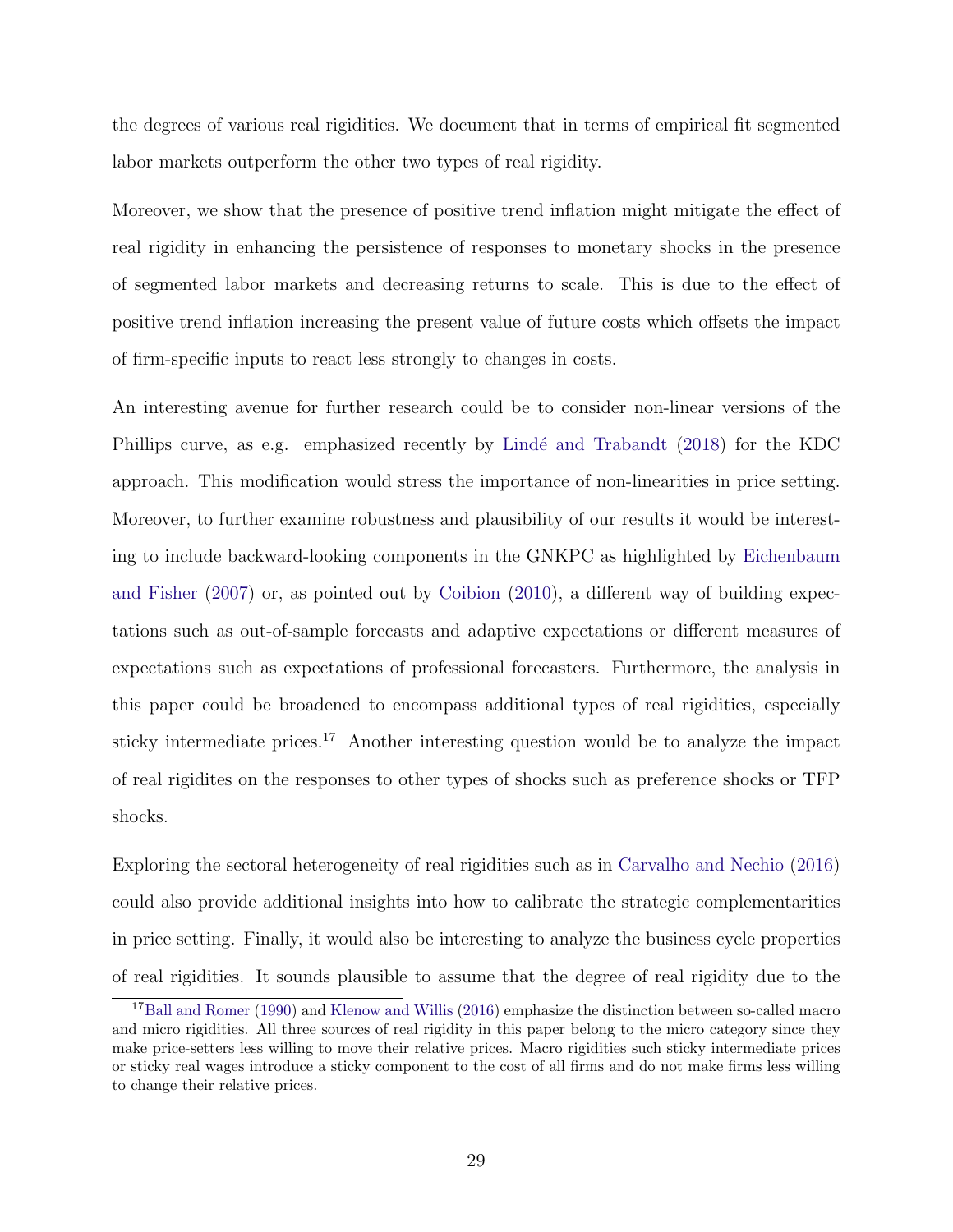elasticity of labor supply or capital adjustment costs as discussed in this paper can change over the business cycle. This would be useful for understanding the effectiveness of monetary policy in times of booms and busts.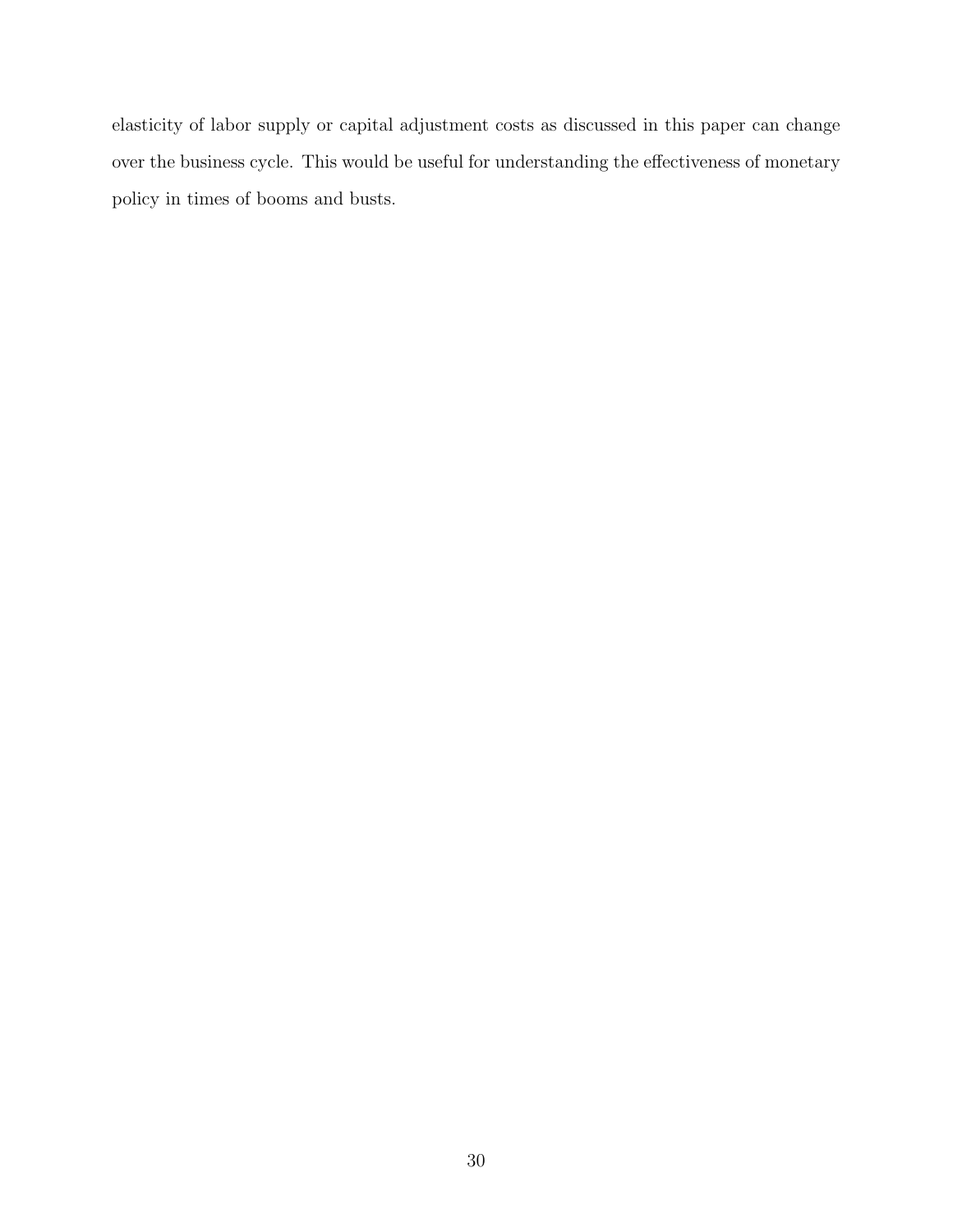# **D Appendix**



### **D.1 Non-smoothed quarterly figure - long sample**

Figure 6: Non-smoothed realized and model-implied paths of inflation: 1965-2004

Notes: The blue solid line represents the annualized de-trended inflation rate in the U.S. The red dotted line represents the inflation rate as implied by the GNKPC using the parameter governing the degree of real rigidity which minimizes the variance of deviations from the actual rate.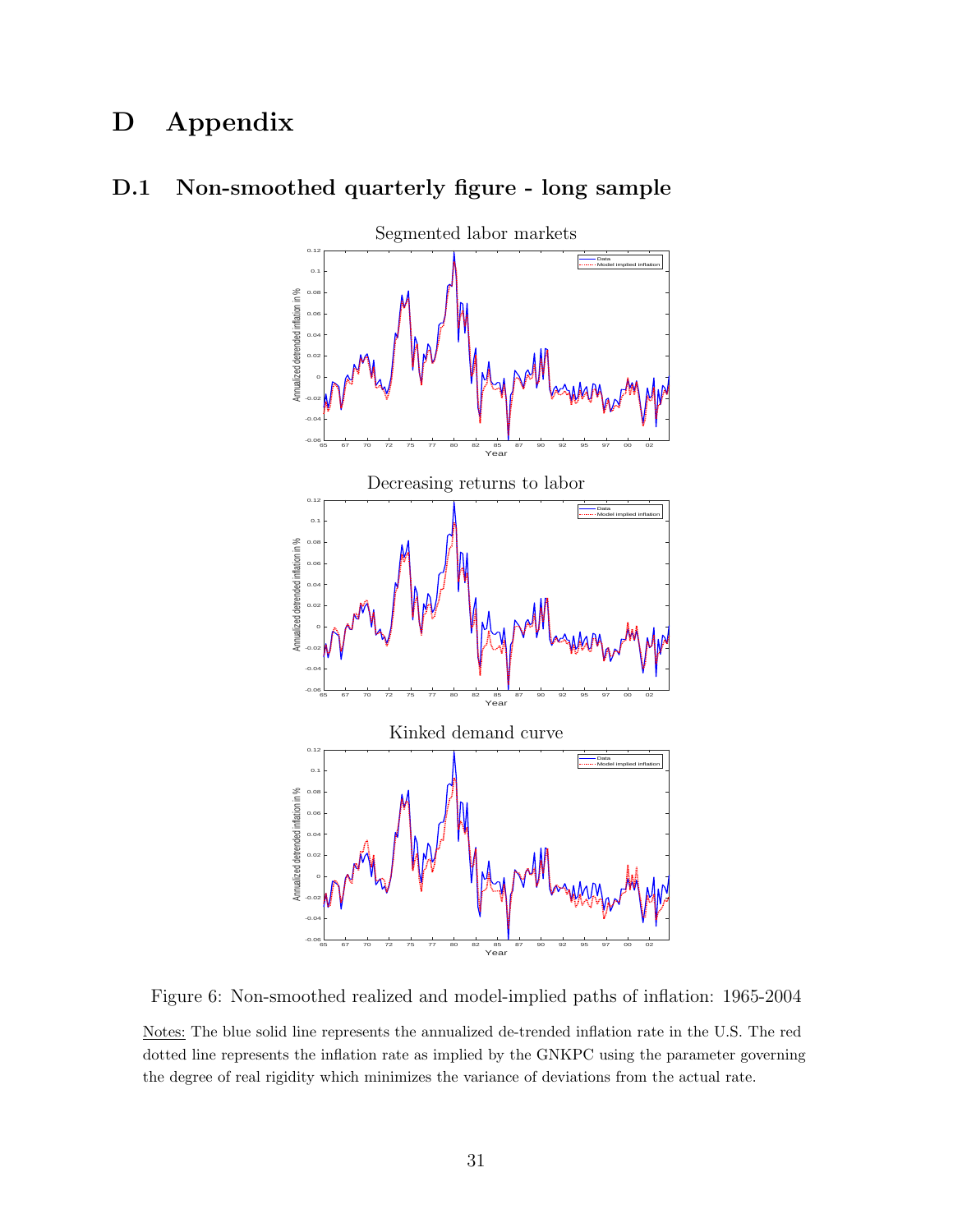# **D.2 Households' Optimality Conditions**

In this section, we state the first-order conditions that describe the optimal behavior of households.

### **D.2.1 SLM model**

Minimizing costs for a given size of the consumption basket *C<sup>t</sup>* yields the demand function

$$
C_{z,t}^j = \left(\frac{Q_{z,t}^j}{P_t}\right)^{-\varepsilon} C_t,\tag{29}
$$

where the aggregate price level  $P_t$  is given by

$$
P_t = \left[ \int_0^1 (Q_{z,t}^j)^{1-\epsilon} dz \right]^{\frac{1}{1-\epsilon}}.
$$
\n(30)

The household's utility maximization problem results in the following standard conditions:

$$
\frac{W_{z,t}}{P_t} = N_{z,t}^{\varphi} C_t, \tag{31}
$$

$$
\mathbb{E}_t \left[ \beta \frac{C_t}{C_{t+1}} R_t^n \frac{P_t}{P_{t+1}} \right] = 1, \tag{32}
$$

$$
\frac{M_t}{P_t} = \nu C_t \frac{R_t^n}{R_t^n - 1}.
$$
\n(33)

 $\Box$ 

### **D.2.2 DRL model**

Minimizing costs for a given size of the consumption basket  $C_t$  yields the demand function

$$
C_t^j = \left(\frac{Q_t^j}{P_t}\right)^{-\varepsilon} C_t,\tag{34}
$$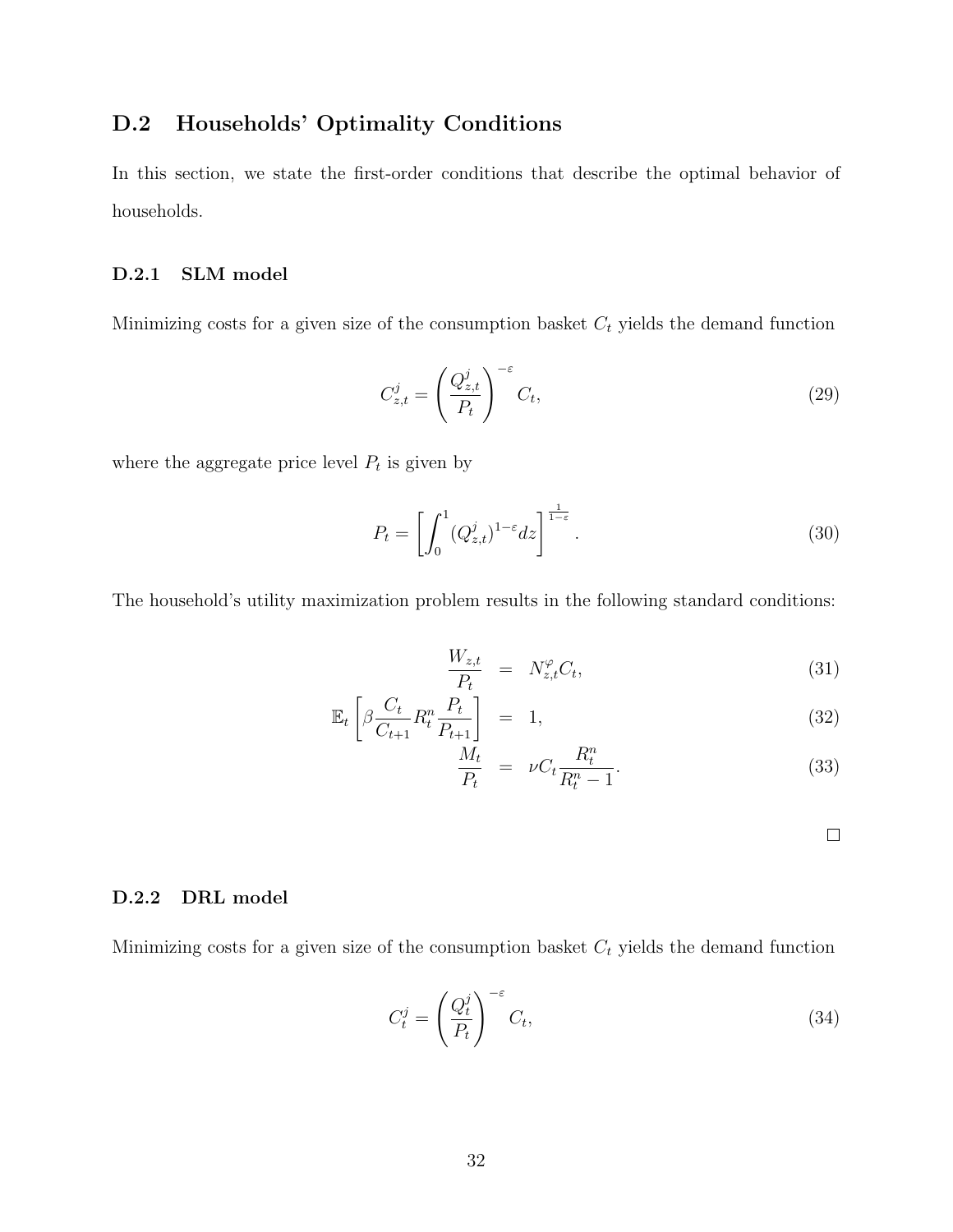where the aggregate price level  $P_t$  is given by

$$
P_t = \left[ \int_0^1 (Q_t^j)^{1-\varepsilon} dz \right]^{\frac{1}{1-\varepsilon}}.
$$
\n(35)

The household's utility maximization problem results in the following standard conditions:

$$
\frac{W_t}{P_t} = N_t^{\varphi} C_t,\tag{36}
$$

$$
\mathbb{E}_t \left[ \beta \frac{C_t}{C_{t+1}} R_t^n \frac{P_t}{P_{t+1}} \right] = 1, \tag{37}
$$

$$
\frac{\overline{M}_t}{P_t} = \nu C_t \frac{R_t^n}{R_t^n - 1}.
$$
\n(38)

### **D.2.3 Deriving the Phillips curve**

In this section we derive the New Keynesian Phillips curve under Calvo pricing with trend inflation and with two sources of real rigidity: decreasing returns to scale in labor inputs and segmented labor markets. Note that in the main article we have for exposition and clarity purposes strictly distinguished between these two sources of real rigidity. However, the way how we model them is not mutually exclusive such that these two sources of real rigidity can be easily nested in one model. Unfortunately this is not the case for the kinked-demand curve with trend inflation which cannot be easily introduced into the same model. The reason is that the model would not only lose its tractability but is not analytically solvable. To stay parsimonious, for notation details refer to the model description in the main article.

**Profit optimization and price setting** The production function of goods producers on island *z* is of the form

$$
Y_{z,t}^j = \left(N_{z,t}^j\right)^\gamma \tag{39}
$$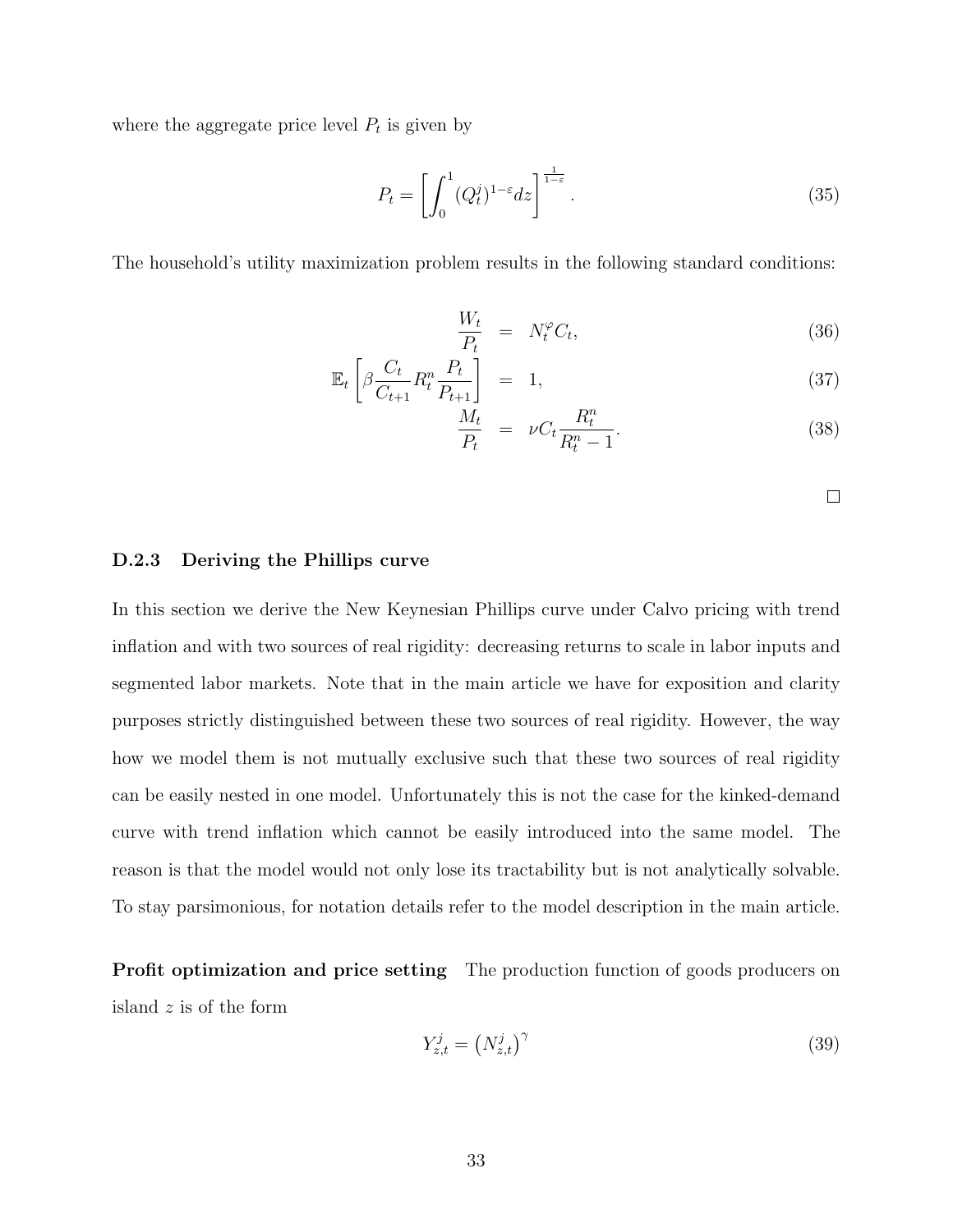with  $\gamma \in (0, 1]$  and their real profit function  $\forall t \geq 0$  is given by

$$
\Pi_{z,t}^j = \frac{Q_{z,t}^j}{P_t} Y_{z,t} - \frac{W_{z,t}}{P_t} N_{z,t}^j.
$$
\n(40)

Goods producers are subject to stickiness à la Calvo (1983), i.e. they can change their prices only with probability  $1 - \alpha$  in every period. Hence, the producer's optimization problem on island *z* is given by

$$
\max_{Q_{z,t}^j} \quad \mathbb{E}_t \quad \sum_{i=0}^{\infty} \Lambda_{t,t+i} \alpha^i \left[ \left( \frac{Q_{z,t}^j}{P_{t+i}} \right)^{1-\varepsilon} Y_{t+i} - \frac{W_{z,t+i}}{P_{t+i}} \left( \frac{Q_{z,t}^j}{P_{t+i}} \right)^{-\frac{\varepsilon}{\gamma}} Y_{t+i}^{\frac{1}{\gamma}} \right], \tag{41}
$$

where  $\Lambda_{t,t+i} = \beta^i \frac{U'(C_{t+i})}{U'(C_t)} = \beta^i \frac{C_t}{C_{t+i}}$  denotes the stochastic discount factor between periods *t* and  $t + i$  and where we have used the household's demand for good *j* given by  $Y_{z,t+i} =$  $\int Q_{z,t}$ *j*  $P_{t+i}$ *<sup>−</sup><sup>ε</sup> Yt*+*i.*

Computing the first order condition with respect to the individual price  $Q_{z,t}$ <sup>*j*</sup>, using  $C_{t+i}$  =  $Y_{t+i}$   $\forall i \geq 0$ , and simplifying, results in the following equation for the average optimal price on island *z* in period *t*,  $Q_{z,t}^*$ ,

$$
\left(Q_{z,t}^{*}\right)^{\frac{\gamma+\varepsilon(1-\gamma)}{\gamma}} = \frac{\varepsilon}{(\varepsilon-1)\gamma} \frac{\mathbb{E}_{t} \sum_{i=0}^{\infty} (\alpha\beta)^{i} \frac{W_{z,t+i}}{P_{t+i}} Y_{t+i}^{\frac{1-\gamma}{\gamma}} P_{t+i}^{\frac{\varepsilon}{\gamma}}}{\mathbb{E}_{t} \sum_{i=0}^{\infty} (\alpha\beta)^{i} P_{t+i}^{\varepsilon-1}}.
$$
\n(42)

Note that  $Q_{z,t}^*$  depends on the island specific wage  $W_{z,t}$ . For aggregation purposes we would like to replace the island specific wage by an aggregate variable to be able to use the aggregate data on unit labor costs. To this end we combine the household's labor supply condition, the production function equation (39) and the households' demand equation

$$
\frac{W_{z,t}}{P_t} = N_{z,t}^{\varphi} Y_t = Y_{z,t}^{\frac{\varphi}{\gamma}} Y_t = \left[ \left( \frac{Q_{z,t}}{P_t} \right)^{-\varepsilon} Y_t \right]^{\frac{\varphi}{\gamma}} Y_t = \left( \frac{Q_{z,t}}{P_t} \right)^{-\frac{\varepsilon\varphi}{\gamma}} Y_t^{1+\frac{\varphi}{\gamma}}.
$$
(43)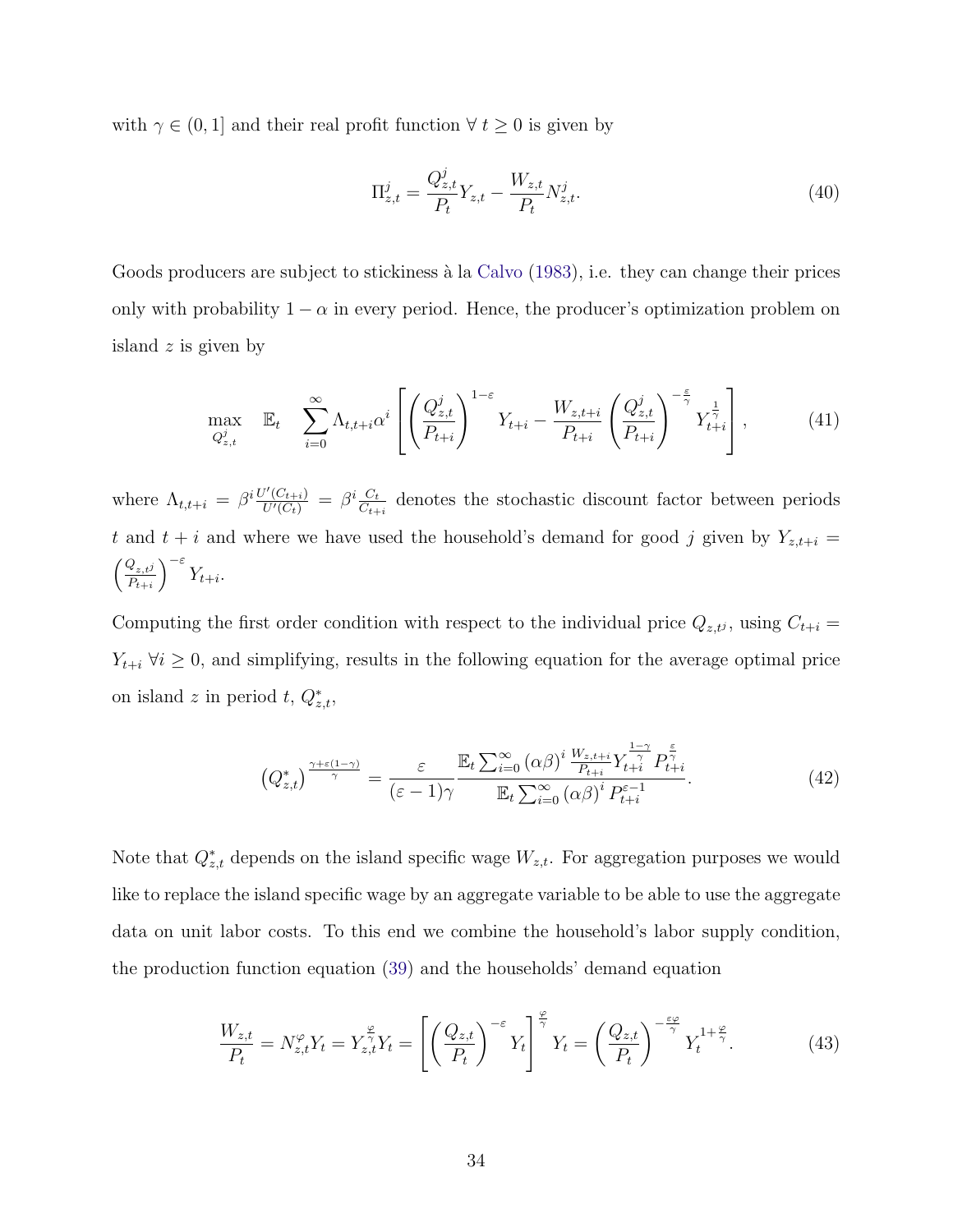We plug this expression into equation (42) and receive

$$
\left(Q_{z,t}^*\right)^{\frac{1}{\omega}} = \frac{\varepsilon}{(\varepsilon - 1)\gamma} \frac{\mathbb{E}_t \sum_{i=0}^{\infty} \left(\alpha \beta\right)^i Y_{t+i}^{\frac{1+\varphi}{\gamma}} P_{t+i}^{\frac{\varepsilon(1+\varphi)}{\gamma}}}{\mathbb{E}_t \sum_{i=0}^{\infty} \left(\alpha \beta\right)^i P_{t+i}^{\varepsilon-1}},\tag{44}
$$

where  $\omega = \frac{\gamma}{\gamma + \varepsilon(1 + \varphi - \gamma)}$ .

We divide equation (42) by  $P_t^{\frac{1}{\omega}}$  and simplify to get

$$
\kappa_{z,t}^{\frac{1}{\omega}} := \left(\frac{Q_{z,t}^*}{P_t}\right)^{\frac{1}{\omega}} = \frac{\varepsilon}{(\varepsilon - 1)\gamma} \frac{\psi_t}{\phi_t},\tag{45}
$$

where

$$
\psi_t \equiv \mathbb{E}_t \sum_{i=0}^{\infty} \left( \alpha \beta \right)^i Y_{t+i}^{\frac{1+\varphi}{\gamma}} \pi_{t,t+i}^{\frac{\varepsilon(1+\varphi)}{\gamma}}, \tag{46}
$$

$$
\phi_t \equiv \mathbb{E}_t \sum_{i=0}^{\infty} \left( \alpha \beta \right)^i \pi_{t,t+i}^{\varepsilon-1}.
$$
\n(47)

In the equations above  $\pi_{t,t+i}$  denotes the inflation between periods *t* and  $t + i$ . Note that equation (46) and equation (47) can be rewritten recursively as

$$
\psi_t = Y_t^{\frac{1+\varphi}{\gamma}} + \alpha \beta \mathbb{E}_t \left[ \pi_{t+1}^{\frac{\varepsilon(1+\varphi)}{\gamma}} \psi_{t+1} \right],\tag{48}
$$

$$
\phi_t = 1 + \alpha \beta \mathbb{E}_t \left[ \pi_{t+1}^{\epsilon-1} \phi_{t+1} \right]. \tag{49}
$$

**Price level, aggregation and price dispersion** Upon Calvo pricing, the price level given by equation (35) evolves according to

$$
P_t = \left[ \alpha P_{t-1}^{1-\varepsilon} + (1-\alpha) \left( Q_{z,t}^* \right)^{1-\varepsilon} \right]^{\frac{1}{1-\varepsilon}}
$$
(50)

where we use the fact that the average price on an island will be the same on all islands which have been hit by a Calvo shock.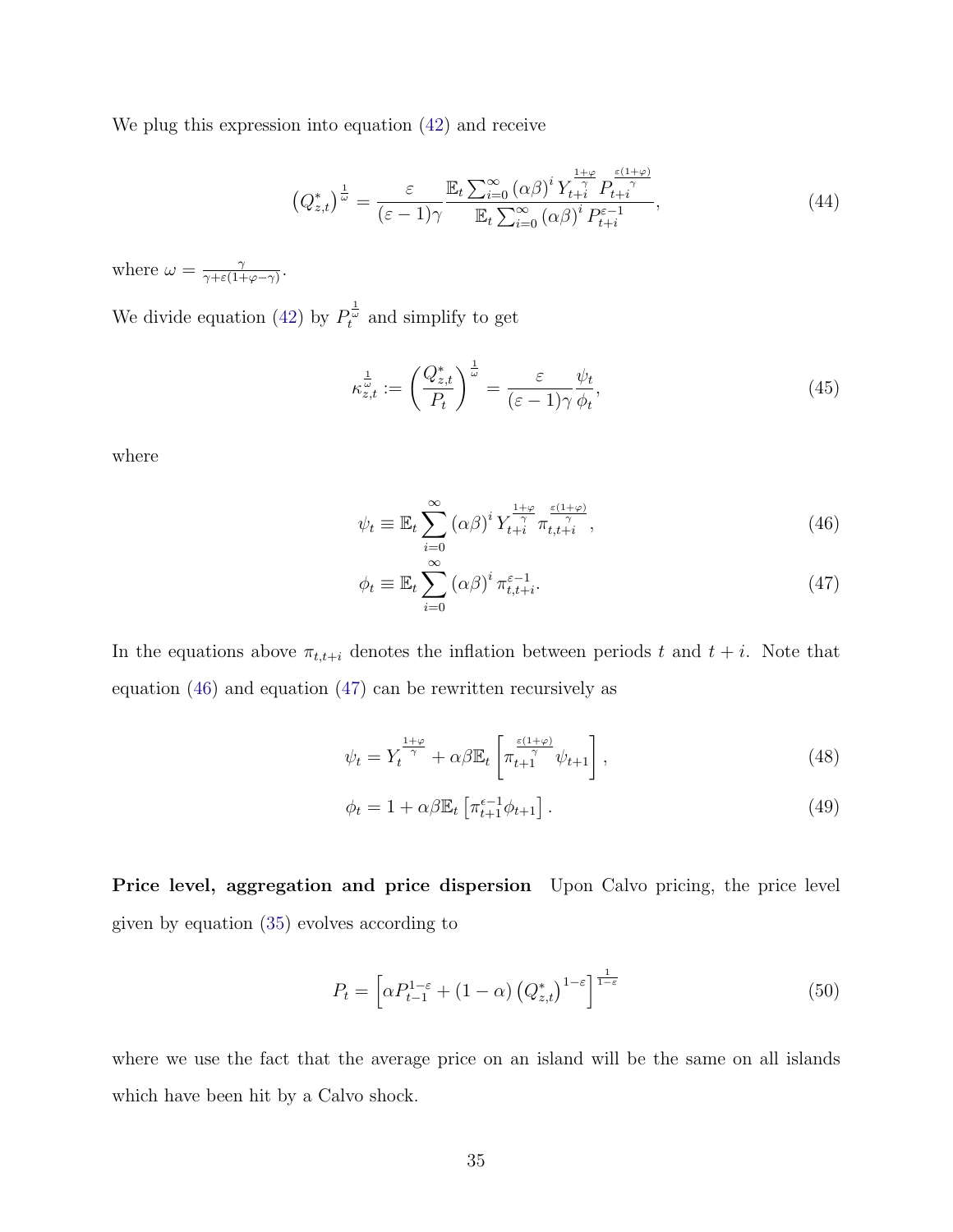Dividing equation (50) by  $P_t$  and defining  $\pi_t = P_t/P_{t-1}$  yields

$$
1 = \left[ \left( \alpha P_{t-1}^{1-\varepsilon} + (1-\alpha) \left( Q_{z,t}^* \right)^{1-\varepsilon} \right) P_t^{-(1-\varepsilon)} \right]^{\frac{1}{1-\varepsilon}},\tag{51}
$$

$$
1 = \alpha \pi_t^{\varepsilon - 1} + (1 - \alpha) \left( \frac{Q_{z,t}^*}{P_t} \right)^{1 - \varepsilon},\tag{52}
$$

$$
\kappa_{z,t} = \frac{Q_{z,t}^*}{P_t} = \left[\frac{1 - \alpha \pi_t^{\varepsilon - 1}}{(1 - \alpha)}\right]^{\frac{1}{1 - \varepsilon}}.
$$
\n(53)

**Price dispersion** Labor demand of firm on island *z* in period *t* is derived from its production function and is given by

$$
N_{z,t} = (Y_{z,t})^{\frac{1}{\gamma}}.
$$
\n(54)

The aggregate labor demand is then given by

$$
N_t = \int_0^1 N_{z,t} dz = \int_0^1 Y_{z,t}^{\frac{1}{\gamma}} dz = Y_t^{\frac{1}{\gamma}} \underbrace{\int_0^1 \left(\frac{Q_{z,t}}{P_t}\right)^{-\frac{\varepsilon}{\gamma}} dz}_{s_t},\tag{55}
$$

where  $s_t$  denotes the resource costs due to inefficient price dispersion in the economy.

Under the assumption of Calvo pricing, we can rewrite  $s_t$  as follows:

$$
s_t = (1 - \alpha) \left(\frac{Q_{z,t}}{P_t}\right)^{-\frac{\epsilon}{\gamma}} + \alpha(1 - \alpha) \left(\frac{Q_{z,t-1}}{P_t}\right)^{-\frac{\epsilon}{\gamma}}
$$

$$
+ \alpha^2 (1 - \alpha) \left(\frac{Q_{z,t-2}}{P_t}\right)^{-\frac{\epsilon}{\gamma}} + \dots
$$
(56)

Now by expanding all terms by  $(P_{t-1}/P_{t-1})^{\frac{\varepsilon}{\gamma}}$  and by collecting the terms, we end up with a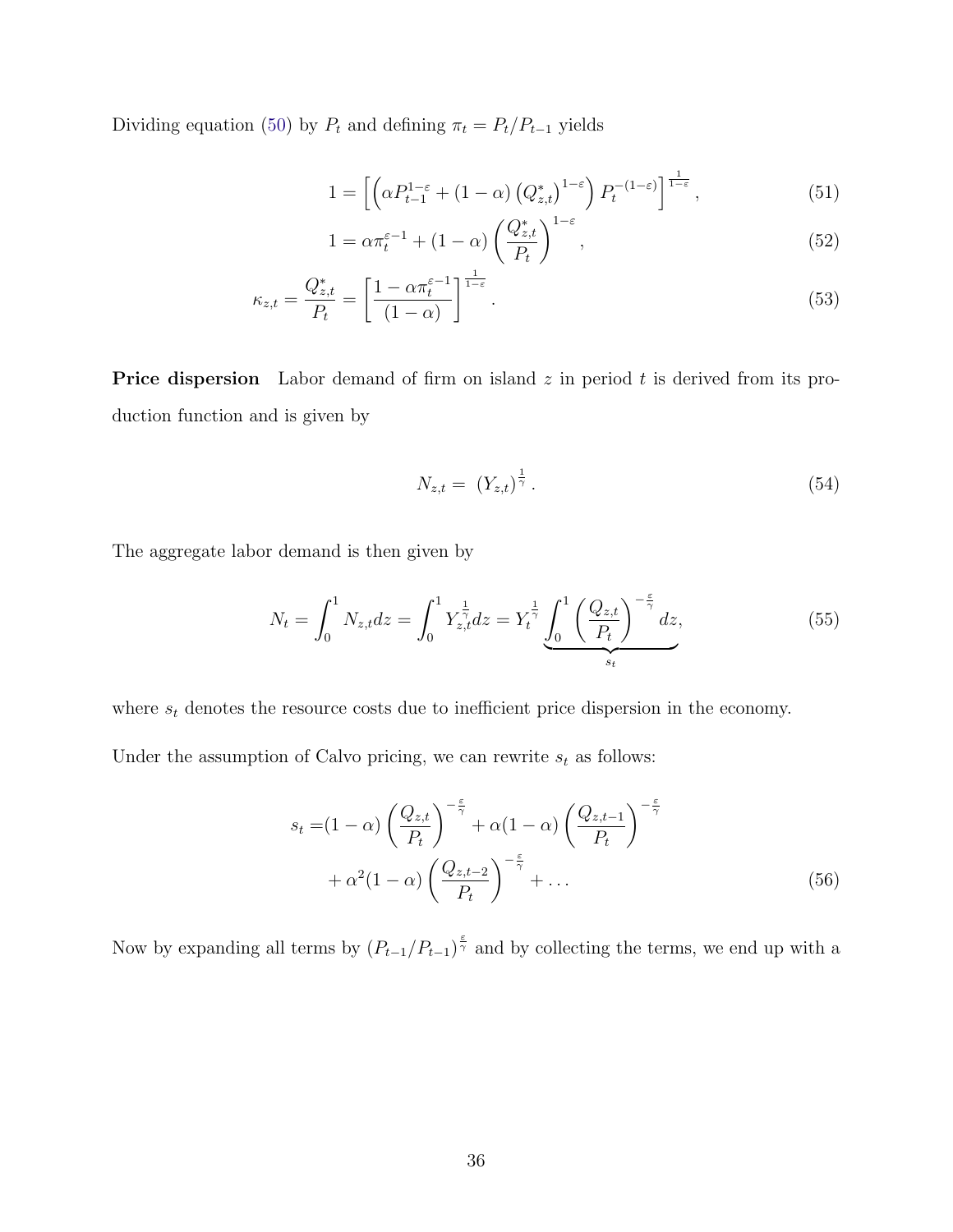recursive formulation of *st*:

$$
s_t = (1 - \alpha) \left(\frac{Q_{z,t}}{P_t}\right)^{-\frac{\varepsilon}{\gamma}} + \alpha \pi_t^{\frac{\varepsilon}{\gamma}} \left[ (1 - \alpha) \left(\frac{Q_{z,t-1}}{P_{t-1}}\right)^{-\frac{\varepsilon}{\gamma}} + \alpha (1 - \alpha) \left(\frac{Q_{z,t-2}}{P_{t-1}}\right)^{-\frac{\varepsilon}{\gamma}} + \dots \right],
$$
\n
$$
(5. \lambda)^{-\frac{\varepsilon}{\gamma}}
$$
\n
$$
(5. \lambda)^{-\frac{\varepsilon}{\gamma}}
$$
\n
$$
(5. \lambda)^{-\frac{\varepsilon}{\gamma}}
$$
\n
$$
(5. \lambda)^{-\frac{\varepsilon}{\gamma}}
$$
\n
$$
(5. \lambda)^{-\frac{\varepsilon}{\gamma}}
$$
\n
$$
(5. \lambda)^{-\frac{\varepsilon}{\gamma}}
$$
\n
$$
(5. \lambda)^{-\frac{\varepsilon}{\gamma}}
$$
\n
$$
(5. \lambda)^{-\frac{\varepsilon}{\gamma}}
$$

$$
=(1-\alpha)\left(\frac{Q_{z,t}}{P_t}\right)^{-\frac{\varepsilon}{\gamma}} + \alpha \pi_t^{\frac{\varepsilon}{\gamma}} s_{t-1}.
$$
\n(58)

**Unit labor costs** Economy-wide unit labor costs are given by

$$
ulc_t = \frac{W_t N_t}{P_t Y_t} = \frac{W_t}{P_t} Y_t^{\frac{1-\gamma}{\gamma}} s_t,
$$
\n
$$
(59)
$$

where we have used equation (55).

### **D.2.4 Log-linearization**

In what follows, lowercase letters represent the log levels of variables and variables with a "hat" stand for relative deviations from their steady state values.

Log-linearizing equation (45) yields

$$
\frac{1}{\omega}\hat{\kappa}_{z,t} = \hat{\psi}_t - \hat{\phi}_t.
$$
\n(60)

Log-linearizing equation (48) yields

$$
\hat{\psi}_t = \left(1 - \alpha \beta \bar{\pi} \frac{\epsilon(1+\varphi)}{\gamma}\right) \frac{1+\varphi}{\gamma} \hat{Y}_t + \alpha \beta \bar{\pi} \frac{\epsilon(1+\varphi)}{\gamma} \left(\frac{\epsilon(1+\varphi)}{\gamma} \mathbb{E}_t \hat{\pi}_{t+1} + \mathbb{E}_t \hat{\psi}_{t+1}\right). \tag{61}
$$

Log-linearizing equation (59) and yields

$$
\widehat{ulc_t} = \widehat{\left(\frac{W_t}{P_t}\right)} + \frac{1-\gamma}{\gamma}\hat{Y}_t + \hat{s}_t.
$$
\n(62)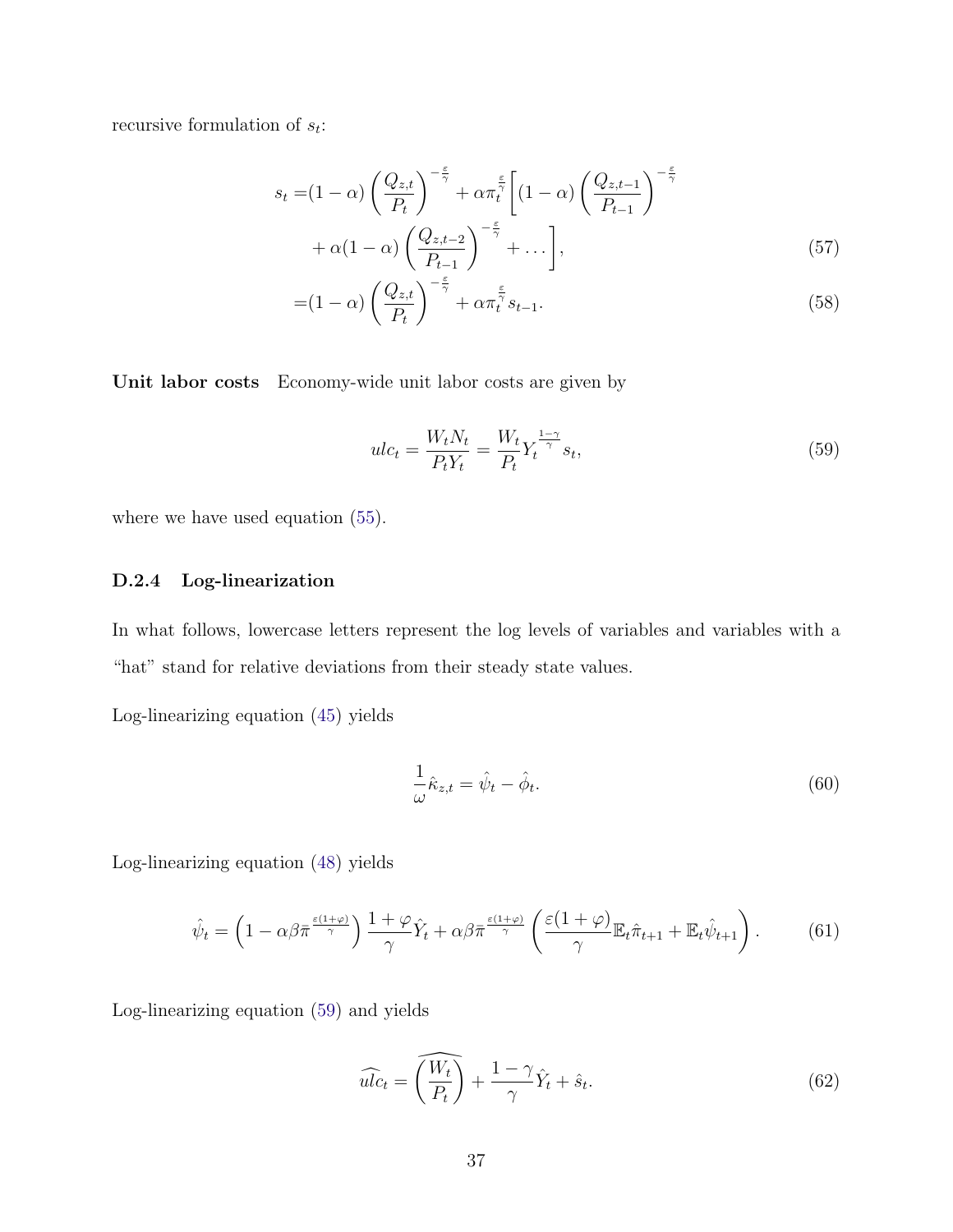Next, taking the labor supply equation (43), aggregating and taking difference yields

$$
\left(\frac{\widehat{W_{z,t}}}{P_t}\right) - \left(\frac{\widehat{W_t}}{P_t}\right) = -\frac{\varepsilon\varphi}{\gamma}\hat{\kappa}_{z,t} - \varphi\hat{s}_t.
$$
\n(63)

Note that the labor supply equation can be rewritten to

$$
\left(\frac{\widehat{W_{z,t}}}{P_t}\right) + \frac{\varepsilon \varphi}{\gamma} \widehat{\kappa}_{z,t} = \left(1 + \frac{\varphi}{\gamma}\right) \widehat{Y}_t.
$$
\n(64)

Using equation (63) and equation (64) to simplify equation (62) yields

$$
\widehat{ulc}_t = \frac{1+\varphi}{\gamma}\widehat{Y}_t + (1+\varphi)\widehat{s}_t.
$$
\n(65)

This expression can be used to rewrite equation (61) as

$$
\hat{\psi}_t = \left(1 - \alpha \beta \bar{\pi} \frac{\epsilon(1+\varphi)}{\gamma}\right) \left[\widehat{ulc}_t - (1+\varphi)\hat{s}_t\right] \n+ \alpha \beta \bar{\pi} \frac{\epsilon(1+\varphi)}{\gamma} \left[\frac{\epsilon(1+\varphi)}{\gamma} \mathbb{E}_t \hat{\pi}_{t+1} + \mathbb{E}_t \hat{\psi}_{t+1}\right].
$$
\n(66)

Log-linearizing equation (49) yields

$$
\hat{\phi}_t = \alpha \beta \bar{\pi}^{\varepsilon - 1} \left( \mathbb{E}_t \hat{\phi}_{t+1} + (\varepsilon - 1) \mathbb{E}_t \hat{\pi}_{t+1} \right).
$$
\n(67)

Log-linearizing equation (53) yields

$$
\hat{\kappa}_{z,t} = \frac{\alpha \pi^{\varepsilon - 1}}{1 - \alpha \pi^{\varepsilon - 1}} \hat{\pi}_t.
$$
\n(68)

Substituting equation (68) into equation (60) and solving for  $\hat{\phi}_t$  yields

$$
\hat{\phi}_t = \hat{\psi}_t - \frac{1}{\omega} \frac{\alpha \bar{\pi}^{\varepsilon - 1}}{1 - \alpha \bar{\pi}^{\varepsilon - 1}} \hat{\pi}_t.
$$
\n(69)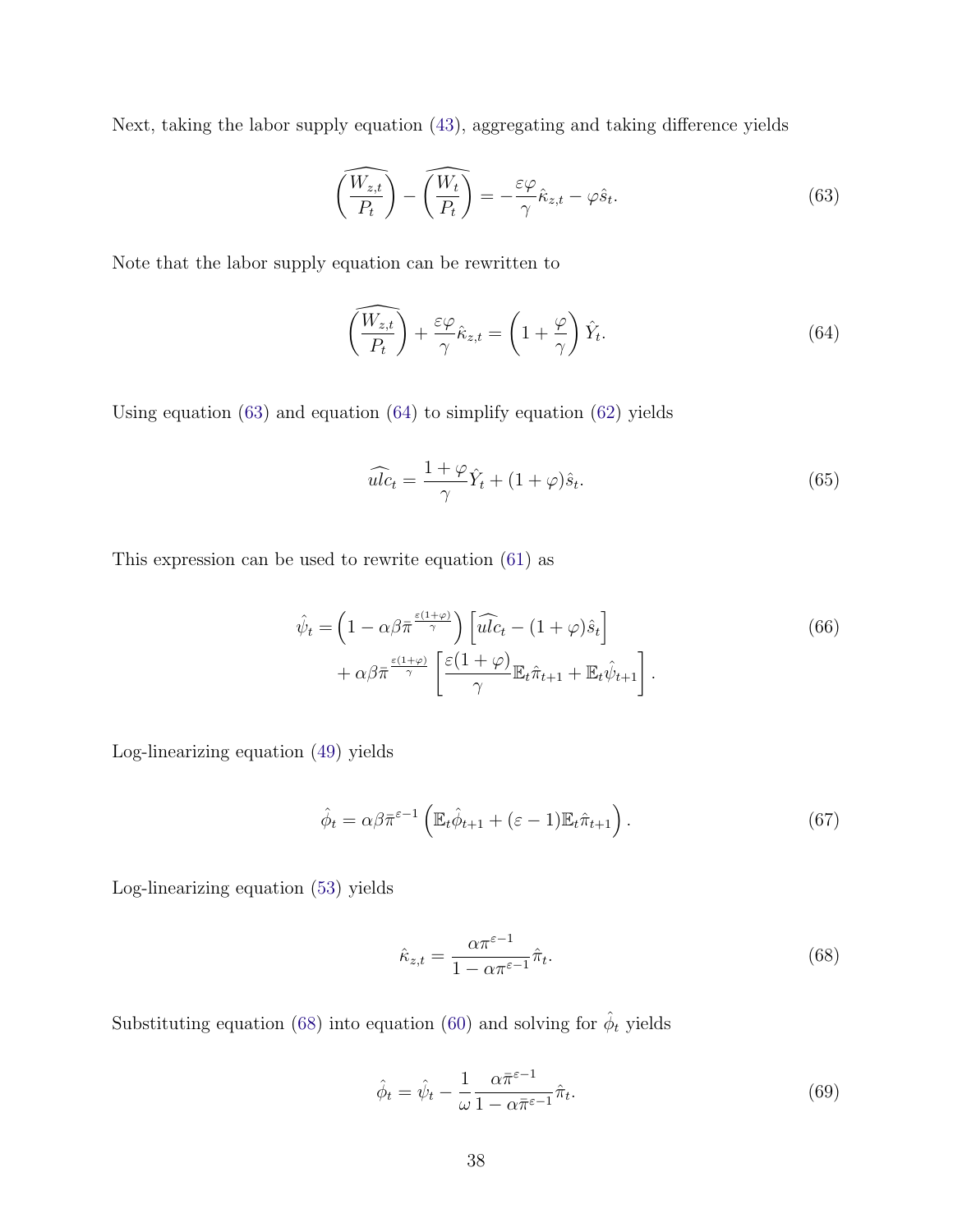Using this equation to replace  $\hat{\phi}_t$  and  $\hat{\phi}_{t+1}$  in equation (67) leads to

$$
\hat{\psi}_t = \frac{1}{\omega} \frac{\alpha \bar{\pi}^{\varepsilon - 1}}{1 - \alpha \bar{\pi}^{\varepsilon - 1}} \hat{\pi}_t + \alpha \beta \bar{\pi}^{\varepsilon - 1} (\varepsilon - 1) \mathbb{E}_t \hat{\pi}_{t+1} \n+ \alpha \beta \bar{\pi}^{\varepsilon - 1} \left[ \mathbb{E}_t \hat{\psi}_{t+1} - \frac{1}{\omega} \frac{\alpha \bar{\pi}^{\varepsilon - 1}}{1 - \alpha \bar{\pi}^{\varepsilon - 1}} \mathbb{E}_t \hat{\pi}_{t+1} \right].
$$
\n(70)

**Price dispersion** Log-linearizing equation (58) yields:

$$
\hat{s}_t = \alpha \frac{\varepsilon}{\gamma} \frac{\bar{\pi}^{\frac{\varepsilon}{\gamma}} - \bar{\pi}^{\varepsilon - 1}}{1 - \alpha \bar{\pi}^{\varepsilon - 1}} \hat{\pi}_t + \alpha \bar{\pi}^{\frac{\varepsilon}{\gamma}} \hat{s}_{t-1},\tag{71}
$$

where we have used equation (68).

**GNKPC** Equation (66) and equation (70) can be combined to derive the generalized New Keynesian Phillips curve with trend inflation in terms of unit labor costs

$$
\hat{\pi}_t = \omega \left[ \frac{\left(1 - \alpha \bar{\pi}^{\varepsilon - 1}\right) \left(1 - \alpha \beta \bar{\pi}^{\frac{\varepsilon (1 + \varphi)}{\gamma}}\right)}{\alpha \bar{\pi}^{\varepsilon - 1}} \right] \left[\widehat{ulc}_t - (1 + \varphi)\hat{s}_t\right] \n+ \mathbb{E}_t \hat{\pi}_{t+1} \beta \left[1 + \frac{\varepsilon (1 + \varphi)}{\gamma + \varepsilon (1 + \varphi - \gamma)} \left(1 - \alpha \bar{\pi}^{\varepsilon - 1}\right) \left(\bar{\pi}^{\frac{1}{\omega}} - 1\right)\right] \n+ \mathbb{E}_t \hat{\psi}_{t+1} \beta \omega \left(1 - \alpha \bar{\pi}^{\varepsilon - 1}\right) \left(\bar{\pi}^{\frac{1}{\omega}} - 1\right),
$$
\n(72)

where  $\hat{\psi}_t$  is given by equation (66).

If the steady state inflation equals zero, i.e.  $\bar{\pi}$  *−* 1 = 0, the Phillips curve (72) reduces to the conventional NKPC with segmented labor markets and decreasing returns to scale in labor inputs, as  $\hat{s}_t$  does not affect the first order dynamics

$$
\hat{\pi}_t = \frac{(1 - \alpha)(1 - \alpha\beta)}{\alpha} \omega \widehat{ulc}_t + \mathbb{E}_t \beta \hat{\pi}_{t+1}.
$$
\n(73)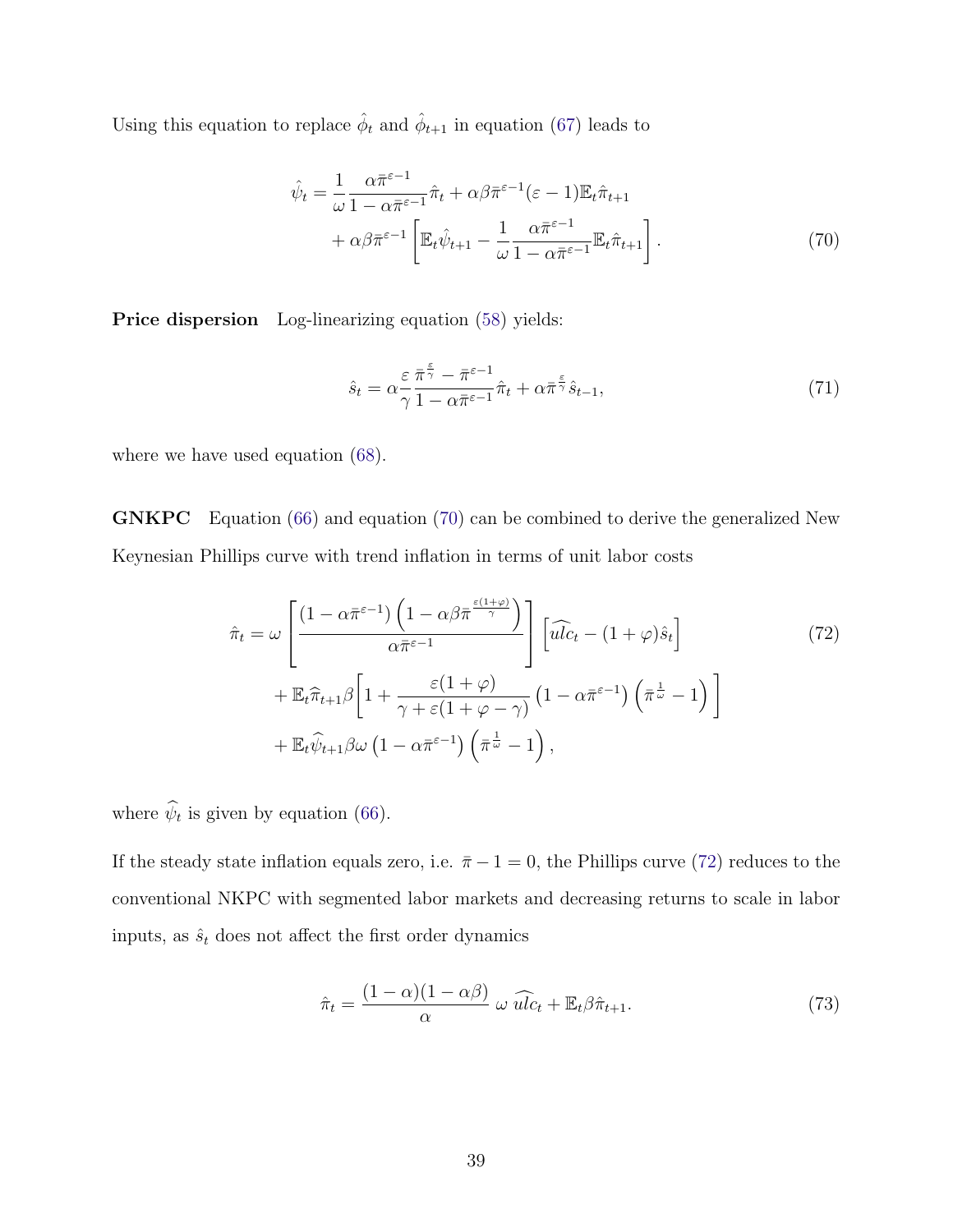**Forward and backward iterations for estimation purposes** Iterating forward equation (66) yields

$$
\widehat{\psi}_t = \left(1 - \alpha \beta \bar{\pi} \frac{\epsilon(1+\varphi)}{\gamma}\right) \sum_{i=0}^N \left(\alpha \beta \bar{\pi} \frac{\epsilon(1+\varphi)}{\gamma}\right)^i \left[\widehat{ulc}_t - (1+\varphi)\hat{s}_t\right] \n+ \frac{\varepsilon}{\gamma} \sum_{i=1}^{N+1} \left(\alpha \beta \bar{\pi} \frac{\epsilon(1+\varphi)}{\gamma}\right)^i \mathbb{E}_t \widehat{\pi}_{t+i} \n+ \left(\alpha \beta \bar{\pi} \frac{\epsilon(1+\varphi)}{\gamma}\right)^{N+1} \mathbb{E}_t \widehat{\psi}_{t+N+1}.
$$
\n(74)

Iterating forward equation (67) yields

$$
\widehat{\phi}_t = (\varepsilon - 1) \sum_{i=1}^N \left( \alpha \beta \bar{\pi}^{\varepsilon - 1} \right)^i \mathbb{E}_t \widehat{\pi}_{t+i} + \left( \alpha \beta \bar{\pi}^{\varepsilon - 1} \right)^N \mathbb{E}_t \widehat{\psi}_{t+N}.
$$
\n(75)

Iterating forward equation (71) yields

$$
\hat{s}_t = \alpha \frac{\varepsilon}{\gamma} \frac{\bar{\pi}^{\frac{\varepsilon}{\gamma}} - \bar{\pi}^{\varepsilon - 1}}{\gamma - 1 - \alpha \bar{\pi}^{\varepsilon - 1}} \sum_{i=0}^N \left( \alpha \bar{\pi}^{\frac{\varepsilon}{\gamma}} \right)^i \hat{\pi}_{t-i} + \left( \alpha \bar{\pi}^{\frac{\varepsilon}{\gamma}} \right)^{N+1} \hat{s}_{t-N-1}.
$$
\n(76)

### **D.3 Sensitivity to the value of the Calvo parameter**

One of the main goals of this paper is to estimate the degree of different types of real rigidity, using the aggregate inflation dynamics. We rely on the approach in Sbordone (2002) and Dupor et al. (2010). However, unlike these papers, we do not fix the degree of real rigidity and estimate the level of nominal rigidity. We rather keep the level of nominal rigidity constant and estimate the degree of real rigidity. In this section we discuss the implications of imposing the degree of nominal rigidity for our results.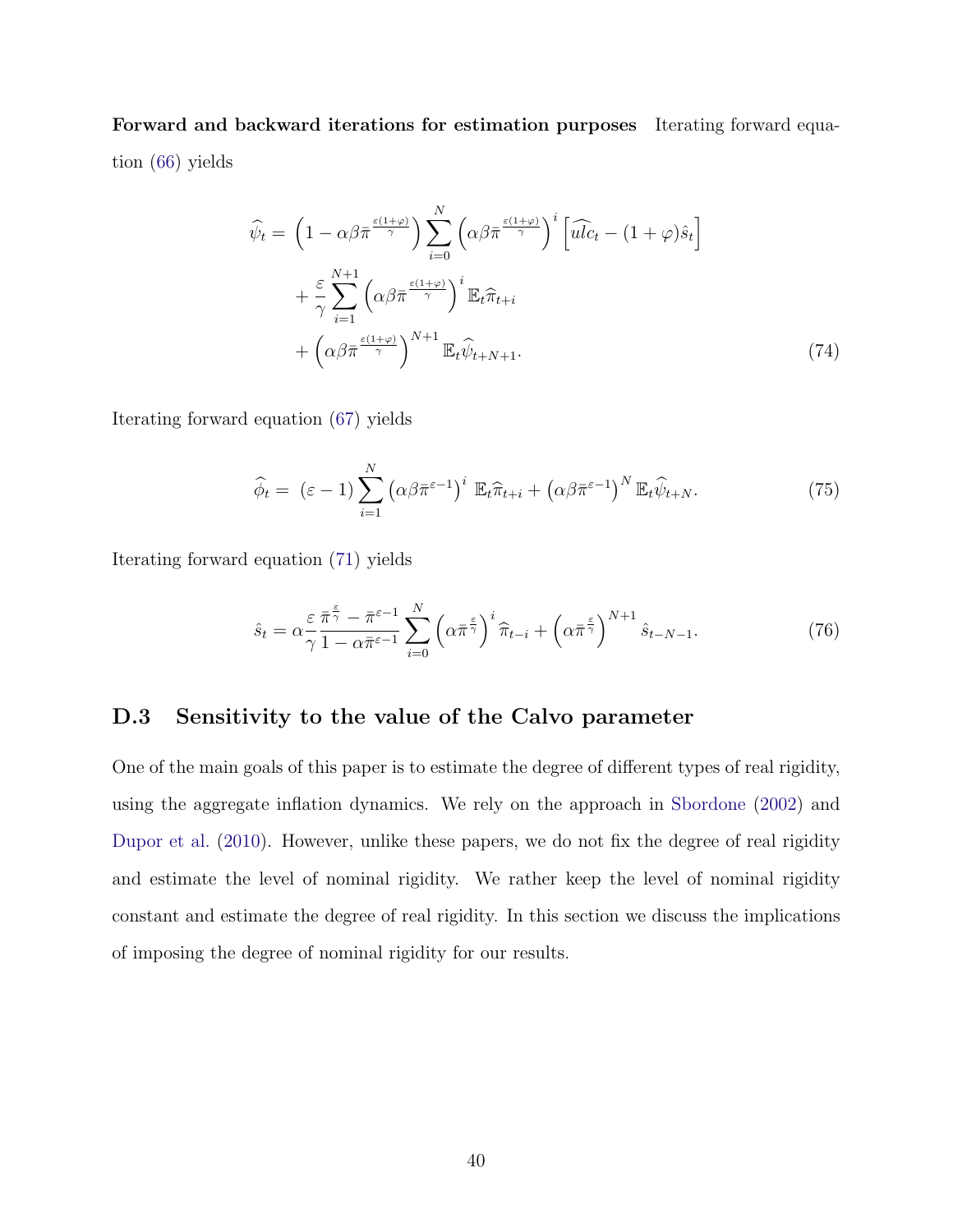### **D.3.1 No trend inflation**

First, we estimate the degree of real rigidity for different levels of nominal rigidity when the trend inflation is zero. Parameter estimates and confidence bounds are shown in Figure 7.<sup>18</sup> We denote the degree of real rigidity by  $\lambda$ . Figure 7 shows that the estimated degrees of real rigidity vary markedly with the imposed levels of nominal rigidity in a non-linear way.



Figure 7: Estimated degrees of real rigidity, conditional on the level of nominal rigidity Notes: Recall that  $\lambda$  is defined as the inverse of the degree of real rigidity meaning that smaller values of  $\lambda$  imply stronger degrees of real rigidity.

The intuition for these results is straightforward. The data imply a small and positive link between inflation and the output gap. This can be seen in Table 1 and Table 2 which show the empirical slopes of the Phillips curve. For high degrees of nominal rigidity it is not necessary to assume high degrees of real rigidity to generate a flat Phillips curve. However, when the imposed level of nominal rigidity is low, which implies more flexible prices, the empirical evidence on the persistence of real effects of monetary policy requires high degrees

<sup>&</sup>lt;sup>18</sup>Similar figure can be found in Coibion (2010) who is however considering the sticky information parameter.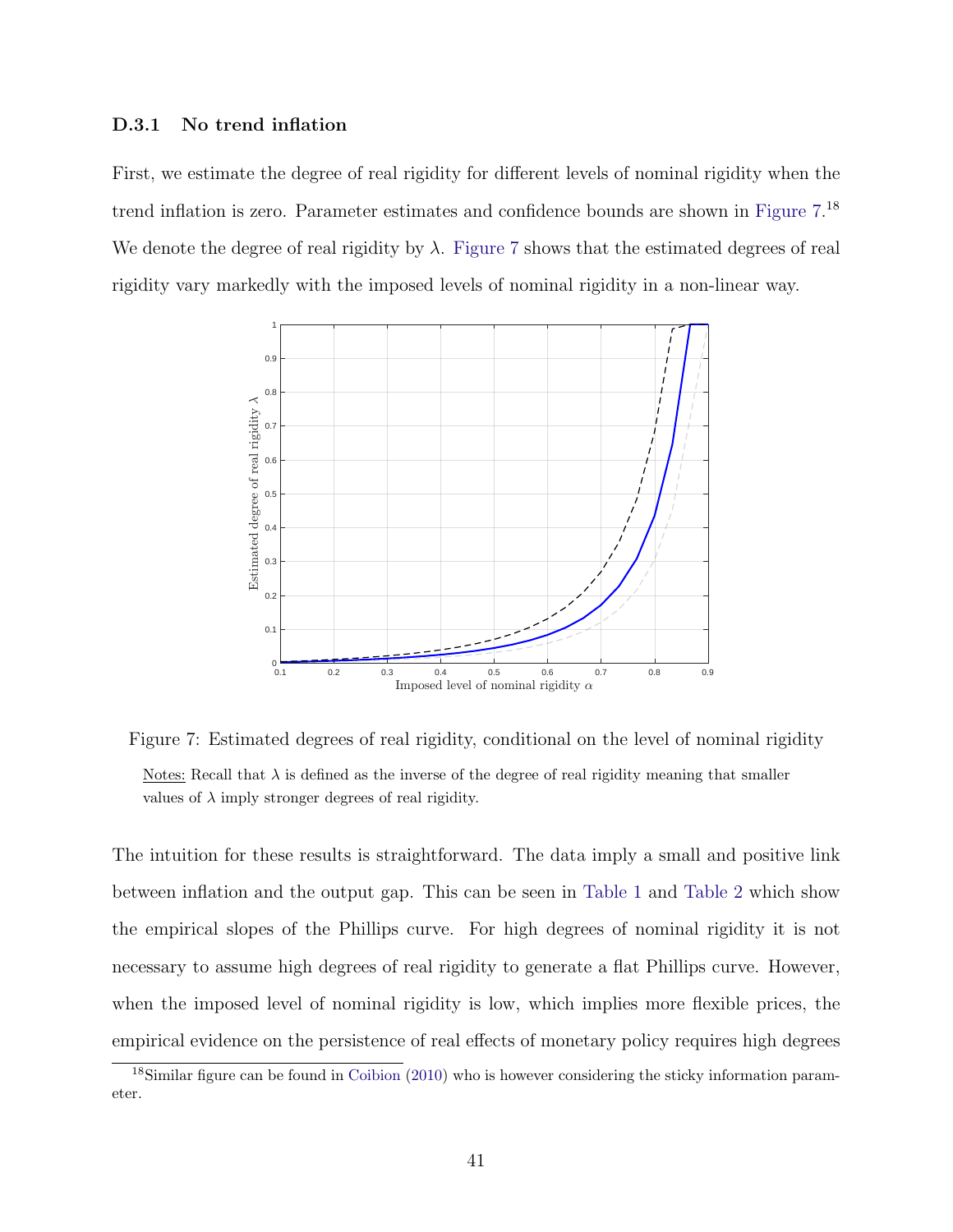of real rigidity, i.e. low values of  $\lambda$ .

For our baseline value of *α ≈* 0*.*66, we obtained a degree of real rigidity of 0.12 and a slope of Phillips curve of 0.023. Woodford (2003) argues that plausible values of *λ* are between 0.10 and 0.15 (see also (Coibion, 2010)). According to our estimates, a value of  $\lambda$  of 0.1 implies  $\alpha = 0.63$  and a  $\lambda$  of 0.15 implies  $\alpha = 0.67$  which is close to our baseline calibration.

### **D.3.2 Trend inflation**

For the case of positive trend inflation we report the degrees of real rigidity for the SLM scenario since this model variant implies the best empirical fit. In the SLM model  $\lambda = \frac{1}{1+\varphi\varepsilon}$ . As can be seen from Figure 8, the relationship between the degree of nominal and real rigidity changes with positive trend inflation. In particular, the previously found negative monotonic relationship, which implies lower degrees of real rigidity if the level of nominal rigidity increases, now partly breaks down.

For a high level of nominal rigidity, i.e. *α* close to 1, the required values of *λ* do not approach 1 as in the case of zero trend inflation. It follows that the substitutability between nominal and real rigidities in keeping the slope of the NKPC low breaks down. The empirical fit is much better than with zero trend inflation even if, in the case of high degrees of nominal rigidity, the parameter  $\lambda$  remains low.

### **D.4 Magnitude of idiosyncratic shocks**

Klenow and Willis (2016) argue that micro rigidities (KDC) necessitate implausible large idiosyncratic productivity shocks in comparison to macro rigidities (sticky intermediate prices) to match individual price dynamics from the U.S. CPI.

In our analysis we examine three types of micro rigidities but in the following we show, that the argument of Klenow and Willis (2016) holds also within the category of micro rigidities. In particular, we show that the estimated results imply that the magnitude of idiosyncratic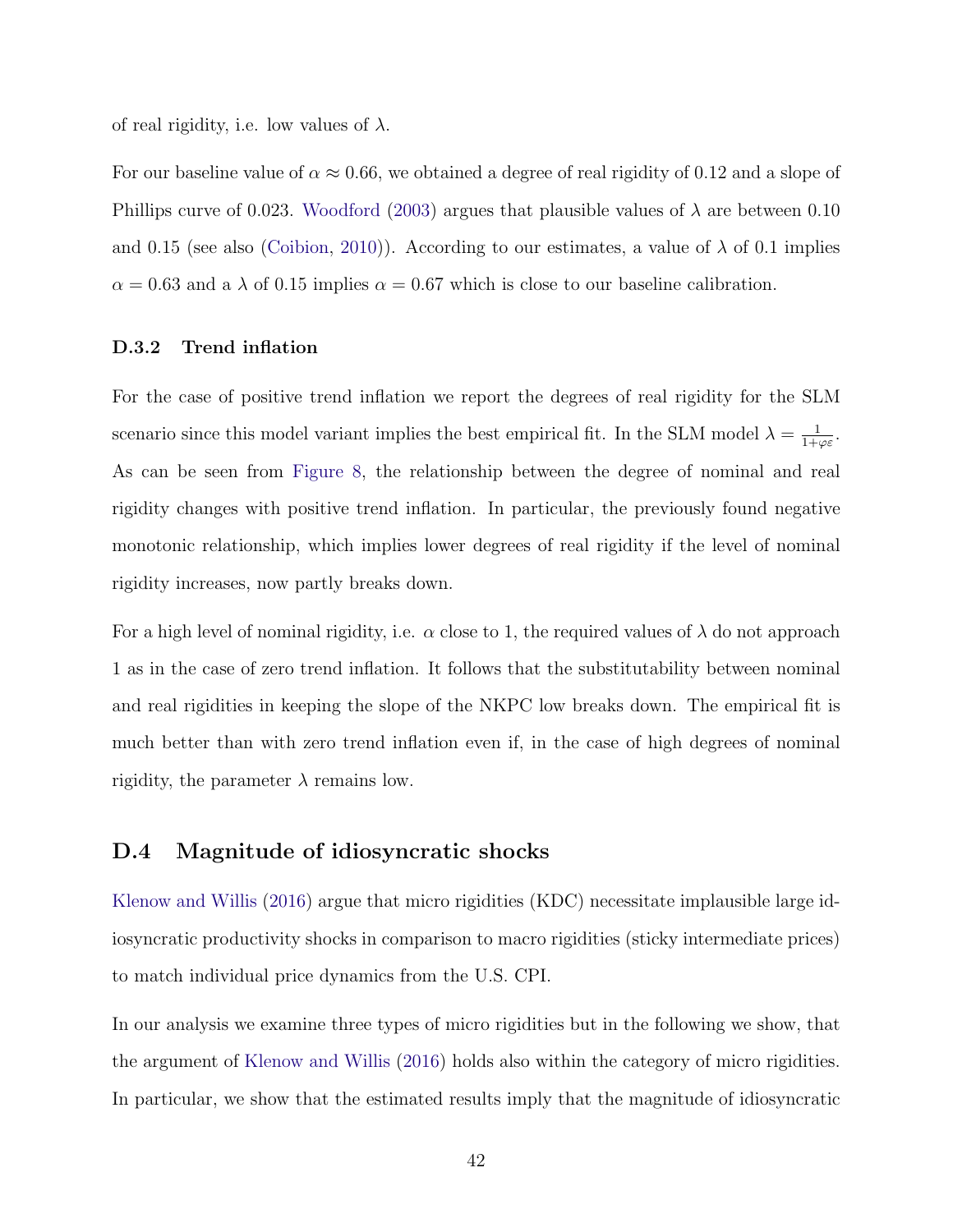

Figure 8: Estimated degrees of real rigidity with positive trend inflation, conditional on the level of nominal rigidity

Notes: Recall that  $\lambda$  is defined as the inverse of the degree of real rigidity meaning that smaller values of  $\lambda$  imply stronger degrees of real rigidity.

productivity shocks must be five times larger in the variant with decreasing returns to scale than in the model variant with segmented labor markets.

To this end we introduce idiosyncratic productivity shocks as in Gertler and Leahy (2008). The economy is populated by a continuum of monopolistically competitive goods producers, indexed by  $j \in [0, 1]$ . Each firm  $j$  produces the individual good  $j$  and sells it directly to consumers. The production function is of the form

$$
Y_{j,t} = X_{j,t} N_{j,t}^{\gamma},\tag{77}
$$

with  $\gamma \in (0,1]$  and where  $X_{j,t}$  is an idiosyncratic productivity level and  $N_{j,t}$  is the labor input of firm *j* at time *t*. For  $\gamma < 1$ , there are decreasing returns to scale, which could also be interpreted as the production function being of the Cobb-Douglas type but with fixed capital.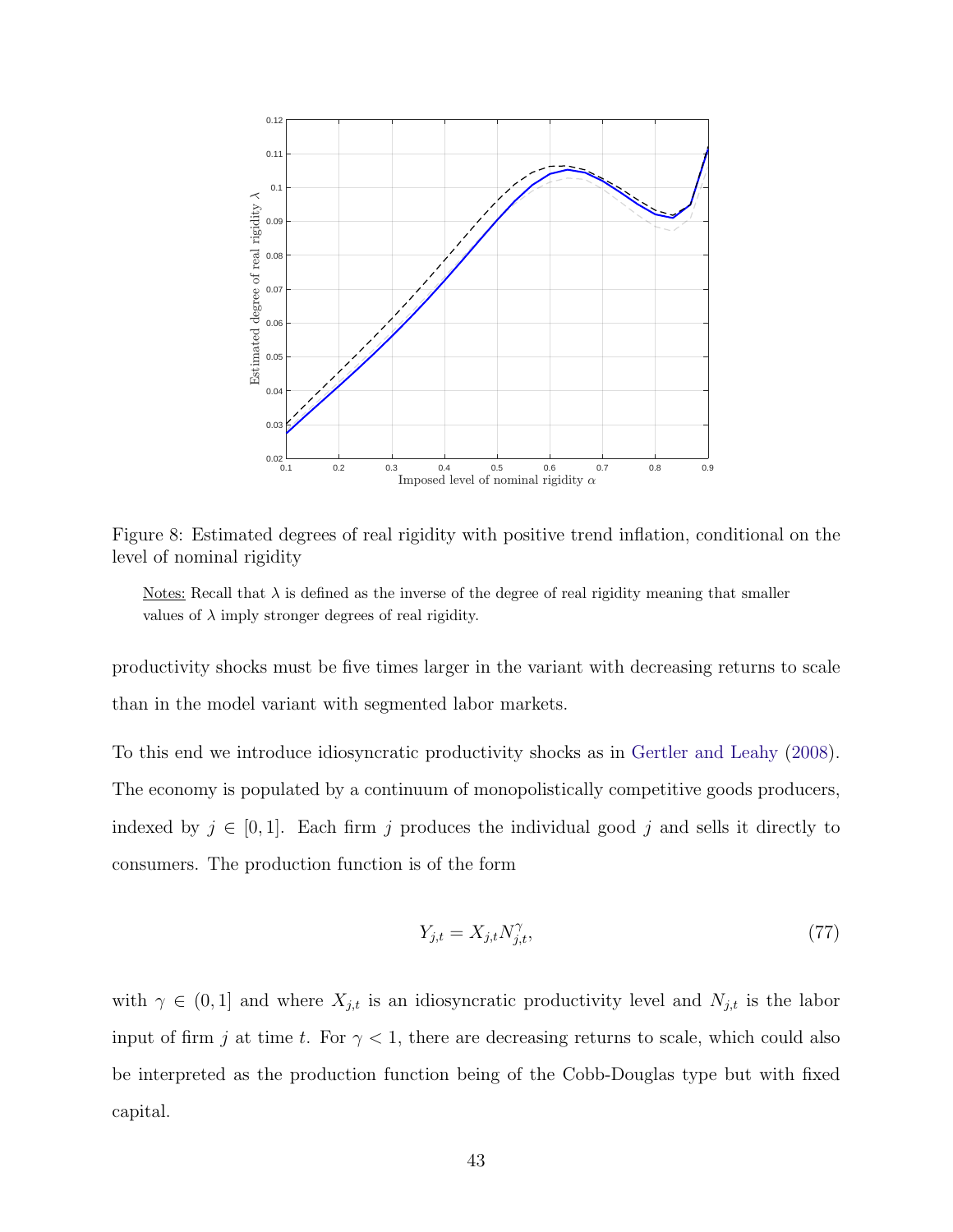In every period, each firm *j* is hit by a productivity disturbance with probability 1 *− α*. When this happens, the firm survives with probability  $\tau$ . For surviving firms, productivity changes according to  $X_{j,t} = X_{j,t-1}e^{\xi_{j,t}}$ , where  $\xi_{j,t}$  is an i.i.d. firm-specific shock that is uniformly distributed over the support  $\left[-\frac{\chi}{2}, +\frac{\chi}{2}\right]$  . If a firm does not survive, which happens with probability  $1 - \tau$ , conditional on a shock, it is immediately replaced by a new firm with productivity one, i.e.  $X_{j,t} = 1$ . This can be interpreted as product substitutions. We note that the main purpose of the assumption that firms may die with probability  $1 - \tau$  is to guarantee a stationary distribution of productivities across firms as in Gertler and Leahy (2008) on each island.

It can be shown that the log-linearized price-setting equation is given by

$$
q_{z,t}^{j} = \frac{\gamma}{\gamma + \varepsilon (1 + \varphi - \gamma)} \left( \hat{\psi}_t - \hat{\phi}_t \right) - \frac{1}{\gamma + \varepsilon (1 - \gamma)} \mathbf{x}_{z,t}^{j} + p_t + \ln \left( \frac{\overline{Q}}{\overline{P}} \right), \tag{78}
$$

$$
\hat{\psi}_t = \left(1 - \alpha \beta \bar{\pi} \frac{\epsilon(1+\varphi)}{\gamma}\right) \left[\widehat{ulc}_t - (1+\varphi)\hat{s}_t\right] + \alpha \beta \bar{\pi} \frac{\epsilon(1+\varphi)}{\gamma} \left[\frac{\epsilon(1+\varphi)}{\gamma} \mathbb{E}_t \hat{\pi}_{t+1} + \mathbb{E}_t \hat{\psi}_{t+1}\right],\tag{79}
$$

$$
\hat{\phi}_t = \alpha \beta \bar{\pi}^{\varepsilon - 1} \left[ \mathbb{E}_t \hat{\phi}_{t+1} + (\varepsilon - 1) \mathbb{E}_t \hat{\pi}_{t+1} \right]. \tag{80}
$$

Since the parameter in front of  $x_{z,t}^j$  depends positively on  $\gamma$  but not at all on  $\varphi$ , it is straightforward that in the DRS scenario the magnitude of real rigidites must be larger to achieve the same magnitude of price changes due to idiosyncratic productivity shocks. Hence, therefore even different micro real rigidities can have different implications for the size of idiosyncratic shocks and this conclusion is not limited to the comparison of micro and macro rigidites as highlighted by Klenow and Willis (2016). Given our estimates for the shorter sample, DRS necessitate five times as large shocks as SLM.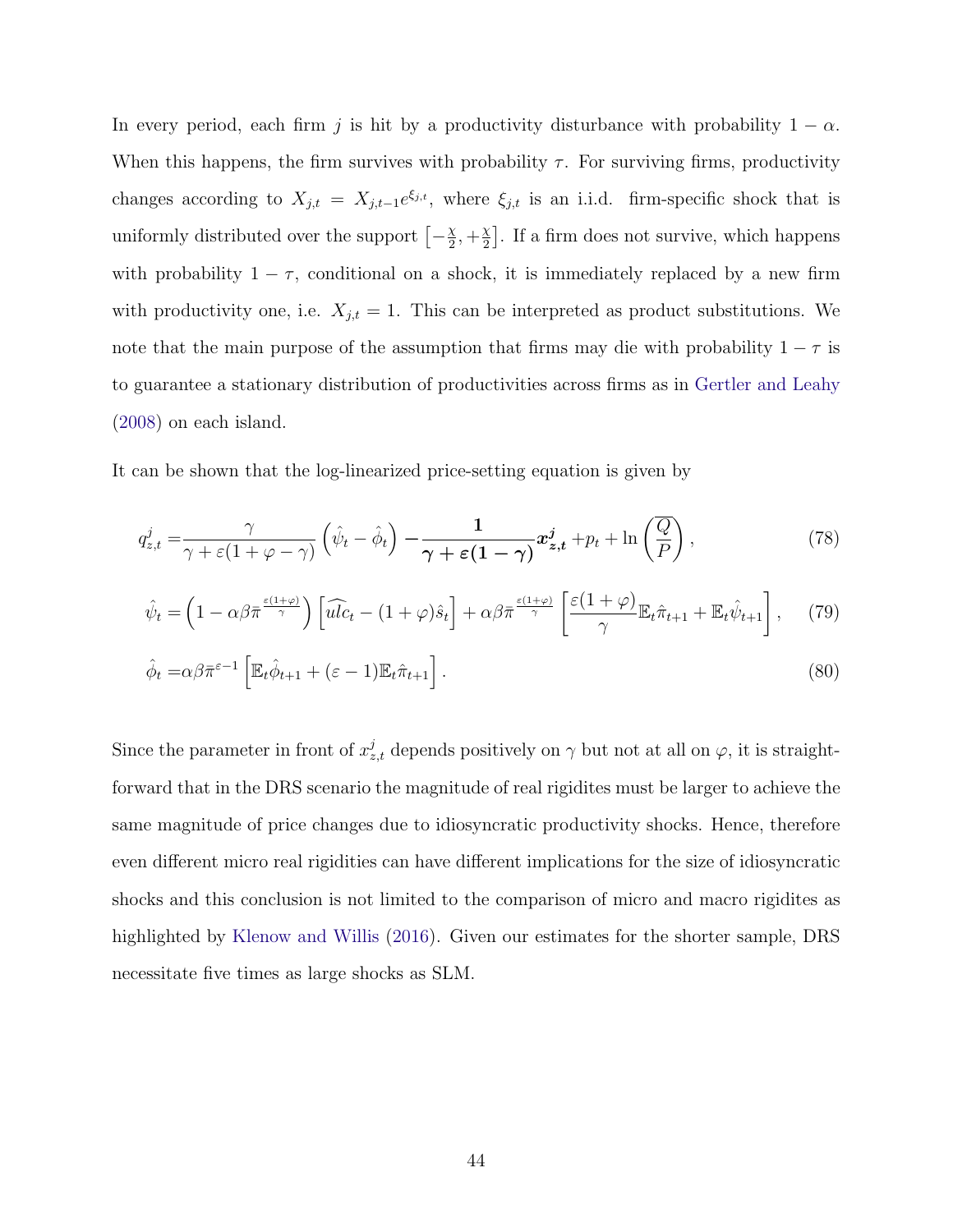# **References**

- Amano, R., K. Moran, S. Murchison, and A. Rennison (2009). Price-level versus inflation targeting. *Journal of Monetary Economics 56*, 353–364.
- Ascari, G. (2004). Staggered prices and trend inflation: Some nuisances. *Review of Economic Dynamics 7*, 642–667.
- Ascari, G., L. Phaneuf, and E. R. Sims (2018). On the welfare and cyclical implications of moderate trend inflation. *Journal of Monetary Economics 99*, 56–71.
- Ascari, G. and A. M. Sbordone (2014). The macroeconomics of trend inflation. *Journal of Economic Literature 52(3)*, 679–739.
- Bakhshi, H., H. Khan, P. Burriel-Llombart, and B. Rudolf (2007). The New Keynesian Phillips curve under trend inflation and strategic complementarity. *Journal of Macroeconomics 29*, 37–59.
- Ball, L. and D. Romer (1990, April). Real rigidities and the non-neutrality of money. *Review of Economic Studies 57* (2), 183–203.
- Basu, S. (1995). Intermediate goods and business cycles: Implications for productivity and welfare. *American Economic Review 85* (3), 512–531.
- Bauer, M. D. and G. D. Rudebusch (2020, May). Interest rates under falling stars. *American Economic Review 110* (5), 1316–1354.
- Blanchard, O. and J. Gal´ı (2007). Real wage rigidities and the New Keynesian model. *Journal of Money, Credit, and Banking 39* (s1), 35–65.
- Burstein, A. T. and C. Hellwig (2007). Prices and market shares in a menu cost model. NBER Working Paper No. 13455.
- Calvo, G. A. (1983). Staggered prices in a utility-maximizing framework. *Journal of Monetary Economics 12* (3), 383–398.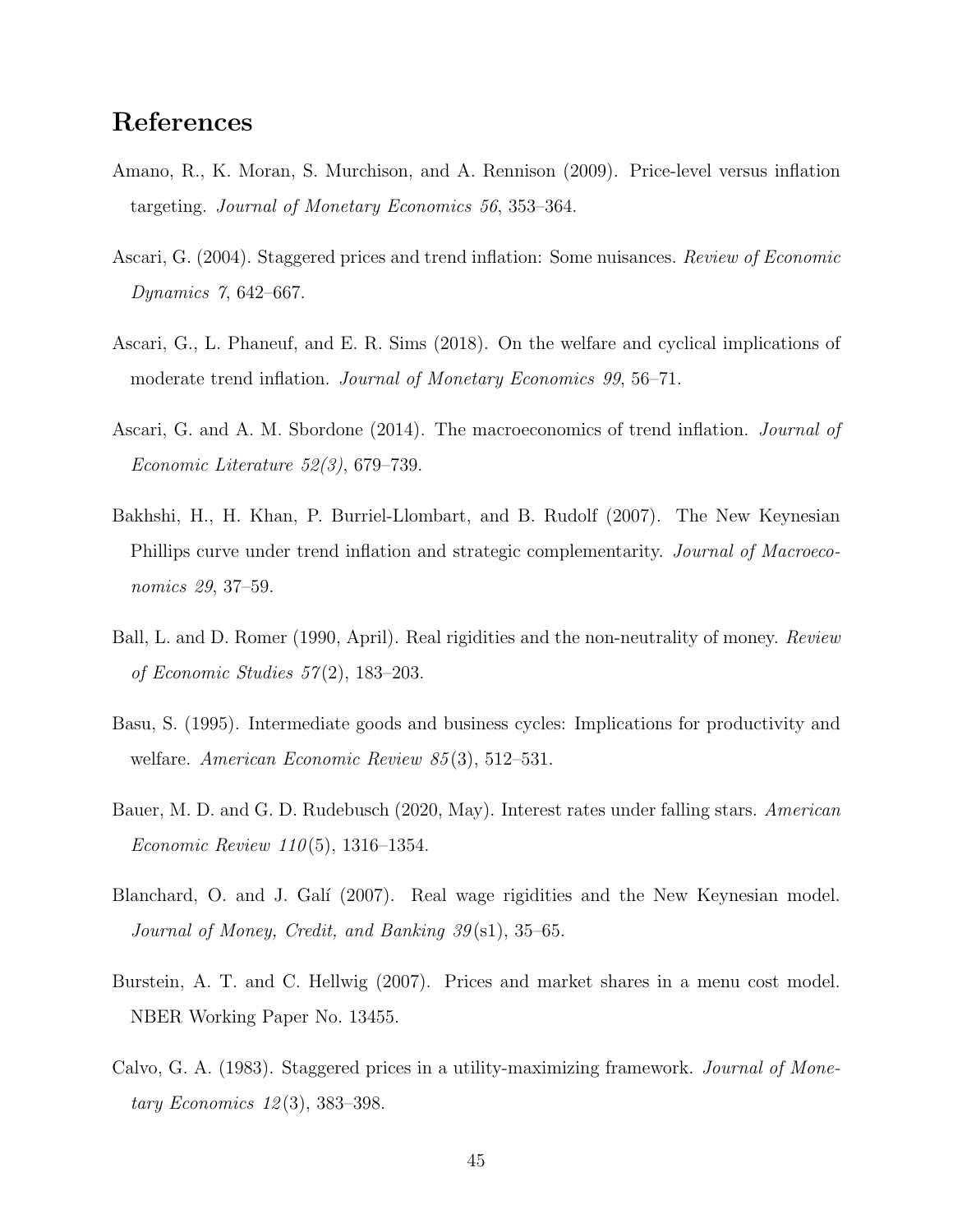- Carvalho, C., N. A. Dam, and J. W. Lee (2015). Real rigidities and the cross-sectional distribution of price stickiness: Evidence from micro and macro data combined. Danmarks Nationalbank Working Papers No. 93.
- Carvalho, C. and F. Nechio (2016). Factor specificity and real rigidities. *Review of Economic Dynamics 22*, 208–222.
- Cogley, T. and A. M. Sbordone (2008). Trend inflation, indexation, and inflation persistence in the New Keynesian Phillips curve. *American Economic Review 98* (5), 2101–2126.
- Coibion, O. (2010). Testing the sticky information Phillips curve. *Review of Economics and Statistics 92* (1), 87–101.
- Dotsey, M. and R. King (2005). Implications of state-dependent pricing for dynamic macroeconomic models. *Journal of Monetary Economics 52*, 213–242.
- Dupor, B., T. Kitamura, and T. Tsuruga (2010). Integrating sticky prices and sticky information. *Review of Economics and Statistics 92* (3), 657–669.
- Eichenbaum, M. and J. D. Fisher (2007). Estimating the frequency of price re-optimization in Calvo-style models. *Journal of Monetary Economics 54*, 2032–2047.
- Galí, J. and M. Gertler (1999). Inflation dynamics: A structural econometric analysis. *Journal of Monetary Economics 44* (2), 195–222.
- Gertler, M. and J. Leahy (2008). A Phillips curve with an Ss foundation. *Journal of Political Economy 116(3)*, 533–572.
- Gopinath, G. and O. Itskhoki (2011). In search of real rigidities. *NBER Macroeconomics Annual 2010 25*, 261–309.
- Kimball, M. (1995). The quantitative analytics of the basic neomonetarist model. *Journal of Money, Credit and Banking 27* (4), 1241–1277.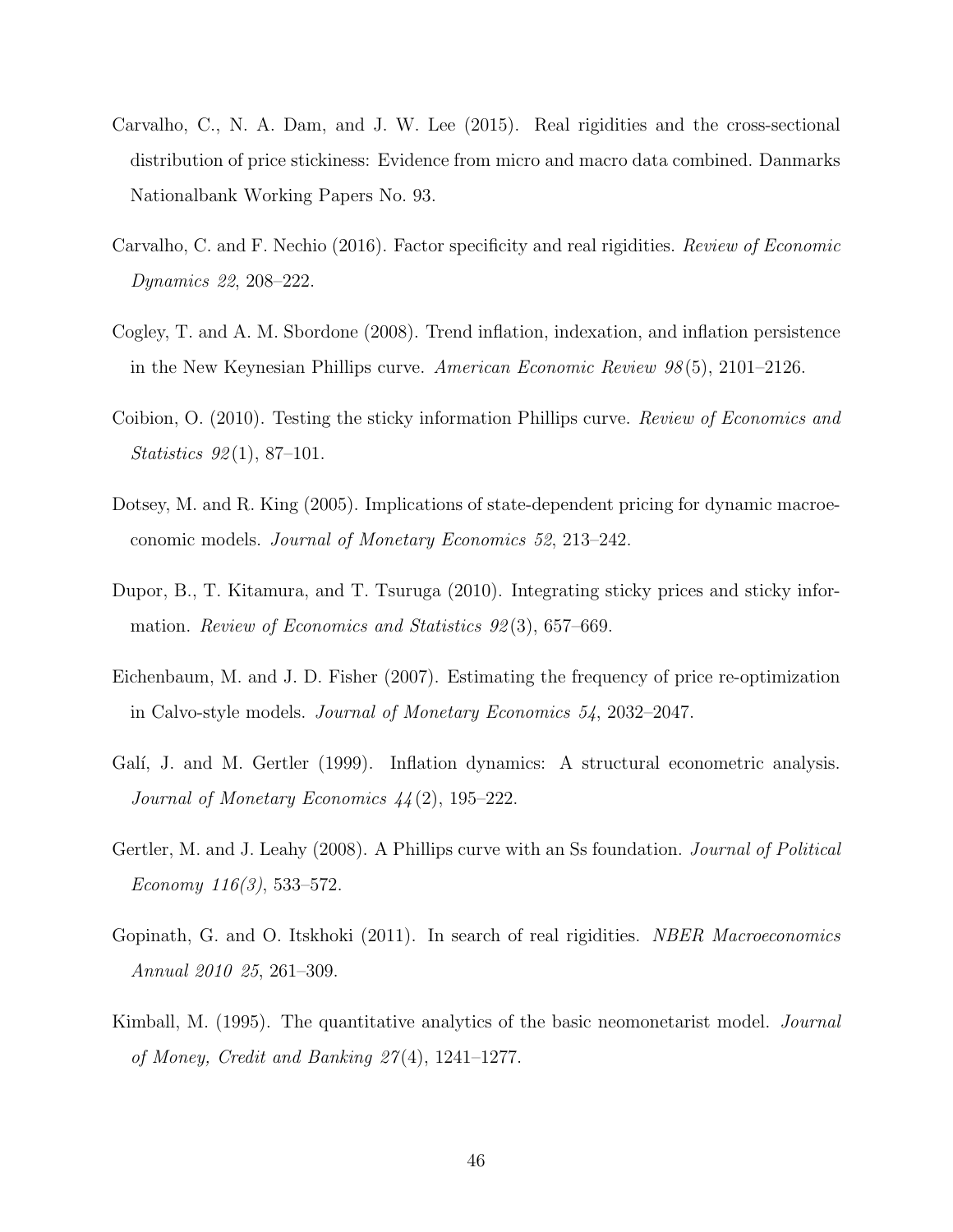- Klenow, P. J. and O. Kryvtsov (2008). State-dependent or time-dependent pricing: Does it matter for recent U.S. inflation? *Quarterly Journal of Economics 123(3)*, 863–904.
- Klenow, P. J. and B. A. Malin (2010). Microeconomic evidence on price-setting. In *Handbook of Monetary Economics*, pp. 231–284. Amsterdam: Elsevier Science B.V.
- Klenow, P. J. and J. L. Willis (2016). Real rigidities and nominal price changes. *Economica 83*, 433–472.
- Kryvtsov, O. and V. Midrigan (2013). Inventories, markups, and real rigidities in menu cost models. *Review of Economic Studies 80*, 249–276.
- Kurozumi, T. and W. V. Zandweghe (2016). Kinked demand curves, the natural rate hypothesis, and macroeconomic stability. *Review of Economic Dynamics 20*, 240–257.
- Levin, A. T., J. D. López-Salido, E. Nelson, and T. Yun (2008). Macroeconometric equivalence, microeconomic dissonance, and the design of monetary policy. *Journal of Monetary Economics 55*, S48–S62.
- Levin, A. T., J. D. López-Salido, and T. Yun (2007, August). Strategic complementarities and optimal monetary policy. CEPR Discussion Paper No. 6423.
- Lindé, J. and M. Trabandt (2018, June). Resolving the missing deflation puzzle. Working paper.
- Nakamura, E., J. Steinsson, P. Sun, and D. Villar (2018). The elusive costs of inflation: Price dispersion during the U.S. Great Inflation. *Quarterly Journal of Economics*. forthcoming.
- Peterman, W. B. (2014). Reconciling micro and macro estimates of the frisch labor supply elasticity: A sensitivity analysis. Working Paper.
- Sbordone, A. M. (2002). Prices and unit labor costs: A new test of price stickiness. *Journal of Monetary Economics 49* (2), 265–292.